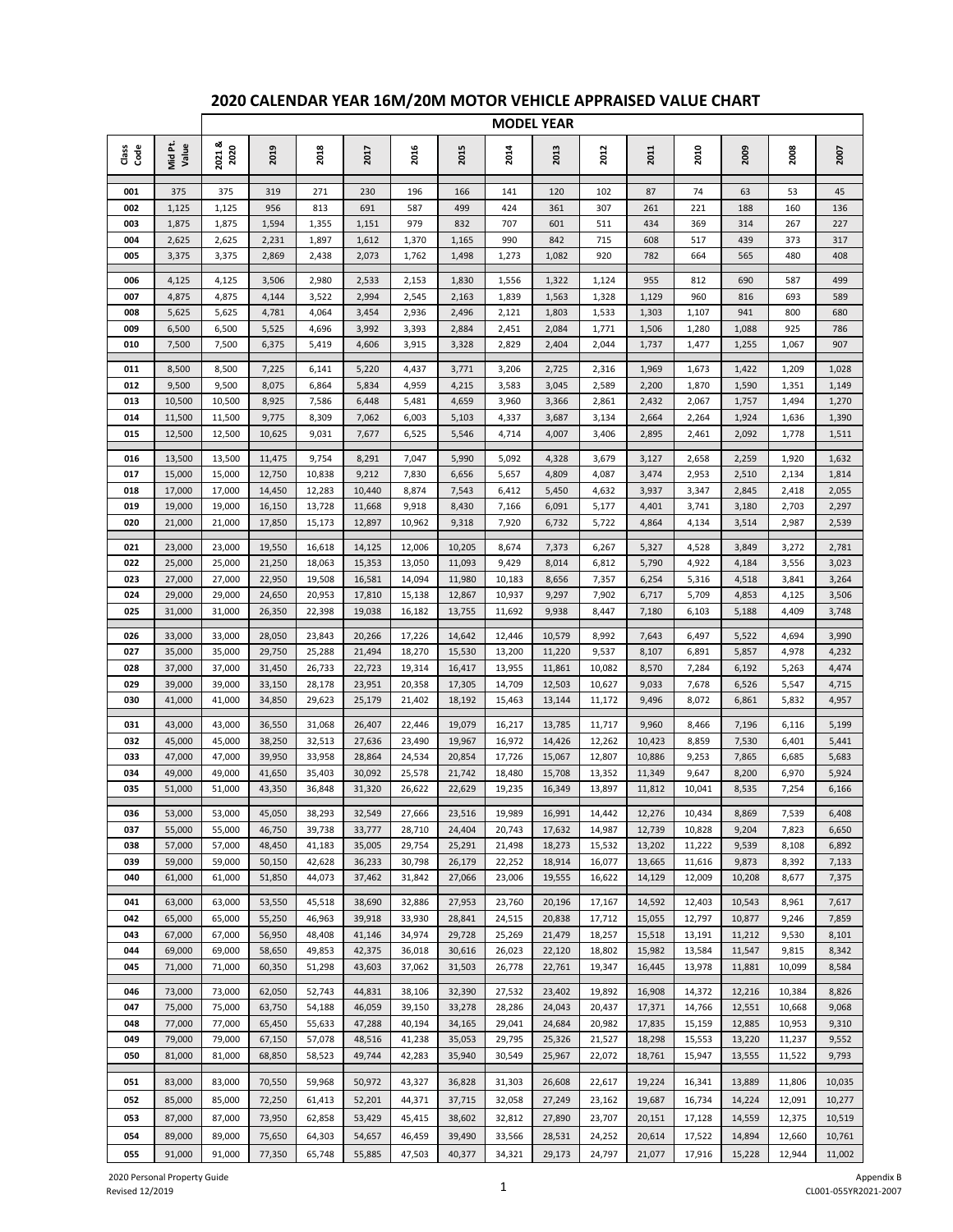|             |                  |                |                |                |                |                |                |                | <b>MODEL YEAR</b> |                |                |                |                |                |            |
|-------------|------------------|----------------|----------------|----------------|----------------|----------------|----------------|----------------|-------------------|----------------|----------------|----------------|----------------|----------------|------------|
| das<br>Code | Mid Pt.<br>Value | 2006           | 2005           | 2004           | 2003           | 2002           | 2001           | 2000           | 1999              | 1998           | 1997           | 1996           | 1995           | 1994           | 1993       |
| 001         | 375              | 39             | 33             | 28             | 24             | 20             | 17             | 15             | 12                | 11             | 9              | 8              | 6              | 5              | 4          |
| 002         | 1,125            | 116            | 98             | 84             | 71             | 60             | 51             | 44             | 37                | 32             | 27             | 23             | 19             | 16             | 13         |
| 003         | 1,875            | 193            | 164            | 139            | 118            | 101            | 85             | 73             | 62                | 53             | 45             | 38             | 32             | 27             | 22         |
| 004         | 2,625            | 270            | 229            | 195            | 166            | 141            | 120            | 102            | 86                | 74             | 62             | 53             | 45             | 37             | 31         |
| 005         | 3,375            | 347            | 295            | 251            | 213            | 181            | 154            | 131            | 111               | 95             | 80             | 68             | 57             | 48             | 40         |
| 006         | 4,125            | 424            | 360            | 306            | 260            | 221            | 188            | 160            | 136               | 116            | 98             | 83             | 70             | 59             | 49         |
| 007         | 4,875            | 501            | 426            | 362            | 308            | 262            | 222            | 189            | 161               | 137            | 116            | 99             | 83             | 70             | 58         |
| 008         | 5,625            | 578            | 491            | 418            | 355            | 302            | 256            | 218            | 185               | 158            | 134            | 114            | 96             | 80             | 67         |
| 009         | 6,500            | 668            | 568            | 483            | 410            | 349            | 296            | 252            | 214               | 182            | 155            | 132            | 110            | 93             | 78         |
| 010         | 7,500            | 771            | 655            | 557            | 473            | 402            | 342            | 291            | 247               | 210            | 179            | 152            | 127            | 107            | 90         |
| 011         | 8,500            | 874            | 743            | 631            | 536            | 456            | 388            | 329            | 280               | 238            | 202            | 172            | 144            | 121            | 102        |
| 012         | 9,500            | 976            | 830            | 705            | 600            | 510            | 433            | 368            | 313               | 266            | 226            | 192            | 161            | 136            | 114        |
| 013         | 10,500           | 1,079          | 917            | 780            | 663            | 563            | 479            | 407            | 346               | 294            | 250            | 212            | 178            | 150            | 126        |
| 014         | 11,500           | 1,182          | 1,005          | 854            | 726            | 617            | 524            | 446            | 379               | 322            | 274            | 233            | 195            | 164            | 138        |
| 015         | 12,500           | 1,285          | 1,092          | 928            | 789            | 671            | 570            | 484            | 412               | 350            | 298            | 253            | 212            | 178            | 150        |
| 016         | 13,500           | 1,387          | 1,179          | 1,002          | 852            | 724            | 616            | 523            | 445               | 378            | 321            | 273            | 229            | 193            | 162        |
| 017         | 15,000           | 1,542          | 1,310          | 1,114          | 947            | 805            | 684            | 581            | 494               | 420            | 357            | 303            | 255            | 214            | 180        |
| 018         | 17,000           | 1,747          | 1,485          | 1,262          | 1,073          | 912            | 775            | 659            | 560               | 476            | 405            | 344            | 289            | 243            | 204        |
| 019         | 19,000           | 1,953          | 1,660          | 1,411          | 1,199          | 1,019          | 866            | 736            | 626               | 532            | 452            | 384            | 323            | 271            | 228        |
| 020         | 21,000           | 2,158          | 1,834          | 1,559          | 1,325          | 1,127          | 958            | 814            | 692               | 588            | 500            | 425            | 357            | 300            | 252        |
| 021         | 23,000           | 2,364          | 2,009          | 1,708          | 1,452          | 1,234          | 1,049          | 891            | 758               | 644            | 547            | 465            | 391            | 328            | 276        |
| 022         | 25,000           | 2,569          | 2,184          | 1,856          | 1,578          | 1,341          | 1,140          | 969            | 824               | 700            | 595            | 506            | 425            | 357            | 300        |
| 023         | 27,000           | 2,775          | 2,359          | 2,005          | 1,704          | 1,448          | 1,231          | 1,047          | 890               | 756            | 643            | 546            | 459            | 385            | 324        |
| 024         | 29,000           | 2,980          | 2,533          | 2,153          | 1,830          | 1,556          | 1,322          | 1,124          | 955               | 812            | 690            | 587            | 493            | 414            | 348        |
| 025         | 31,000           | 3,186          | 2,708          | 2,302          | 1,957          | 1,663          | 1,414          | 1,202          | 1,021             | 868            | 738            | 627            | 527            | 443            | 372        |
| 026         | 33,000           | 3,391          | 2,883          | 2,450          | 2,083          | 1,770          | 1,505          | 1,279          | 1,087             | 924            | 786            | 668            | 561            | 471            | 396        |
| 027         | 35,000           | 3,597          | 3,057          | 2,599          | 2,209          | 1,878          | 1,596          | 1,357          | 1,153             | 980            | 833            | 708            | 595            | 500            | 420        |
| 028         | 37,000           | 3,802          | 3,232          | 2,747          | 2,335          | 1,985          | 1,687          | 1,434          | 1,219             | 1,036          | 881            | 749            | 629            | 528            | 444        |
| 029         | 39,000           | 4,008          | 3,407          | 2,896          | 2,461          | 2,092          | 1,778          | 1,512          | 1,285             | 1,092          | 928            | 789            | 663            | 557            | 468        |
| 030         | 41,000           | 4,214          | 3,582          | 3,044          | 2,588          | 2,200          | 1,870          | 1,589          | 1,351             | 1,148          | 976            | 830            | 697            | 585            | 492        |
| 031         | 43,000           | 4,419          | 3,756          | 3,193          | 2,714          | 2,307          | 1,961          | 1,667          | 1,417             | 1,204          | 1,024          | 870            | 731            | 614            | 516        |
| 032         | 45,000           | 4,625          | 3,931          | 3,341          | 2,840          | 2,414          | 2,052          | 1,744          | 1,483             | 1,260          | 1,071          | 910            | 765            | 642            | 540        |
| 033         | 47,000           | 4,830          | 4,106          | 3,490          | 2,966          | 2,521          | 2,143          | 1,822          | 1,548             | 1,316          | 1,119          | 951            | 799            | 671            | 564        |
| 034         | 49,000           | 5,036          | 4,280          | 3,638          | 3,093          | 2,629          | 2,234          | 1,899          | 1,614             | 1,372          | 1,166          | 991            | 833            | 700            | 588        |
| 035         | 51,000           | 5,241          | 4,455          | 3,787          | 3,219          | 2,736          | 2,326          | 1,977          | 1,680             | 1,428          | 1,214          | 1,032          | 867            | 728            | 612        |
| 036         | 53,000           | 5,447          | 4,630          | 3,935          | 3,345          | 2,843          | 2,417          | 2,054          | 1,746             | 1,484          | 1,262          | 1,072          | 901            | 757            | 636        |
| 037         | 55,000           | 5,652          | 4,804          | 4,084          | 3,471          | 2,951          | 2,508          | 2,132          | 1,812             | 1,540          | 1,309          | 1,113          | 935            | 785            | 660        |
| 038         | 57,000           | 5,858          | 4,979          | 4,232          | 3,597          | 3,058          | 2,599          | 2,209          | 1,878             | 1,596          | 1,357          | 1,153          | 969            | 814            | 684        |
| 039<br>040  | 59,000<br>61,000 | 6,063<br>6,269 | 5,154          | 4,381<br>4,529 | 3,724<br>3,850 | 3,165<br>3,272 | 2,690<br>2,782 | 2,287<br>2,364 | 1,944<br>2,010    | 1,652<br>1,708 | 1,404<br>1,452 | 1,194<br>1,234 | 1,003<br>1,037 | 842<br>871     | 708<br>732 |
|             |                  |                | 5,329          |                |                |                |                |                |                   |                |                |                |                |                |            |
| 041         | 63,000           | 6,474          | 5,503          | 4,678          | 3,976          | 3,380          | 2,873          | 2,442          | 2,076             | 1,764          | 1,500          | 1,275          | 1,071          | 899            | 755        |
| 042         | 65,000           | 6,680          | 5,678          | 4,826          | 4,102          | 3,487          | 2,964          | 2,519          | 2,141             | 1,820          | 1,547          | 1,315          | 1,105          | 928            | 779        |
| 043<br>044  | 67,000<br>69,000 | 6,886<br>7,091 | 5,853<br>6,027 | 4,975<br>5,123 | 4,229<br>4,355 | 3,594<br>3,702 | 3,055<br>3,146 | 2,597<br>2,674 | 2,207<br>2,273    | 1,876<br>1,932 | 1,595<br>1,642 | 1,356<br>1,396 | 1,139<br>1,173 | 957<br>985     | 803<br>827 |
| 045         | 71,000           | 7,297          | 6,202          | 5,272          | 4,481          | 3,809          | 3,238          | 2,752          | 2,339             | 1,988          | 1,690          | 1,437          | 1,207          | 1,014          | 851        |
|             |                  |                |                |                |                |                |                |                |                   |                |                |                |                |                |            |
| 046         | 73,000           | 7,502          | 6,377          | 5,420          | 4,607          | 3,916          | 3,329          | 2,829          | 2,405             | 2,044          | 1,738          | 1,477          | 1,241          | 1,042          | 875        |
| 047         | 75,000<br>77,000 | 7,708<br>7,913 | 6,552          | 5,569<br>5,717 | 4,734          | 4,023          | 3,420          | 2,907          | 2,471             | 2,100          | 1,785          | 1,517          | 1,275          | 1,071          | 899        |
| 048<br>049  | 79,000           | 8,119          | 6,726<br>6,901 | 5,866          | 4,860<br>4,986 | 4,131<br>4,238 | 3,511<br>3,602 | 2,984<br>3,062 | 2,537<br>2,603    | 2,156<br>2,212 | 1,833<br>1,880 | 1,558<br>1,598 | 1,309<br>1,343 | 1,099<br>1,128 | 923<br>947 |
| 050         | 81,000           | 8,324          | 7,076          | 6,014          | 5,112          | 4,345          | 3,694          | 3,140          | 2,669             | 2,268          | 1,928          | 1,639          | 1,377          | 1,156          | 971        |
|             |                  |                |                |                |                |                |                |                |                   |                |                |                |                |                |            |
| 051         | 83,000           | 8,530          | 7,250          | 6,163          | 5,238          | 4,453          | 3,785          | 3,217          | 2,734             | 2,324          | 1,976          | 1,679          | 1,411          | 1,185          | 995        |
| 052         | 85,000           | 8,735          | 7,425          | 6,311          | 5,365          | 4,560          | 3,876          | 3,295          | 2,800             | 2,380          | 2,023          | 1,720          | 1,445          | 1,213          | 1,019      |
| 053         | 87,000           | 8,941          | 7,600          | 6,460          | 5,491          | 4,667          | 3,967          | 3,372          | 2,866             | 2,436          | 2,071          | 1,760          | 1,479          | 1,242          | 1,043      |
| 054         | 89,000           | 9,147          | 7,775          | 6,608          | 5,617          | 4,775          | 4,058          | 3,450          | 2,932             | 2,492          | 2,118          | 1,801          | 1,513          | 1,271          | 1,067      |
| 055         | 91,000           | 9,352          | 7,949          | 6,757          | 5,743          | 4,882          | 4,150          | 3,527          | 2,998             | 2,548          | 2,166          | 1,841          | 1,547          | 1,299          | 1,091      |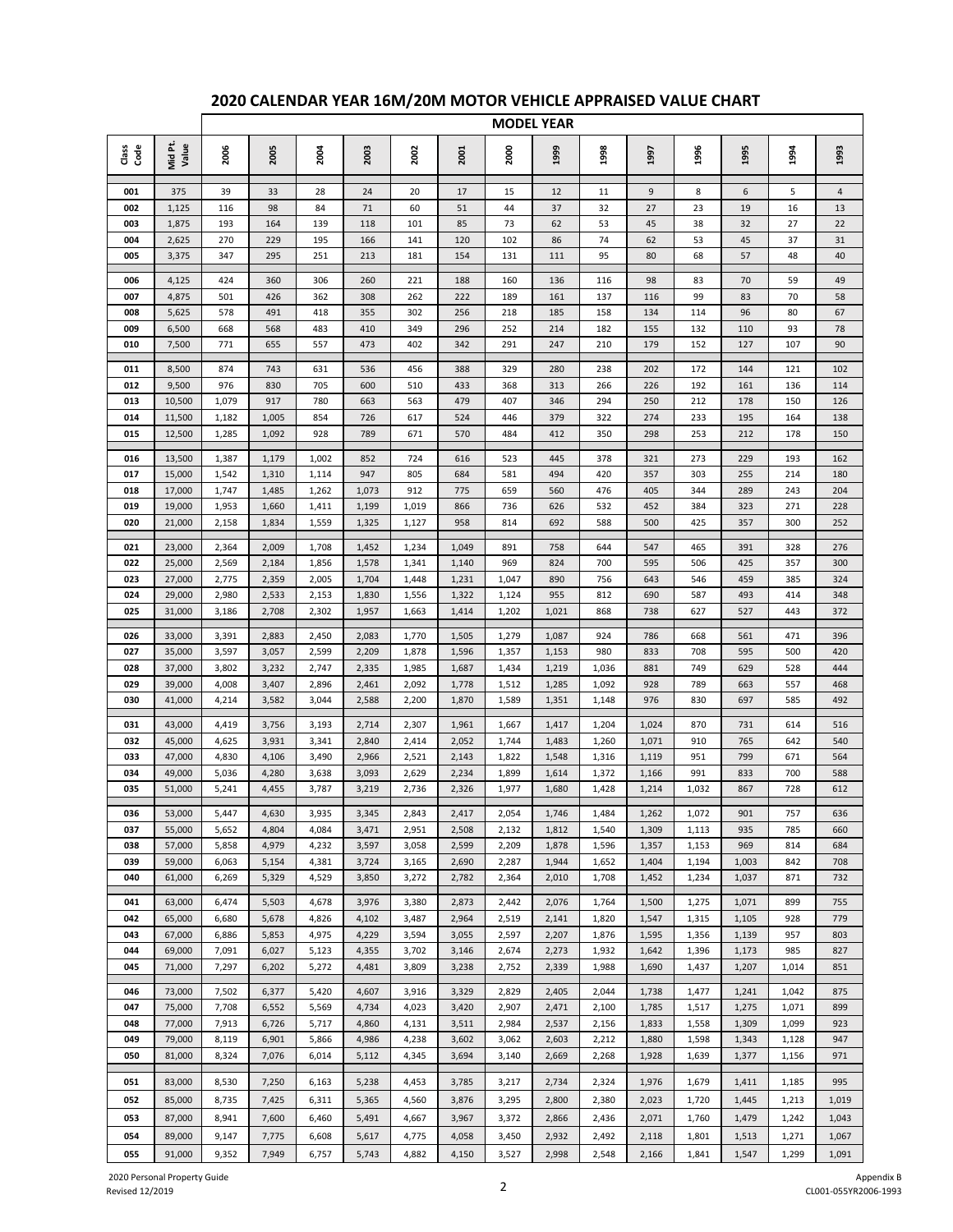|             |                  |            |            |            |                |                |                |              | <b>MODEL YEAR</b> |                |                |                |                |  |
|-------------|------------------|------------|------------|------------|----------------|----------------|----------------|--------------|-------------------|----------------|----------------|----------------|----------------|--|
| das<br>Code | Mid Pt.<br>Value | 1992       | 1991       | 1990       | 1989           | 1988           | 1987           | 1986         | 1985              | 1984           | 1983           | 1982           | 1981           |  |
| 001         | 375              | 4          | 3          | 3          | $\overline{2}$ | $\overline{2}$ | $\overline{2}$ | $\mathbf{1}$ | $\mathbf{1}$      | 1              | $\mathbf{1}$   | 1              | $\mathbf{1}$   |  |
| 002         | 1,125            | 11         | 10         | 8          | $\overline{7}$ | 6              | 5              | 4            | 3                 | 3              | $\overline{2}$ | $\overline{2}$ | $\overline{2}$ |  |
| 003         | 1,875            | 19         | 16         | 13         | 11             | 9              | 8              | 7            | 6                 | 5              | $\overline{a}$ | 3              | 3              |  |
| 004         | 2,625            | 26         | 22         | 19         | 16             | 13             | 11             | 9            | 8                 | $\overline{7}$ | 6              | 5              | $\overline{4}$ |  |
| 005         | 3,375            | 34         | 29         | 24         | 20             | 17             | 14             | 12           | 10                | 8              | $\overline{7}$ | 6              | 5              |  |
| 006         | 4,125            | 42         | 35         | 29         | 25             | 21             | 17             | 15           | 12                | 10             | 9              | 7              | 6              |  |
| 007         | 4,875            | 49         | 41         | 35         | 29             | 24             | 21             | 17           | 14                | 12             | 10             | 9              | $\overline{7}$ |  |
| 008         | 5,625            | 57         | 48         | 40         | 34             | 28             | 24             | 20           | 17                | 14             | 12             | 10             | 8              |  |
| 009         | 6,500            | 65         | 55         | 46         | 39             | 33             | 27             | 23           | 19                | 16             | 14             | 11             | 10             |  |
| 010         | 7,500            | 76         | 63         | 53         | 45             | 38             | 32             | 27           | 22                | 19             | 16             | 13             | 11             |  |
| 011         | 8,500            | 86         | 72         | 60         | 51             | 43             | 36             | 30           | 25                | 21             | 18             | 15             | 13             |  |
| 012         | 9,500            | 96         | 80         | 68         | 57             | 48             | 40             | 34           | 28                | 24             | 20             | 17             | 14             |  |
| 013         | 10,500           | 106        | 89         | 75         | 63             | 53             | 44             | 37           | 31                | 26             | 22             | 18             | 16             |  |
| 014         | 11,500           | 116        | 97         | 82         | 69             | 58             | 48             | 41           | 34                | 29             | 24             | 20             | 17             |  |
| 015         | 12,500           | 126        | 106        | 89         | 75             | 63             | 53             | 44           | 37                | 31             | 26             | 22             | 18             |  |
| 016         | 13,500           | 136        | 114        | 96         | 81             | 68             | 57             | 48           | 40                | 34             | 28             | 24             | 20             |  |
| 017         | 15,000           | 151        | 127        | 107        | 90             | 75             | 63             | 53           | 45                | 37             | 31             | 26             | 22             |  |
| 018         | 17,000           | 171        | 144        | 121        | 101            | 85             | 72             | 60           | 51                | 42             | 36             | 30             | 25             |  |
| 019         | 19,000           | 191        | 161        | 135        | 113            | 95             | 80             | 67           | 56                | 47             | 40             | 33             | 28             |  |
| 020         | 21,000           | 212        | 178        | 149        | 125            | 105            | 88             | 74           | 62                | 52             | 44             | 37             | 31             |  |
| 021         | 23,000           | 232        | 195        | 163        | 137            | 115            | 97             | 81           | 68                | 57             | 48             | 41             | 34             |  |
| 022         | 25,000           | 252        | 212        | 178        | 149            | 125            | 105            | 88           | 74                | 62             | 52             | 44             | 37             |  |
| 023         | 27,000           | 272        | 228        | 192        | 161            | 135            | 114            | 96           | 80                | 67             | 57             | 48             | 40             |  |
| 024         | 29,000           | 292        | 245        | 206        | 173            | 145            | 122            | 103          | 86                | 72             | 61             | 51             | 43             |  |
| 025         | 31,000           | 312        | 262        | 220        | 185            | 155            | 131            | 110          | 92                | 77             | 65             | 55             | 46             |  |
| 026         | 33,000           | 332        | 279        | 235        | 197            | 166            | 139            | 117          | 98                | 82             | 69             | 58             | 49             |  |
| 027         | 35,000           | 353        | 296        | 249        | 209            | 176            | 147            | 124          | 104               | 87             | 73             | 62             | 52             |  |
| 028         | 37,000           | 373        | 313        | 263        | 221            | 186            | 156            | 131          | 110               | 92             | 78             | 65             | 55             |  |
| 029         | 39,000           | 393        | 330        | 277        | 233            | 196            | 164            | 138          | 116               | 97             | 82             | 69             | 58             |  |
| 030         | 41,000           | 413        | 347        | 291        | 245            | 206            | 173            | 145          | 122               | 102            | 86             | 72             | 61             |  |
| 031         | 43,000           | 433        | 364        | 306        | 257            | 216            | 181            | 152          | 128               | 107            | 90             | 76             | 64             |  |
| 032         | 45,000           | 453        | 381        | 320        | 269            | 226            | 190            | 159          | 134               | 112            | 94             | 79             | 67             |  |
| 033         | 47,000           | 473        | 398        | 334        | 281            | 236            | 198            | 166          | 140               | 117            | 99             | 83             | 70             |  |
| 034<br>035  | 49,000           | 494        | 415        | 348        | 293            | 246            | 206            | 173          | 146               | 122            | 103            | 86             | 73             |  |
|             | 51,000           | 514        | 432        | 362        | 304            | 256            | 215            | 180          | 152               | 127            | 107            | 90             | 75             |  |
| 036         | 53,000           | 534        | 448        | 377        | 316            | 266            | 223            | 188          | 158               | 132            | 111            | 93             | 78             |  |
| 037         | 55,000           | 554        | 465        | 391        | 328            | 276            | 232            | 195          | 163               | 137            | 115            | 97             | 81             |  |
| 038         | 57,000           | 574        | 482        | 405        | 340            | 286            | 240            | 202          | 169               | 142            | 120            | 100            | 84             |  |
| 039<br>040  | 59,000<br>61,000 | 594<br>614 | 499<br>516 | 419<br>434 | 352<br>364     | 296<br>306     | 249<br>257     | 209<br>216   | 175<br>181        | 147<br>152     | 124<br>128     | 104<br>107     | 87<br>90       |  |
|             |                  |            |            |            |                |                |                |              |                   |                |                |                |                |  |
| 041         | 63,000           | 635        | 533        | 448        | 376            | 316            | 265            | 223          | 187               | 157            | 132            | 111            | 93             |  |
| 042         | 65,000           | 655        | 550        | 462        | 388            | 326            | 274            | 230          | 193               | 162            | 136            | 115            | 96             |  |
| 043<br>044  | 67,000<br>69,000 | 675<br>695 | 567<br>584 | 476<br>490 | 400<br>412     | 336<br>346     | 282<br>291     | 237<br>244   | 199<br>205        | 167<br>172     | 141<br>145     | 118<br>122     | 99<br>102      |  |
| 045         | 71,000           | 715        | 601        | 505        | 424            | 356            | 299            | 251          | 211               | 177            | 149            | 125            | 105            |  |
|             |                  |            |            |            |                |                |                |              |                   |                |                |                |                |  |
| 046         | 73,000           | 735        | 618        | 519        | 436            | 366            | 308            | 258          | 217               | 182            | 153            | 129            | 108            |  |
| 047<br>048  | 75,000<br>77,000 | 755        | 635<br>652 | 533<br>547 | 448            | 376<br>386     | 316<br>324     | 265          | 223<br>229        | 187<br>192     | 157<br>162     | 132            | 111            |  |
| 049         | 79,000           | 776<br>796 | 668        | 562        | 460<br>472     | 396            | 333            | 272<br>280   | 235               | 197            | 166            | 136<br>139     | 114<br>117     |  |
| 050         | 81,000           | 816        | 685        | 576        | 484            | 406            | 341            | 287          | 241               | 202            | 170            | 143            | 120            |  |
|             |                  |            |            |            |                |                |                |              |                   |                |                |                |                |  |
| 051         | 83,000           | 836        | 702        | 590        | 496            | 416            | 350            | 294          | 247               | 207            | 174            | 146            | 123            |  |
| 052         | 85,000           | 856        | 719        | 604        | 507            | 426            | 358            | 301          | 253               | 212            | 178            | 150            | 126            |  |
| 053         | 87,000           | 876        | 736        | 618        | 519            | 436            | 367            | 308          | 259               | 217            | 182            | 153            | 129            |  |
| 054         | 89,000           | 897        | 753        | 633        | 531            | 446            | 375            | 315          | 265               | 222            | 187            | 157            | 132            |  |
| 055         | 91,000           | 917        | 770        | 647        | 543            | 456            | 383            | 322          | 271               | 227            | 191            | 160            | 135            |  |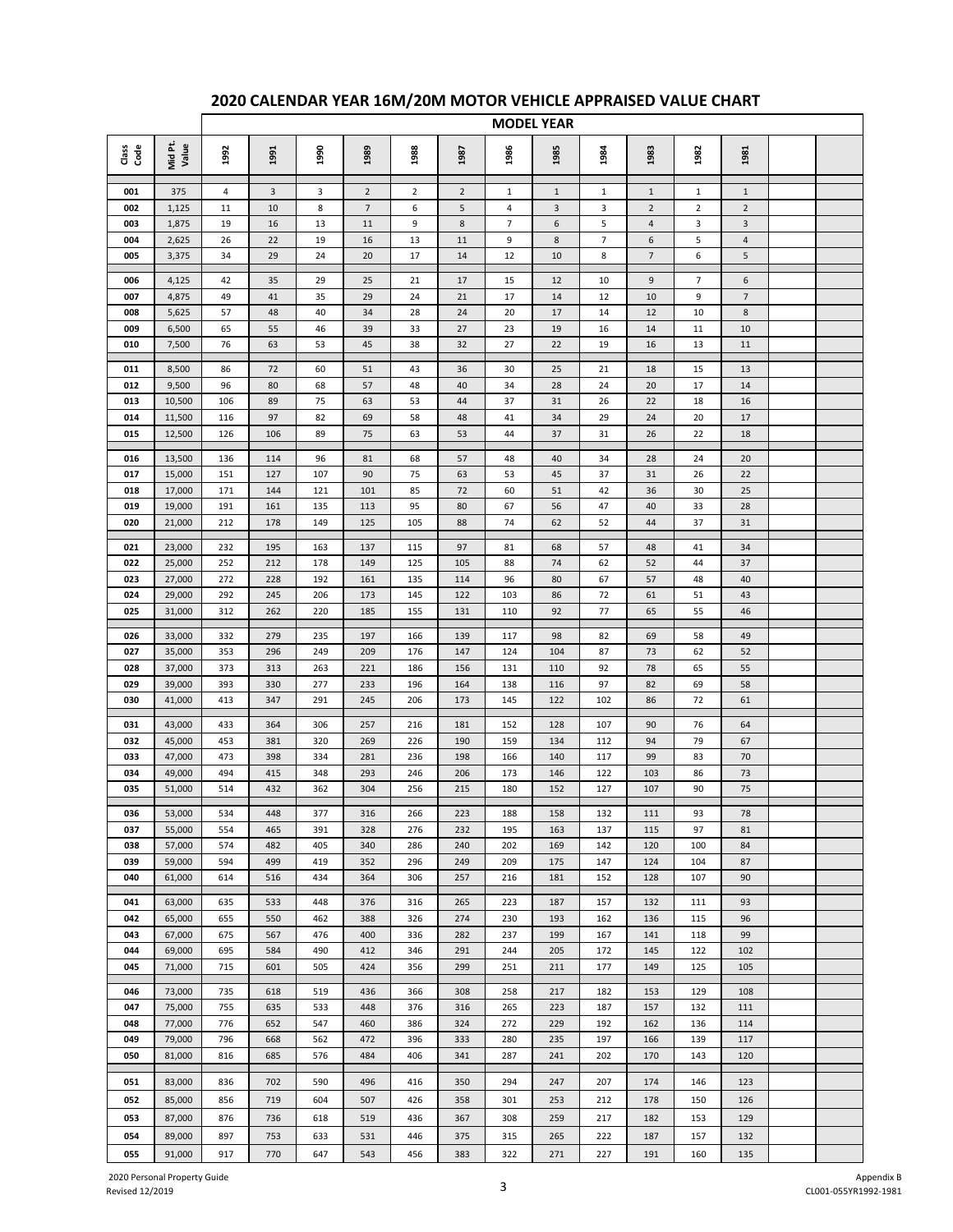|             |                    |                    |                    |                    |                  |                  |                  | <b>MODEL YEAR</b> |                  |                  |                  |                  |                  |                  |                  |
|-------------|--------------------|--------------------|--------------------|--------------------|------------------|------------------|------------------|-------------------|------------------|------------------|------------------|------------------|------------------|------------------|------------------|
| das<br>Code | Mid Pt.<br>Value   | 2021&<br>2020      | 2019               | 2018               | 2017             | 2016             | 2015             | 2014              | 2013             | 2012             | 2011             | 2010             | 2009             | 2008             | 2007             |
| 056         | 93,000             | 93,000             | 79,050             | 67,193             | 57,114           | 48,547           | 41,265           | 35,075            | 29,814           | 25,342           | 21,540           | 18,309           | 15,563           | 13,228           | 11,244           |
| 057         | 95,000             | 95,000             | 80,750             | 68,638             | 58,342           | 49,591           | 42,152           | 35,829            | 30,455           | 25,887           | 22,004           | 18,703           | 15,898           | 13,513           | 11,486           |
| 058         | 97,000             | 97,000             | 82,450             | 70.083             | 59,570           | 50,635           | 43,039           | 36,584            | 31,096           | 26,432           | 22,467           | 19,097           | 16,232           | 13,797           | 11,728           |
| 059         | 99,000             | 99,000             | 84,150             | 71,528             | 60,798           | 51,679           | 43,927           | 37,338            | 31,737           | 26,977           | 22,930           | 19,491           | 16,567           | 14,082           | 11,970           |
| 060         | 101,000            | 101,000            | 85,850             | 72,973             | 62,027           | 52,723           | 44,814           | 38,092            | 32,378           | 27,522           | 23,393           | 19,884           | 16,902           | 14,366           | 12,211           |
| 061         | 103,000            | 103,000            | 87,550             | 74,418             | 63,255           | 53,767           | 45,702           | 38,846            | 33,019           | 28,067           | 23,857           | 20,278           | 17,236           | 14,651           | 12,453           |
| 062         | 105,000            | 105,000            | 89,250             | 75,863             | 64,483           | 54,811           | 46,589           | 39,601            | 33,661           | 28,612           | 24,320           | 20,672           | 17,571           | 14,935           | 12,695           |
| 063         | 107,000            | 107,000            | 90,950             | 77,308             | 65,711           | 55,855           | 47,476           | 40,355            | 34,302           | 29,156           | 24,783           | 21,066           | 17,906           | 15,220           | 12,937           |
| 064         | 109,000            | 109,000            | 92,650             | 78,753             | 66,940           | 56,899           | 48,364           | 41,109            | 34,943           | 29,701           | 25,246           | 21,459           | 18,240           | 15,504           | 13,179           |
| 065         | 111,000            | 111,000            | 94,350             | 80,198             | 68,168           | 57,943           | 49,251           | 41,864            | 35,584           | 30,246           | 25,709           | 21,853           | 18,575           | 15,789           | 13,421           |
| 066         | 113,000            | 113,000            | 96,050             | 81,643             | 69,396           | 58,987           | 50,139           | 42,618            | 36,225           | 30,791           | 26,173           | 22,247           | 18,910           | 16,073           | 13,662           |
| 067         | 115,000            | 115,000            | 97,750             | 83,088             | 70,624           | 60,031           | 51,026           | 43,372            | 36,866           | 31,336           | 26,636           | 22,641           | 19,244           | 16,358           | 13,904           |
| 068         | 117,000            | 117,000            | 99,450             | 84,533             | 71,853           | 61,075           | 51,914           | 44,126            | 37,508           | 31,881           | 27,099           | 23,034           | 19,579           | 16,642           | 14,146           |
| 069<br>070  | 119,000<br>121,000 | 119,000<br>121,000 | 101,150<br>102,850 | 85,978<br>87,423   | 73,081<br>74,309 | 62,119<br>63,163 | 52,801<br>53,688 | 44,881<br>45,635  | 38,149<br>38,790 | 32,426<br>32,971 | 27,562<br>28,026 | 23,428<br>23,822 | 19,914<br>20,249 | 16,927<br>17,211 | 14,388<br>14,630 |
|             |                    |                    |                    |                    |                  |                  |                  |                   |                  |                  |                  |                  |                  |                  |                  |
| 071         | 123,000            | 123,000            | 104,550            | 88,868             | 75,537           | 64,207           | 54,576           | 46,389            | 39,431           | 33,516           | 28,489           | 24,216           | 20,583           | 17,496           | 14,871           |
| 072         | 125,000            | 125,000            | 106,250            | 90,313             | 76,766           | 65,251           | 55,463           | 47,144            | 40,072           | 34,061           | 28,952           | 24,609           | 20,918           | 17,780           | 15,113           |
| 073<br>074  | 127,000<br>129,000 | 127,000<br>129,000 | 107,950<br>109,650 | 91,758<br>93,203   | 77,994<br>79,222 | 66,295<br>67,339 | 56,351<br>57,238 | 47,898<br>48,652  | 40,713<br>41,354 | 34,606<br>35,151 | 29,415<br>29,879 | 25,003<br>25,397 | 21,253<br>21,587 | 18,065<br>18,349 | 15,355<br>15,597 |
| 075         | 131,000            | 131,000            | 111,350            | 94.648             | 80,450           | 68,383           | 58,125           | 49,407            | 41,996           | 35,696           | 30,342           | 25,791           | 21,922           | 18,634           | 15,839           |
|             |                    |                    |                    |                    |                  |                  |                  |                   |                  |                  |                  |                  |                  |                  |                  |
| 076         | 133,000            | 133,000            | 113,050            | 96,093             | 81,679           | 69,427           | 59,013           | 50,161            | 42,637           | 36,241           | 30,805           | 26,184           | 22,257           | 18,918           | 16,080           |
| 077<br>078  | 135,000<br>137,000 | 135,000<br>137,000 | 114,750<br>116,450 | 97,538<br>98,983   | 82,907<br>84,135 | 70,471<br>71,515 | 59,900<br>60,788 | 50,915<br>51,669  | 43,278<br>43,919 | 36,786<br>37,331 | 31,268<br>31,732 | 26,578<br>26,972 | 22,591<br>22,926 | 19,203<br>19,487 | 16,322<br>16,564 |
| 079         | 139,000            | 139,000            | 118,150            | 100,428            | 85,363           | 72,559           | 61,675           | 52,424            | 44,560           | 37,876           | 32,195           | 27,366           | 23,261           | 19,772           | 16,806           |
| 080         | 141,000            | 141,000            | 119,850            | 101,873            | 86,592           | 73,603           | 62,562           | 53,178            | 45,201           | 38,421           | 32,658           | 27,759           | 23,595           | 20,056           | 17,048           |
|             |                    |                    |                    |                    |                  |                  |                  |                   |                  |                  |                  |                  |                  |                  |                  |
| 081         | 143,000            | 143,000            | 121,550            | 103,318            | 87,820           | 74,647           | 63,450           | 53,932            | 45,843           | 38,966           | 33,121           | 28,153           | 23,930           | 20,341           | 17,289           |
| 082<br>083  | 145,000<br>147,000 | 145,000<br>147,000 | 123,250<br>124,950 | 104,763<br>106,208 | 89,048<br>90,276 | 75,691<br>76,735 | 64,337<br>65,225 | 54,687<br>55,441  | 46,484<br>47,125 | 39,511<br>40,056 | 33,584<br>34,048 | 28,547<br>28,941 | 24,265<br>24,599 | 20,625<br>20,910 | 17,531<br>17,773 |
| 084         | 149,000            | 149,000            | 126,650            | 107,653            | 91,505           | 77,779           | 66,112           | 56,195            | 47,766           | 40,601           | 34,511           | 29,334           | 24,934           | 21,194           | 18,015           |
| 085         | 151,000            | 151,000            | 128,350            | 109,098            | 92,733           | 78,823           | 67,000           | 56,950            | 48,407           | 41,146           | 34,974           | 29,728           | 25,269           | 21,479           | 18,257           |
| 086         | 153,000            | 153,000            | 130,050            | 110,543            | 93,961           |                  | 67,887           | 57,704            | 49,048           | 41,691           |                  | 30,122           | 25,604           | 21,763           | 18,499           |
| 087         | 155,000            | 155,000            | 131,750            | 111,988            | 95,189           | 79,867<br>80,911 | 68,774           | 58,458            | 49,689           | 42,236           | 35,437<br>35,901 | 30,516           | 25,938           | 22,047           | 18,740           |
| 088         | 157,000            | 157,000            | 133,450            | 113,433            | 96,418           | 81,955           | 69,662           | 59,212            | 50,331           | 42,781           | 36,364           | 30,909           | 26,273           | 22,332           | 18,982           |
| 089         | 159,000            | 159,000            | 135,150            | 114,878            | 97,646           | 82,999           | 70,549           | 59,967            | 50,972           | 43,326           | 36,827           | 31,303           | 26,608           | 22,616           | 19,224           |
| 090         | 161,000            | 161.000            | 136,850            | 116,323            | 98,874           | 84,043           | 71,437           | 60,721            | 51,613           | 43,871           | 37,290           | 31,697           | 26,942           | 22,901           | 19,466           |
| 091         | 163,000            | 163,000            | 138,550            | 117,768            | 100,102          | 85,087           | 72,324           | 61,475            | 52,254           | 44,416           | 37,754           | 32,091           | 27,277           | 23,185           | 19,708           |
| 092         | 165,000            | 165,000            | 140,250            | 119,213            | 101,331          | 86,131           | 73,211           | 62,230            | 52,895           | 44,961           | 38,217           | 32,484           | 27,612           | 23,470           | 19,949           |
| 093         | 167,000            | 167,000            | 141,950            | 120,658            | 102,559          | 87,175           | 74,099           | 62,984            | 53,536           | 45,506           | 38,680           | 32,878           | 27,946           | 23,754           | 20,191           |
| 094         | 169,000            | 169,000            | 143,650            | 122,103            | 103,787          | 88,219           | 74,986           | 63,738            | 54,178           | 46,051           | 39,143           | 33,272           | 28,281           | 24,039           | 20,433           |
| 095         | 171,000            | 171,000            | 145,350            | 123,548            | 105,015          | 89,263           | 75,874           | 64,493            | 54,819           | 46,596           | 39,606           | 33,666           | 28,616           | 24,323           | 20,675           |
| 096         | 173,000            | 173,000            | 147,050            | 124,993            | 106,244          | 90,307           | 76,761           | 65,247            | 55,460           | 47,141           | 40,070           | 34,059           | 28,950           | 24,608           | 20,917           |
| 097         | 175,000            | 175,000            | 148,750            | 126,438            | 107,472          | 91,351           | 77,648           | 66,001            | 56,101           | 47,686           | 40,533           | 34,453           | 29,285           | 24,892           | 21,158           |
| 098         | 177,000            | 177,000            | 150,450            | 127,883            | 108,700          | 92,395           | 78,536           | 66,755            | 56,742           | 48,231           | 40,996           | 34,847           | 29,620           | 25,177           | 21,400           |
| 099         | 179,000            | 179,000            | 152,150            | 129,328            | 109,928          | 93,439           | 79,423           | 67,510            | 57,383           | 48,776           | 41,459           | 35,241           | 29,954           | 25,461           | 21,642           |
| 100         | 181,000            | 181,000            | 153,850            | 130,773            | 111,157          | 94,483           | 80,311           | 68,264            | 58,024           | 49,321           | 41,923           | 35,634           | 30,289           | 25,746           | 21,884           |
| 101         | 183,000            | 183,000            | 155,550            | 132,218            | 112,385          | 95,527           | 81,198           | 69,018            | 58,666           | 49,866           | 42,386           | 36,028           | 30,624           | 26,030           | 22,126           |
| 102         | 185,000            | 185,000            | 157,250            | 133,663            | 113,613          | 96,571           | 82,085           | 69,773            | 59,307           | 50,411           | 42,849           | 36,422           | 30,959           | 26,315           | 22,368           |
| 103         | 187,000            | 187,000            | 158,950            | 135,108            | 114,841          | 97,615           | 82,973           | 70,527            | 59,948           | 50,956           | 43,312           | 36,816           | 31,293           | 26,599           | 22,609           |
| 104         | 189,000            | 189,000            | 160,650            | 136,553            | 116,070          | 98,659           | 83,860           | 71,281            | 60,589           | 51,501           | 43,776           | 37,209           | 31,628           | 26,884           | 22,851           |
| 105         | 191,000            | 191,000            | 162,350            | 137,998            | 117,298          | 99,703           | 84,748           | 72,036            | 61,230           | 52,046           | 44,239           | 37,603           | 31,963           | 27,168           | 23,093           |
| 106         | 193,000            | 193,000            | 164,050            | 139,443            | 118,526          | 100,747          | 85,635           | 72,790            | 61,871           | 52,591           | 44,702           | 37,997           | 32,297           | 27,453           | 23,335           |
| 107         | 195,000            | 195,000            | 165,750            | 140,888            | 119,754          | 101,791          | 86,523           | 73,544            | 62,513           | 53,136           | 45,165           | 38,391           | 32,632           | 27,737           | 23,577           |
| 108         | 197,000            | 197,000            | 167,450            | 142,333            | 120,983          | 102,835          | 87,410           | 74,298            | 63,154           | 53,681           | 45,629           | 38,784           | 32,967           | 28,022           | 23,818           |
| 109         | 199,000            | 199,000            | 169,150            | 143,778            | 122,211          | 103,879          | 88,297           | 75,053            | 63,795           | 54,226           | 46,092           | 39,178           | 33,301           | 28,306           | 24,060           |
| 110         | 201,000            | 201,000            | 170,850            | 145,223            | 123,439          | 104,923          | 89,185           | 75,807            | 64,436           | 54,771           | 46,555           | 39,572           | 33,636           | 28,591           | 24,302           |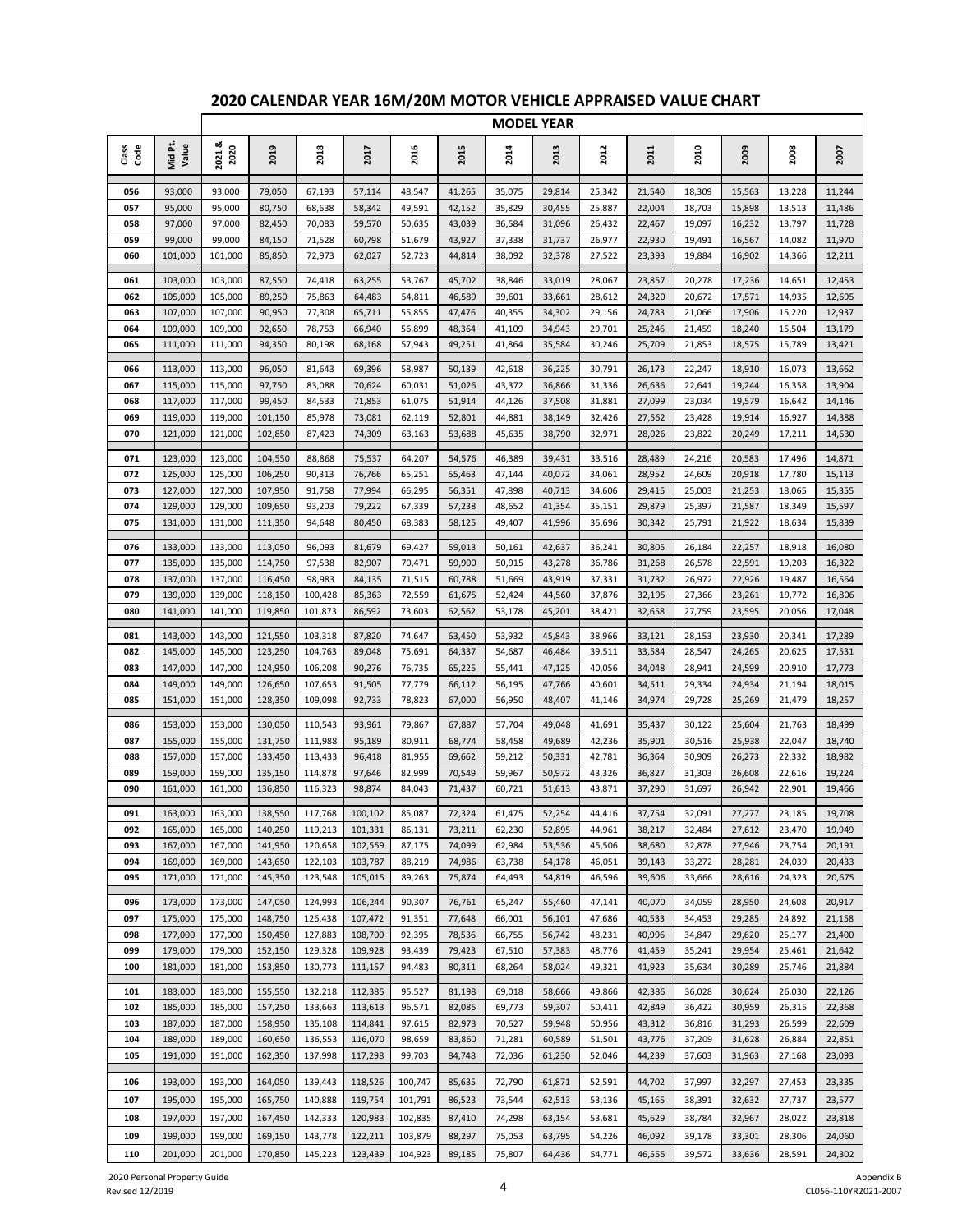|               |                    |                  |                  |                  |                  |                  |                |                | <b>MODEL YEAR</b> |                |                |                |                |                |                |
|---------------|--------------------|------------------|------------------|------------------|------------------|------------------|----------------|----------------|-------------------|----------------|----------------|----------------|----------------|----------------|----------------|
| Class<br>Code | Mid Pt.<br>Value   | 2006             | 2005             | 2004             | 2003             | 2002             | 2001           | 2000           | 1999              | 1998           | 1997           | 1996           | 1995           | 1994           | 1993           |
| 056           | 93,000             | 9,558            | 8,124            | 6,905            | 5,870            | 4,989            | 4,241          | 3,605          | 3,064             | 2,604          | 2,214          | 1,882          | 1,581          | 1,328          | 1,115          |
| 057           | 95,000             | 9,763            | 8,299            | 7,054            | 5,996            | 5,096            | 4,332          | 3,682          | 3,130             | 2,660          | 2,261          | 1,922          | 1,615          | 1,356          | 1,139          |
| 058           | 97,000             | 9,969            | 8,473            | 7,202            | 6,122            | 5,204            | 4,423          | 3,760          | 3,196             | 2,716          | 2,309          | 1,963          | 1,649          | 1,385          | 1,163          |
| 059           | 99,000             | 10,174           | 8,648            | 7,351            | 6,248            | 5,311            | 4,514          | 3,837          | 3,262             | 2,772          | 2,357          | 2,003          | 1,683          | 1,413          | 1,187          |
| 060           | 101,000            | 10,380           | 8,823            | 7,499            | 6,374            | 5,418            | 4,606          | 3,915          | 3,328             | 2,828          | 2,404          | 2,044          | 1,717          | 1,442          | 1,211          |
| 061           | 103,000            | 10,585           | 8,997            | 7,648            | 6,501            | 5,526            | 4,697          | 3,992          | 3,393             | 2,884          | 2,452          | 2,084          | 1,751          | 1,470          | 1,235          |
| 062           | 105,000            | 10,791           | 9,172            | 7,796            | 6,627            | 5,633            | 4,788          | 4,070          | 3,459             | 2,940          | 2,499          | 2,124          | 1,785          | 1,499          | 1,259          |
| 063           | 107,000            | 10,996           | 9,347            | 7,945            | 6,753            | 5,740            | 4,879          | 4,147          | 3,525             | 2,996          | 2,547          | 2,165          | 1,819          | 1,528          | 1,283          |
| 064<br>065    | 109,000<br>111,000 | 11,202<br>11,407 | 9,522<br>9,696   | 8,093<br>8,242   | 6,879<br>7,006   | 5,847<br>5,955   | 4,970<br>5,062 | 4,225<br>4,302 | 3,591<br>3,657    | 3,052<br>3,108 | 2,595<br>2,642 | 2,205<br>2,246 | 1,853<br>1,886 | 1,556<br>1,585 | 1,307<br>1,331 |
|               |                    |                  |                  |                  |                  |                  |                |                |                   |                |                |                |                |                |                |
| 066           | 113,000            | 11,613           | 9,871            | 8,390            | 7,132            | 6,062            | 5,153          | 4,380          | 3,723             | 3,164          | 2,690          | 2,286          | 1,920          | 1,613          | 1,355          |
| 067           | 115,000            | 11,819           | 10,046           | 8,539            | 7,258            | 6,169            | 5,244          | 4,457          | 3,789             | 3,220          | 2,737          | 2,327          | 1,954          | 1,642          | 1,379          |
| 068<br>069    | 117,000<br>119,000 | 12,024<br>12,230 | 10,220<br>10,395 | 8,687<br>8,836   | 7,384<br>7,510   | 6,277<br>6,384   | 5,335<br>5,426 | 4,535<br>4,612 | 3,855<br>3,921    | 3,276<br>3,332 | 2,785<br>2,833 | 2,367<br>2,408 | 1,988<br>2,022 | 1,670<br>1,699 | 1,403<br>1,427 |
| 070           | 121,000            | 12,435           | 10,570           | 8,984            | 7,637            | 6,491            | 5,518          | 4,690          | 3,986             | 3,388          | 2,880          | 2,448          | 2,056          | 1,727          | 1,451          |
|               |                    |                  |                  |                  |                  |                  |                |                |                   |                |                |                |                |                |                |
| 071           | 123,000            | 12,641           | 10,745           | 9,133            | 7,763            | 6,599            | 5,609          | 4,767          | 4,052             | 3,444          | 2,928          | 2,489          | 2,090          | 1,756          | 1,475          |
| 072<br>073    | 125,000<br>127,000 | 12,846<br>13,052 | 10,919<br>11,094 | 9,281<br>9,430   | 7,889<br>8,015   | 6,706<br>6,813   | 5,700<br>5,791 | 4,845<br>4,922 | 4,118<br>4,184    | 3,500<br>3,556 | 2,975<br>3,023 | 2,529<br>2,570 | 2,124<br>2,158 | 1,785<br>1,813 | 1,499<br>1,523 |
| 074           | 129,000            | 13,257           | 11,269           | 9,578            | 8,142            | 6,920            | 5,882          | 5,000          | 4,250             | 3,612          | 3,071          | 2,610          | 2,192          | 1,842          | 1,547          |
| 075           | 131,000            | 13,463           | 11,443           | 9,727            | 8,268            | 7,028            | 5,974          | 5,077          | 4,316             | 3,668          | 3,118          | 2,650          | 2,226          | 1,870          | 1,571          |
|               |                    |                  |                  |                  |                  |                  |                |                |                   |                |                |                |                |                |                |
| 076<br>077    | 133,000<br>135,000 | 13,668<br>13,874 | 11,618<br>11,793 | 9,875<br>10,024  | 8,394<br>8,520   | 7,135<br>7,242   | 6,065<br>6,156 | 5,155<br>5,233 | 4,382<br>4,448    | 3,725<br>3,781 | 3,166<br>3,213 | 2,691<br>2,731 | 2,260<br>2,294 | 1,899<br>1,927 | 1,595<br>1,619 |
| 078           | 137,000            | 14,079           | 11,968           | 10,172           | 8,647            | 7,350            | 6,247          | 5,310          | 4,514             | 3,837          | 3,261          | 2,772          | 2,328          | 1,956          | 1,643          |
| 079           | 139,000            | 14,285           | 12,142           | 10,321           | 8,773            | 7,457            | 6,338          | 5,388          | 4,579             | 3,893          | 3,309          | 2,812          | 2,362          | 1,984          | 1,667          |
| 080           | 141,000            | 14,491           | 12,317           | 10,469           | 8,899            | 7,564            | 6,430          | 5,465          | 4,645             | 3,949          | 3,356          | 2,853          | 2,396          | 2,013          | 1,691          |
| 081           | 143,000            | 14,696           | 12,492           | 10,618           | 9,025            | 7,671            | 6,521          | 5,543          | 4,711             | 4,005          | 3,404          | 2,893          | 2,430          | 2,041          | 1,715          |
| 082           | 145,000            | 14,902           | 12,666           | 10,766           | 9,151            | 7,779            | 6,612          | 5,620          | 4,777             | 4,061          | 3,451          | 2,934          | 2,464          | 2,070          | 1,739          |
| 083           | 147,000            | 15,107           | 12,841           | 10,915           | 9,278            | 7,886            | 6,703          | 5,698          | 4,843             | 4,117          | 3,499          | 2,974          | 2,498          | 2,099          | 1,763          |
| 084           | 149,000            | 15,313           | 13,016           | 11,063           | 9,404            | 7,993            | 6,794          | 5,775          | 4,909             | 4,173          | 3,547          | 3,015          | 2,532          | 2,127          | 1,787          |
| 085           | 151,000            | 15,518           | 13,190           | 11,212           | 9,530            | 8,101            | 6,886          | 5,853          | 4,975             | 4,229          | 3,594          | 3,055          | 2,566          | 2,156          | 1,811          |
| 086           | 153,000            | 15,724           | 13,365           | 11,360           | 9,656            | 8,208            | 6,977          | 5,930          | 5,041             | 4,285          | 3,642          | 3,096          | 2,600          | 2,184          | 1,835          |
| 087           | 155,000            | 15,929           | 13,540           | 11,509           | 9,783            | 8,315            | 7,068          | 6,008          | 5,107             | 4,341          | 3,689          | 3,136          | 2,634          | 2,213          | 1,859          |
| 088           | 157,000            | 16,135           | 13,715           | 11,657           | 9,909            | 8,422            | 7,159          | 6,085          | 5,172             | 4,397          | 3,737          | 3,177          | 2,668          | 2,241          | 1,883          |
| 089           | 159,000            | 16,340           | 13,889           | 11,806           | 10,035           | 8,530            | 7,250          | 6,163          | 5,238             | 4,453          | 3,785          | 3,217          | 2,702          | 2,270          | 1,907          |
| 090           | 161,000            | 16,546           | 14,064           | 11,954           | 10,161           | 8,637            | 7,342          | 6,240          | 5,304             | 4,509          | 3,832          | 3,257          | 2,736          | 2,298          | 1,931          |
| 091           | 163,000            | 16,751           | 14,239           | 12,103           | 10,287           | 8,744            | 7,433          | 6,318          | 5,370             | 4,565          | 3,880          | 3,298          | 2,770          | 2,327          | 1,955          |
| 092           | 165,000            | 16,957           | 14,413           | 12,251           | 10,414           | 8,852            | 7,524          | 6,395          | 5,436             | 4,621          | 3,928          | 3,338          | 2,804          | 2,356          | 1,979          |
| 093           | 167,000            | 17,163           | 14,588           | 12,400           | 10,540           | 8,959            | 7,615          | 6,473          | 5,502             | 4,677          | 3,975          | 3,379          | 2,838          | 2,384          | 2,003          |
| 094           | 169,000            | 17,368           | 14,763           | 12,548           | 10,666           | 9,066            | 7,706          | 6,550          | 5,568             | 4,733          | 4,023          | 3,419          | 2,872          | 2,413          | 2,027          |
| 095           | 171,000            | 17,574           | 14,938           | 12,697           | 10,792           | 9,174            | 7,798          | 6,628          | 5,634             | 4,789          | 4,070          | 3,460          | 2,906          | 2,441          | 2,051          |
| 096           | 173,000            | 17,779           | 15,112           | 12,845           | 10,919           | 9,281            | 7,889          | 6,705          | 5,700             | 4,845          | 4,118          | 3,500          | 2,940          | 2,470          | 2,075          |
| 097           | 175,000            | 17,985           | 15,287           | 12,994           | 11,045           | 9,388            | 7,980          | 6,783          | 5,765             | 4,901          | 4,166          | 3,541          | 2,974          | 2,498          | 2,099          |
| 098<br>099    | 177,000<br>179,000 | 18,190<br>18,396 | 15,462           | 13,142           | 11,171           | 9,495<br>9,603   | 8,071<br>8,162 | 6,860<br>6,938 | 5,831             | 4,957<br>5,013 | 4,213          | 3,581<br>3,622 | 3,008          | 2,527          | 2,123          |
| 100           | 181,000            | 18,601           | 15,636<br>15,811 | 13,291<br>13,439 | 11,297<br>11,424 | 9,710            | 8,254          | 7,015          | 5,897<br>5,963    | 5,069          | 4,261<br>4,308 | 3,662          | 3,042<br>3,076 | 2,555<br>2,584 | 2,147<br>2,171 |
|               |                    |                  |                  |                  |                  |                  |                |                |                   |                |                |                |                |                |                |
| 101           | 183,000            | 18,807           | 15,986           | 13,588           | 11,550           | 9,817            | 8,345          | 7,093          | 6,029             | 5,125          | 4,356          | 3,703          | 3,110          | 2,613          | 2,195          |
| 102<br>103    | 185,000<br>187,000 | 19,012<br>19,218 | 16,161           | 13,736<br>13,885 | 11,676<br>11,802 | 9,925            | 8,436<br>8,527 | 7,171<br>7,248 | 6,095             | 5,181<br>5,237 | 4,404<br>4,451 | 3,743          | 3,144          | 2,641<br>2,670 | 2,219          |
| 104           | 189,000            | 19,423           | 16,335<br>16,510 | 14,033           | 11,928           | 10,032<br>10,139 | 8,618          | 7,326          | 6,161<br>6,227    | 5,293          | 4,499          | 3,784<br>3,824 | 3,178<br>3,212 | 2,698          | 2,243<br>2,266 |
| 105           | 191,000            | 19,629           | 16,685           | 14,182           | 12,055           | 10,246           | 8,709          | 7,403          | 6,293             | 5,349          | 4,546          | 3,864          | 3,246          | 2,727          | 2,290          |
|               |                    |                  |                  |                  |                  |                  |                |                |                   |                |                |                |                |                |                |
| 106           | 193,000            | 19,835           | 16,859           | 14,330           | 12,181           | 10,354           | 8,801          | 7,481          | 6,359             | 5,405          | 4,594          | 3,905          | 3,280          | 2,755          | 2,314          |
| 107           | 195,000            | 20,040           | 17,034           | 14,479           | 12,307           | 10,461           | 8,892          | 7,558          | 6,424             | 5,461          | 4,642          | 3,945          | 3,314          | 2,784          | 2,338          |
| 108           | 197,000            | 20,246           | 17,209           | 14,627           | 12,433           | 10,568           | 8,983          | 7,636          | 6,490             | 5,517          | 4,689          | 3,986          | 3,348          | 2,812          | 2,362          |
| 109           | 199,000            | 20,451           | 17,383           | 14,776           | 12,560           | 10,676           | 9,074          | 7,713          | 6,556             | 5,573          | 4,737          | 4,026          | 3,382          | 2,841          | 2,386          |
| 110           | 201,000            | 20,657           | 17,558           | 14,924           | 12,686           | 10,783           | 9,165          | 7,791          | 6,622             | 5,629          | 4,784          | 4,067          | 3,416          | 2,870          | 2,410          |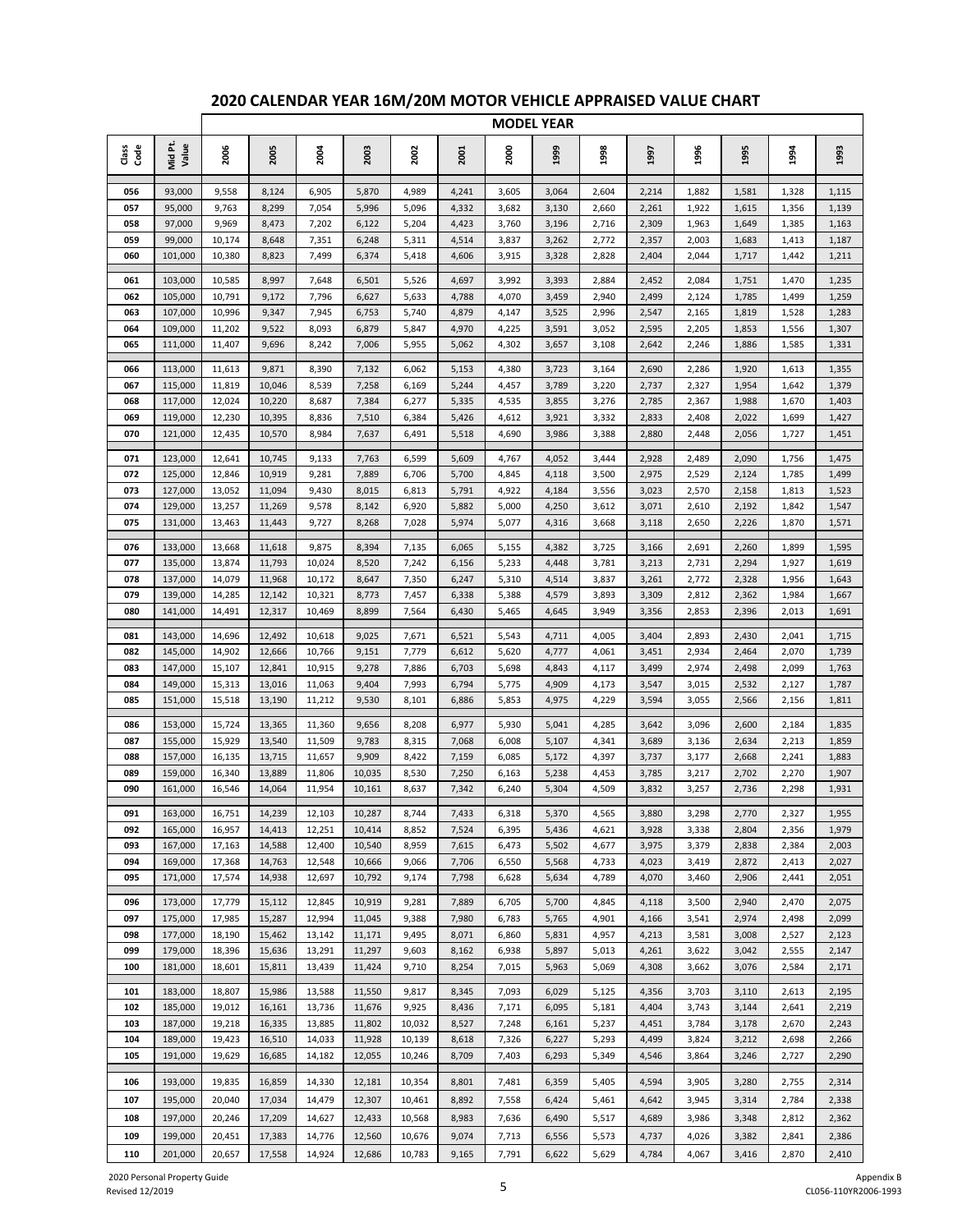|             |                    |                |                |                |            |            |            |            | <b>MODEL YEAR</b> |            |            |            |            |  |
|-------------|--------------------|----------------|----------------|----------------|------------|------------|------------|------------|-------------------|------------|------------|------------|------------|--|
| das<br>Code | Mid Pt.<br>Value   | 1992           | 1991           | 1990           | 1989       | 1988       | 1987       | 1986       | 1985              | 1984       | 1983       | 1982       | 1981       |  |
| 056         | 93,000             | 937            | 787            | 661            | 555        | 466        | 392        | 329        | 276               | 232        | 195        | 164        | 138        |  |
| 057         | 95,000             | 957            | 804            | 675            | 567        | 476        | 400        | 336        | 282               | 237        | 199        | 167        | 141        |  |
| 058         | 97,000             | 977            | 821            | 689            | 579        | 486        | 409        | 343        | 288               | 242        | 203        | 171        | 144        |  |
| 059         | 99,000             | 997            | 838            | 704            | 591        | 497        | 417        | 350        | 294               | 247        | 208        | 174        | 147        |  |
| 060         | 101,000            | 1,017          | 855            | 718            | 603        | 507        | 425        | 357        | 300               | 252        | 212        | 178        | 149        |  |
| 061         | 103,000            | 1,038          | 872            | 732            | 615        | 517        | 434        | 364        | 306               | 257        | 216        | 181        | 152        |  |
| 062         | 105,000            | 1,058          | 888            | 746            | 627        | 527        | 442        | 372        | 312               | 262        | 220        | 185        | 155        |  |
| 063         | 107,000            | 1,078          | 905            | 761            | 639        | 537        | 451        | 379        | 318               | 267        | 224        | 189        | 158        |  |
| 064         | 109,000            | 1,098          | 922            | 775            | 651        | 547        | 459        | 386        | 324               | 272        | 229        | 192        | 161        |  |
| 065         | 111,000            | 1,118          | 939            | 789            | 663        | 557        | 468        | 393        | 330               | 277        | 233        | 196        | 164        |  |
| 066         | 113,000            | 1,138          | 956            | 803            | 675        | 567        | 476        | 400        | 336               | 282        | 237        | 199        | 167        |  |
| 067         | 115,000            | 1,158          | 973            | 817            | 687        | 577        | 484        | 407        | 342               | 287        | 241        | 203        | 170        |  |
| 068         | 117,000            | 1,179          | 990            | 832            | 699        | 587        | 493        | 414        | 348               | 292        | 245        | 206        | 173        |  |
| 069         | 119,000            | 1,199          | 1,007          | 846            | 710        | 597        | 501        | 421        | 354               | 297        | 250        | 210        | 176        |  |
| 070         | 121,000            | 1,219          | 1,024          | 860            | 722        | 607        | 510        | 428        | 360               | 302        | 254        | 213        | 179        |  |
|             |                    |                |                |                |            |            |            |            |                   |            |            |            |            |  |
| 071         | 123,000            | 1,239          | 1,041          | 874            | 734        | 617        | 518        | 435        | 366               | 307        | 258        | 217        | 182        |  |
| 072<br>073  | 125,000<br>127,000 | 1,259<br>1,279 | 1,058<br>1,075 | 888<br>903     | 746<br>758 | 627<br>637 | 527<br>535 | 442<br>449 | 372<br>378        | 312<br>317 | 262<br>266 | 220<br>224 | 185<br>188 |  |
| 074         | 129,000            | 1,299          | 1,092          | 917            | 770        | 647        | 543        | 456        | 383               | 322        | 271        | 227        | 191        |  |
| 075         | 131,000            | 1,320          | 1,108          | 931            | 782        | 657        | 552        | 464        | 389               | 327        | 275        | 231        | 194        |  |
|             |                    |                |                |                |            |            |            |            |                   |            |            |            |            |  |
| 076         | 133,000            | 1,340          | 1,125          | 945            | 794        | 667        | 560        | 471        | 395               | 332        | 279        | 234        | 197        |  |
| 077<br>078  | 135,000<br>137,000 | 1,360<br>1,380 | 1,142<br>1,159 | 960<br>974     | 806<br>818 | 677<br>687 | 569<br>577 | 478<br>485 | 401<br>407        | 337<br>342 | 283<br>287 | 238<br>241 | 200<br>203 |  |
| 079         | 139,000            | 1,400          | 1,176          | 988            | 830        | 697        | 586        | 492        | 413               | 347        | 292        | 245        | 206        |  |
| 080         | 141,000            | 1,420          | 1,193          | 1,002          | 842        | 707        | 594        | 499        | 419               | 352        | 296        | 248        | 209        |  |
|             |                    |                |                |                |            |            |            |            |                   |            |            |            |            |  |
| 081         | 143,000            | 1,440          | 1,210          | 1,016          | 854        | 717        | 602        | 506        | 425               | 357        | 300        | 252        | 212        |  |
| 082         | 145,000            | 1,461          | 1,227          | 1,031          | 866        | 727        | 611        | 513        | 431               | 362        | 304        | 255        | 215        |  |
| 083         | 147,000            | 1,481          | 1,244          | 1,045          | 878        | 737        | 619        | 520        | 437               | 367        | 308        | 259        | 218        |  |
| 084<br>085  | 149,000<br>151,000 | 1,501<br>1,521 | 1,261<br>1,278 | 1,059<br>1,073 | 890<br>902 | 747<br>757 | 628<br>636 | 527<br>534 | 443<br>449        | 372<br>377 | 313<br>317 | 263<br>266 | 221<br>223 |  |
|             |                    |                |                |                |            |            |            |            |                   |            |            |            |            |  |
| 086         | 153,000            | 1,541          | 1,295          | 1,087          | 913        | 767        | 645        | 541        | 455               | 382        | 321        | 270        | 226        |  |
| 087         | 155,000            | 1,561          | 1,312          | 1,102          | 925        | 777        | 653        | 549        | 461               | 387        | 325        | 273        | 229        |  |
| 088         | 157,000            | 1,582          | 1,328          | 1,116          | 937        | 787        | 661        | 556        | 467               | 392        | 329        | 277        | 232        |  |
| 089         | 159,000            | 1,602          | 1,345          | 1,130          | 949        | 797        | 670        | 563        | 473               | 397        | 333        | 280        | 235        |  |
| 090         | 161.000            | 1,622          | 1,362          | 1,144          | 961        | 807        | 678        | 570        | 479               | 402        | 338        | 284        | 238        |  |
| 091         | 163,000            | 1,642          | 1,379          | 1,159          | 973        | 817        | 687        | 577        | 485               | 407        | 342        | 287        | 241        |  |
| 092         | 165,000            | 1,662          | 1,396          | 1,173          | 985        | 828        | 695        | 584        | 490               | 412        | 346        | 291        | 244        |  |
| 093         | 167,000            | 1,682          | 1,413          | 1,187          | 997        | 838        | 704        | 591        | 496               | 417        | 350        | 294        | 247        |  |
| 094         | 169,000            | 1,702          | 1,430          | 1,201          | 1,009      | 848        | 712        | 598        | 502               | 422        | 354        | 298        | 250        |  |
| 095         | 171,000            | 1,723          | 1,447          | 1,215          | 1,021      | 858        | 720        | 605        | 508               | 427        | 359        | 301        | 253        |  |
| 096         | 173,000            | 1,743          | 1,464          | 1,230          | 1,033      | 868        | 729        | 612        | 514               | 432        | 363        | 305        | 256        |  |
| 097         | 175,000            | 1,763          | 1,481          | 1,244          | 1,045      | 878        | 737        | 619        | 520               | 437        | 367        | 308        | 259        |  |
| 098         | 177,000            | 1,783          | 1,498          | 1,258          | 1,057      | 888        | 746        | 626        | 526               | 442        | 371        | 312        | 262        |  |
| 099         | 179,000            | 1,803          | 1,515          | 1,272          | 1,069      | 898        | 754        | 633        | 532               | 447        | 375        | 315        | 265        |  |
| 100         | 181,000            | 1,823          | 1,532          | 1,286          | 1,081      | 908        | 763        | 641        | 538               | 452        | 380        | 319        | 268        |  |
| 101         | 183,000            | 1,843          | 1,548          | 1,301          | 1,093      | 918        | 771        | 648        | 544               | 457        | 384        | 322        | 271        |  |
| 102         | 185,000            | 1,864          | 1,565          | 1,315          | 1,105      | 928        | 779        | 655        | 550               | 462        | 388        | 326        | 274        |  |
| 103         | 187,000            | 1,884          | 1,582          | 1,329          | 1,116      | 938        | 788        | 662        | 556               | 467        | 392        | 329        | 277        |  |
| 104         | 189,000            | 1,904          | 1,599          | 1,343          | 1,128      | 948        | 796        | 669        | 562               | 472        | 396        | 333        | 280        |  |
| 105         | 191,000            | 1,924          | 1,616          | 1,358          | 1,140      | 958        | 805        | 676        | 568               | 477        | 401        | 337        | 283        |  |
| 106         | 193,000            | 1,944          | 1,633          | 1,372          | 1,152      | 968        | 813        | 683        | 574               | 482        | 405        | 340        | 286        |  |
| 107         | 195,000            | 1,964          | 1,650          | 1,386          | 1,164      | 978        | 821        | 690        | 580               | 487        | 409        | 344        | 289        |  |
| 108         | 197,000            | 1,984          | 1,667          | 1,400          | 1,176      | 988        | 830        | 697        | 586               | 492        | 413        | 347        | 292        |  |
| 109         | 199,000            | 2,005          | 1,684          | 1,414          | 1,188      | 998        | 838        | 704        | 592               | 497        | 417        | 351        | 295        |  |
| 110         | 201,000            | 2,025          | 1,701          | 1,429          | 1,200      | 1,008      | 847        | 711        | 597               | 502        | 422        | 354        | 297        |  |
|             |                    |                |                |                |            |            |            |            |                   |            |            |            |            |  |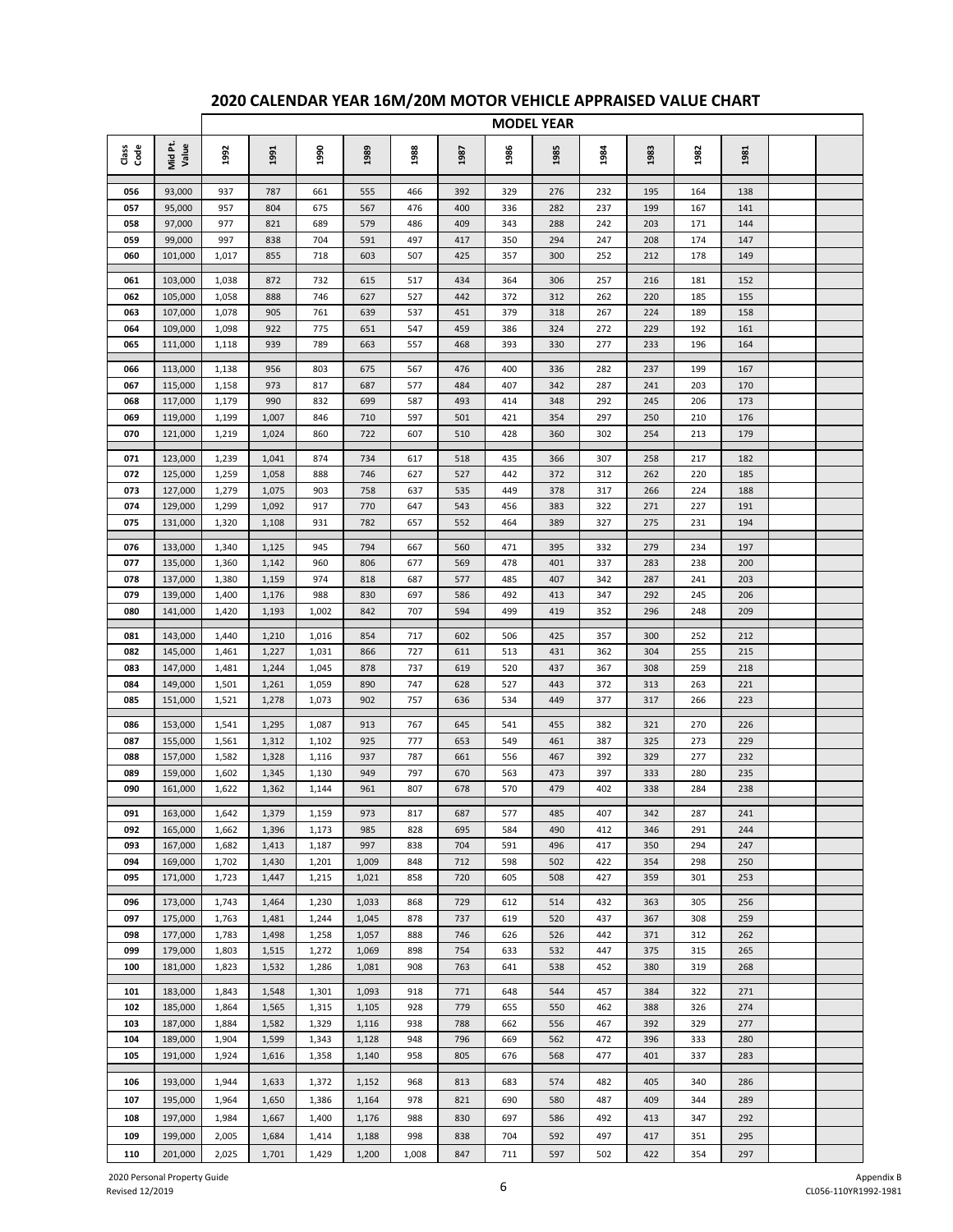|             |                    |                    |                    |                    |                    |                    |                    | <b>MODEL YEAR</b> |                  |                  |                  |                  |                  |                  |                  |
|-------------|--------------------|--------------------|--------------------|--------------------|--------------------|--------------------|--------------------|-------------------|------------------|------------------|------------------|------------------|------------------|------------------|------------------|
| das<br>Code | Mid Pt.<br>Value   | 2021&<br>2020      | 2019               | 2018               | 2017               | 2016               | 2015               | 2014              | 2013             | 2012             | 2011             | 2010             | 2009             | 2008             | 2007             |
| 111         | 203,000            | 203,000            | 172,550            | 146,668            | 124,667            | 105,967            | 90,072             | 76,561            | 65,077           | 55,316           | 47,018           | 39,966           | 33,971           | 28,875           | 24,544           |
| 112         | 205,000            | 205,000            | 174,250            | 148,113            | 125,896            | 107,011            | 90,960             | 77,316            | 65,718           | 55,861           | 47,481           | 40,359           | 34,305           | 29,160           | 24,786           |
| 113         | 207,000            | 207,000            | 175,950            | 149,558            | 127,124            | 108,055            | 91,847             | 78,070            | 66,359           | 56,406           | 47,945           | 40,753           | 34,640           | 29,444           | 25,027           |
| 114         | 209,000            | 209,000            | 177,650            | 151,003            | 128,352            | 109,099            | 92,734             | 78,824            | 67,001           | 56,951           | 48,408           | 41,147           | 34,975           | 29,729           | 25,269           |
| 115         | 211,000            | 211,000            | 179,350            | 152,448            | 129,580            | 110,143            | 93,622             | 79,579            | 67,642           | 57,496           | 48,871           | 41,540           | 35,309           | 30,013           | 25,511           |
| 116         | 213,000            | 213,000            | 181,050            | 153,893            | 130,809            | 111,187            | 94,509             | 80,333            | 68,283           | 58,040           | 49,334           | 41,934           | 35,644           | 30,297           | 25,753           |
| 117         | 215,000            | 215,000            | 182,750            | 155,338            | 132,037            | 112,231            | 95,397             | 81,087            | 68,924           | 58,585           | 49,798           | 42,328           | 35,979           | 30,582           | 25,995           |
| 118         | 217,000            | 217,000            | 184,450            | 156,783            | 133,265            | 113,275            | 96,284             | 81,841            | 69,565           | 59,130           | 50,261           | 42,722           | 36,313           | 30,866           | 26,236           |
| 119<br>120  | 219,000<br>221,000 | 219,000<br>221,000 | 186,150            | 158,228<br>159,673 | 134,493<br>135,722 | 114,319            | 97,171<br>98,059   | 82,596            | 70,206<br>70,848 | 59,675<br>60,220 | 50,724           | 43,115<br>43,509 | 36,648<br>36,983 | 31,151<br>31,435 | 26,478<br>26,720 |
|             |                    |                    | 187,850            |                    |                    | 115,363            |                    | 83,350            |                  |                  | 51,187           |                  |                  |                  |                  |
| 121         | 223,000            | 223,000            | 189,550            | 161,118            | 136,950            | 116,407            | 98,946             | 84,104            | 71,489           | 60,765           | 51,651           | 43,903           | 37,318           | 31,720           | 26,962           |
| 122         | 225,000            | 225,000            | 191,250            | 162,563            | 138,178            | 117,451            | 99,834             | 84,859            | 72,130           | 61,310           | 52,114           | 44,297           | 37,652           | 32,004           | 27,204           |
| 123         | 227,000            | 227,000            | 192,950            | 164,008            | 139,406            | 118,495            | 100,721            | 85,613            | 72,771           | 61,855           | 52,577           | 44,690           | 37,987           | 32,289           | 27,446           |
| 124<br>125  | 229,000<br>231,000 | 229,000<br>231,000 | 194,650<br>196,350 | 165,453<br>166,898 | 140,635<br>141,863 | 119,539<br>120,583 | 101,609<br>102,496 | 86,367<br>87,122  | 73,412<br>74,053 | 62,400<br>62,945 | 53,040<br>53,504 | 45,084<br>45,478 | 38,322<br>38,656 | 32,573<br>32,858 | 27,687<br>27,929 |
|             |                    |                    |                    |                    |                    |                    |                    |                   |                  |                  |                  |                  |                  |                  |                  |
| 126         | 233,000            | 233,000            | 198,050            | 168,343            | 143,091            | 121,627            | 103,383            | 87,876            | 74,694           | 63,490           | 53,967           | 45,872           | 38,991           | 33,142           | 28,171           |
| 127         | 235,000            | 235,000            | 199,750            | 169,788            | 144,319            | 122,671            | 104,271            | 88,630            | 75,336           | 64,035           | 54,430           | 46,265           | 39,326           | 33,427           | 28,413           |
| 128<br>129  | 237,000<br>239,000 | 237,000<br>239,000 | 201,450<br>203,150 | 171,233            | 145,548<br>146,776 | 123,715            | 105,158            | 89,384            | 75,977           | 64,580           | 54,893<br>55,356 | 46,659           | 39,660<br>39.995 | 33,711           | 28,655           |
| 130         | 241,000            | 241,000            | 204,850            | 172,678<br>174,123 | 148,004            | 124,759<br>125,804 | 106,046<br>106,933 | 90,139<br>90,893  | 76,618<br>77,259 | 65,125<br>65,670 | 55,820           | 47,053<br>47,447 | 40,330           | 33,996<br>34,280 | 28,896<br>29,138 |
|             |                    |                    |                    |                    |                    |                    |                    |                   |                  |                  |                  |                  |                  |                  |                  |
| 131         | 243,000            | 243,000            | 206,550            | 175,568            | 149,232            | 126,848            | 107,820            | 91,647            | 77,900           | 66,215           | 56,283           | 47,840           | 40,664           | 34,565           | 29,380           |
| 132<br>133  | 245,000            | 245,000            | 208,250            | 177,013            | 150,461            | 127,892            | 108,708            | 92,402            | 78,541           | 66,760           | 56,746           | 48,234           | 40,999           | 34,849           | 29,622           |
| 134         | 247,000<br>249,000 | 247,000<br>249,000 | 209,950<br>211,650 | 178,458<br>179,903 | 151,689<br>152,917 | 128,936<br>129,980 | 109,595<br>110,483 | 93,156<br>93,910  | 79,183<br>79,824 | 67,305<br>67,850 | 57,209<br>57,673 | 48,628<br>49,022 | 41,334<br>41,668 | 35,134<br>35,418 | 29,864<br>30,105 |
| 135         | 251,000            | 251,000            | 213,350            | 181,348            | 154,145            | 131,024            | 111,370            | 94,665            | 80,465           | 68,395           | 58,136           | 49,415           | 42,003           | 35,703           | 30,347           |
|             |                    |                    |                    |                    |                    |                    |                    |                   |                  |                  |                  |                  |                  |                  |                  |
| 136         | 253,000            | 253,000            | 215,050            | 182,793            | 155,374            | 132,068            | 112,257            | 95,419            | 81,106           | 68,940           | 58,599           | 49,809           | 42,338           | 35,987           | 30,589           |
| 137<br>138  | 255,000<br>257,000 | 255,000<br>257,000 | 216,750<br>218,450 | 184,238<br>185,683 | 156,602<br>157,830 | 133,112<br>134,156 | 113,145<br>114,032 | 96,173<br>96,927  | 81,747<br>82,388 | 69,485<br>70,030 | 59,062<br>59,526 | 50,203<br>50,597 | 42,673<br>43,007 | 36,272<br>36,556 | 30,831<br>31,073 |
| 139         | 259,000            | 259,000            | 220,150            | 187,128            | 159,058            | 135,200            | 114,920            | 97,682            | 83,029           | 70,575           | 59,989           | 50,990           | 43,342           | 36,841           | 31,315           |
| 140         | 261,000            | 261,000            | 221,850            | 188,573            | 160,287            | 136,244            | 115,807            | 98,436            | 83,671           | 71,120           | 60,452           | 51,384           | 43,677           | 37,125           | 31,556           |
|             |                    |                    |                    |                    |                    |                    |                    |                   |                  |                  |                  |                  |                  |                  |                  |
| 141<br>142  | 263,000<br>265,000 | 263,000<br>265,000 | 223,550<br>225,250 | 190,018<br>191,463 | 161,515<br>162,743 | 137,288<br>138,332 | 116,694<br>117,582 | 99,190<br>99,945  | 84,312<br>84,953 | 71,665<br>72,210 | 60,915<br>61,378 | 51,778<br>52,172 | 44,011<br>44,346 | 37,410<br>37,694 | 31,798<br>32,040 |
| 143         | 267,000            | 267,000            | 226,950            | 192,908            | 163,971            | 139,376            | 118,469            | 100,699           | 85,594           | 72,755           | 61,842           | 52,565           | 44,681           | 37,979           | 32,282           |
| 144         | 269,000            | 269,000            | 228,650            | 194,353            | 165,200            | 140,420            | 119,357            | 101,453           | 86,235           | 73,300           | 62,305           | 52,959           | 45,015           | 38,263           | 32,524           |
| 145         | 271,000            | 271,000            | 230,350            | 195,798            | 166,428            | 141,464            | 120,244            | 102,208           | 86,876           | 73,845           | 62,768           | 53,353           | 45,350           | 38,548           | 32,765           |
| 146         | 273,000            | 273,000            | 232,050            | 197,243            | 167,656            | 142,508            | 121,132            | 102,962           | 87,518           | 74,390           | 63,231           | 53,747           | 45,685           |                  | 33,007           |
| 147         | 275,000            | 275,000            | 233,750            | 198,688            | 168,884            | 143,552            | 122,019            | 103,716           | 88,159           | 74,935           | 63,695           | 54,140           | 46,019           | 38,832<br>39,116 | 33,249           |
| 148         | 277,000            | 277,000            | 235,450            | 200,133            | 170,113            | 144,596            | 122,906            | 104,470           | 88,800           | 75,480           | 64,158           | 54,534           | 46,354           | 39,401           | 33,491           |
| 149         | 279,000            | 279,000            | 237,150            | 201,578            | 171,341            | 145,640            | 123,794            | 105,225           | 89,441           | 76,025           | 64,621           | 54,928           | 46,689           | 39,685           | 33,733           |
| 150         | 281,000            | 281,000            | 238,850            | 203,023            | 172,569            | 146,684            | 124,681            | 105,979           | 90,082           | 76,570           | 65,084           | 55,322           | 47,023           | 39,970           | 33,974           |
| 151         | 283,000            | 283,000            | 240,550            | 204,468            | 173,797            | 147,728            | 125,569            | 106,733           | 90,723           | 77,115           | 65,548           | 55,715           | 47,358           | 40,254           | 34,216           |
| 152         | 285,000            | 285,000            | 242,250            | 205,913            | 175,026            | 148,772            | 126,456            | 107,488           | 91,364           | 77,660           | 66,011           | 56,109           | 47,693           | 40,539           | 34,458           |
| 153         | 287,000            | 287,000            | 243,950            | 207,358            | 176,254            | 149,816            | 127,343            | 108,242           | 92,006           | 78,205           | 66,474           | 56,503           | 48,028           | 40,823           | 34,700           |
| 154         | 289,000            | 289,000            | 245,650            | 208,803            | 177,482            | 150,860            | 128,231            | 108,996           | 92,647           | 78,750           | 66,937           | 56,897           | 48,362           | 41,108           | 34,942           |
| 155         | 291,000            | 291,000            | 247,350            | 210,248            | 178,710            | 151,904            | 129,118            | 109,751           | 93,288           | 79,295           | 67,401           | 57,290           | 48,697           | 41,392           | 35,183           |
| 156         | 293,000            | 293,000            | 249,050            | 211,693            | 179,939            | 152,948            | 130,006            | 110,505           | 93,929           | 79,840           | 67,864           | 57,684           | 49,032           | 41,677           | 35,425           |
| 157         | 295,000            | 295,000            | 250,750            | 213,138            | 181,167            | 153,992            | 130,893            | 111,259           | 94,570           | 80,385           | 68,327           | 58,078           | 49,366           | 41,961           | 35,667           |
| 158         | 297,000            | 297,000            | 252,450            | 214,583            | 182,395            | 155,036            | 131,780            | 112,013           | 95,211           | 80,930           | 68,790           | 58,472           | 49,701           | 42,246           | 35,909           |
| 159         | 299,000            | 299,000            | 254,150            | 216,028            | 183,623            | 156,080            | 132,668            | 112,768           | 95,853           | 81,475           | 69,253           | 58,865           | 50,036           | 42,530           | 36,151           |
| 160         | 301,000            | 301,000            | 255,850            | 217,473            | 184,852            | 157,124            | 133,555            | 113,522           | 96,494           | 82,020           | 69,717           | 59,259           | 50,370           | 42,815           | 36,393           |
| 161         | 303,000            | 303,000            | 257,550            | 218,918            | 186,080            | 158,168            | 134,443            | 114,276           | 97,135           | 82,565           | 70,180           | 59,653           | 50,705           | 43,099           | 36,634           |
| 162         | 305,000            | 305,000            | 259,250            | 220,363            | 187,308            | 159,212            | 135,330            | 115,031           | 97,776           | 83,110           | 70,643           | 60,047           | 51,040           | 43,384           | 36,876           |
| 163         | 307,000            | 307,000            | 260,950            | 221,808            | 188,536            | 160,256            | 136,218            | 115,785           | 98,417           | 83,655           | 71,106           | 60,440           | 51,374           | 43,668           | 37,118           |
| 164         | 309,000            | 309,000            | 262,650            | 223,253            | 189,765            | 161,300            | 137,105            | 116,539           | 99,058           | 84,200           | 71,570           | 60,834           | 51,709           | 43,953           | 37,360           |
| 165         | 311,000            | 311,000            | 264,350            | 224,698            | 190,993            | 162,344            | 137,992            | 117,293           | 99,699           | 84,745           | 72,033           | 61,228           | 52,044           | 44,237           | 37,602           |

 2020 Personal Property Guide Provised 12/2019<br>Revised 12/2019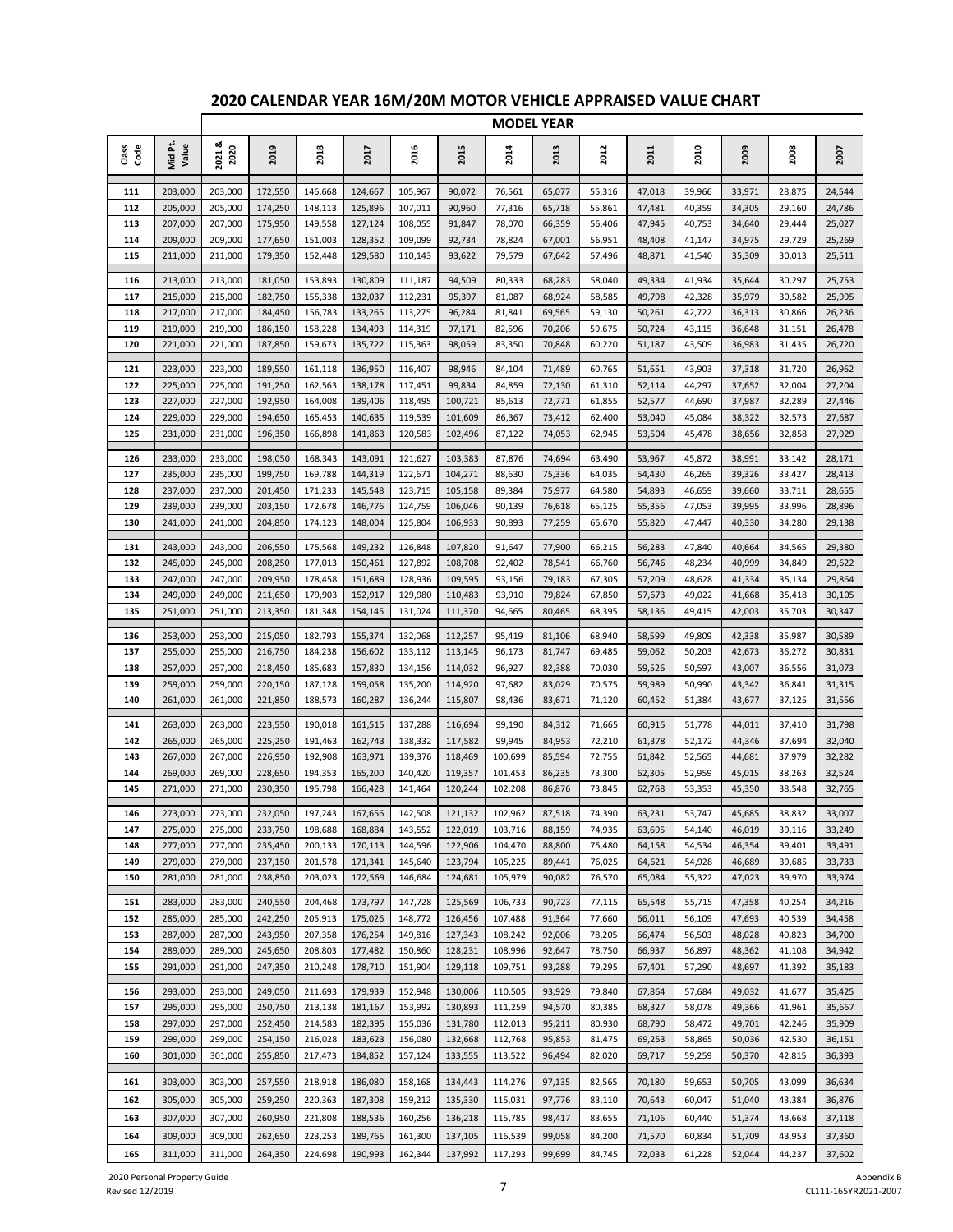|               |                    |                  |                  |                  |                  |                  |                  |                  | <b>MODEL YEAR</b> |                |                |                |                |                |                |
|---------------|--------------------|------------------|------------------|------------------|------------------|------------------|------------------|------------------|-------------------|----------------|----------------|----------------|----------------|----------------|----------------|
| Class<br>Code | Mid Pt.<br>Value   | 2006             | 2005             | 2004             | 2003             | 2002             | 2001             | 2000             | 1999              | 1998           | 1997           | 1996           | 1995           | 1994           | 1993           |
| 111           | 203,000            | 20,862           | 17,733           | 15,073           | 12,812           | 10,890           | 9,257            | 7,868            | 6,688             | 5,685          | 4,832          | 4,107          | 3,450          | 2,898          | 2,434          |
| 112           | 205,000            | 21,068           | 17,908           | 15,221           | 12,938           | 10,998           | 9,348            | 7,946            | 6,754             | 5,741          | 4,880          | 4,148          | 3,484          | 2,927          | 2,458          |
| 113           | 207,000            | 21,273           | 18,082           | 15,370           | 13,064           | 11,105           | 9,439            | 8,023            | 6,820             | 5,797          | 4,927          | 4,188          | 3,518          | 2,955          | 2,482          |
| 114           | 209,000            | 21,479           | 18,257           | 15,518           | 13,191           | 11,212           | 9,530            | 8,101            | 6,886             | 5,853          | 4,975          | 4,229          | 3,552          | 2,984          | 2,506          |
| 115           | 211,000            | 21,684           | 18,432           | 15,667           | 13,317           | 11,319           | 9,621            | 8,178            | 6,952             | 5,909          | 5,022          | 4,269          | 3,586          | 3,012          | 2,530          |
| 116           | 213,000            | 21,890           | 18,606           | 15,815           | 13,443           | 11,427           | 9,713            | 8,256            | 7,017             | 5,965          | 5,070          | 4,310          | 3,620          | 3,041          | 2,554          |
| 117           | 215,000            | 22,095           | 18,781           | 15,964           | 13,569           | 11,534           | 9,804            | 8,333            | 7,083             | 6,021          | 5,118          | 4,350          | 3,654          | 3,069          | 2,578          |
| 118           | 217,000            | 22,301           | 18,956           | 16,112           | 13,696           | 11,641           | 9,895            | 8,411            | 7,149             | 6,077          | 5,165          | 4,390          | 3,688          | 3,098          | 2,602          |
| 119<br>120    | 219,000<br>221,000 | 22,507<br>22,712 | 19,131<br>19,305 | 16,261<br>16,409 | 13,822<br>13,948 | 11,749<br>11,856 | 9,986<br>10,077  | 8,488<br>8,566   | 7,215<br>7,281    | 6,133<br>6,189 | 5,213<br>5,261 | 4,431<br>4,471 | 3,722<br>3,756 | 3,126<br>3,155 | 2,626<br>2,650 |
|               |                    |                  |                  |                  |                  |                  |                  |                  |                   |                |                |                |                |                |                |
| 121           | 223,000            | 22,918           | 19,480           | 16,558           | 14,074           | 11,963           | 10,169           | 8,643            | 7,347             | 6,245          | 5,308          | 4,512          | 3,790          | 3,184          | 2,674          |
| 122           | 225,000            | 23,123           | 19,655           | 16,706           | 14,201           | 12,070           | 10,260           | 8,721            | 7,413             | 6,301          | 5,356          | 4,552          | 3,824          | 3,212          | 2,698          |
| 123<br>124    | 227,000<br>229,000 | 23,329<br>23,534 | 19,829<br>20,004 | 16,855<br>17,003 | 14,327<br>14,453 | 12,178           | 10,351<br>10,442 | 8,798            | 7,479             | 6,357<br>6,413 | 5,403<br>5,451 | 4,593<br>4,633 | 3,858<br>3,892 | 3,241<br>3,269 | 2,722<br>2,746 |
| 125           | 231,000            | 23,740           | 20,179           | 17,152           | 14,579           | 12,285<br>12,392 | 10,533           | 8,876<br>8,953   | 7,545<br>7,610    | 6,469          | 5,499          | 4,674          | 3,926          | 3,298          | 2,770          |
|               |                    |                  |                  |                  |                  |                  |                  |                  |                   |                |                |                |                |                |                |
| 126           | 233,000            | 23,945           | 20,354           | 17,301           | 14,705           | 12,500           | 10,625           | 9,031            | 7,676             | 6,525          | 5,546          | 4,714          | 3,960          | 3,326          | 2,794          |
| 127<br>128    | 235,000<br>237,000 | 24,151<br>24,356 | 20,528<br>20,703 | 17,449<br>17,598 | 14,832<br>14,958 | 12,607<br>12,714 | 10,716<br>10,807 | 9,108<br>9,186   | 7,742<br>7,808    | 6,581<br>6,637 | 5,594<br>5,641 | 4,755<br>4,795 | 3,994<br>4,028 | 3,355<br>3,383 | 2,818<br>2,842 |
| 129           | 239,000            | 24,562           | 20,878           | 17,746           | 15,084           | 12,821           | 10,898           | 9,264            | 7,874             | 6,693          | 5,689          | 4,836          | 4,062          | 3,412          | 2,866          |
| 130           | 241,000            | 24,767           | 21,052           | 17,895           | 15,210           | 12,929           | 10,989           | 9,341            | 7,940             | 6,749          | 5,737          | 4,876          | 4,096          | 3,441          | 2,890          |
| 131           | 243,000            | 24,973           | 21,227           | 18,043           | 15,337           | 13,036           | 11,081           | 9,419            | 8,006             | 6,805          | 5,784          | 4,917          | 4,130          | 3,469          | 2,914          |
| 132           | 245,000            | 25,179           | 21,402           | 18,192           | 15,463           | 13,143           | 11,172           | 9,496            | 8,072             | 6,861          | 5,832          | 4,957          | 4,164          | 3,498          | 2,938          |
| 133           | 247,000            | 25,384           | 21,576           | 18,340           | 15,589           | 13,251           | 11,263           | 9,574            | 8,138             | 6,917          | 5,879          | 4,997          | 4,198          | 3,526          | 2,962          |
| 134           | 249,000            | 25,590           | 21,751           | 18,489           | 15,715           | 13,358           | 11,354           | 9,651            | 8,203             | 6,973          | 5,927          | 5,038          | 4,232          | 3,555          | 2,986          |
| 135           | 251,000            | 25,795           | 21,926           | 18,637           | 15,841           | 13,465           | 11,445           | 9,729            | 8,269             | 7,029          | 5,975          | 5,078          | 4,266          | 3,583          | 3,010          |
| 136           | 253,000            | 26,001           | 22,101           | 18,786           | 15,968           | 13,573           | 11,537           | 9,806            | 8,335             | 7,085          | 6,022          | 5,119          | 4,300          | 3,612          | 3,034          |
| 137           | 255,000            | 26,206           | 22,275           | 18,934           | 16,094           | 13,680           | 11,628           | 9,884            | 8,401             | 7,141          | 6,070          | 5,159          | 4,334          | 3,640          | 3,058          |
| 138           | 257,000            | 26,412           | 22,450           | 19,083           | 16,220           | 13,787           | 11,719           | 9,961            | 8,467             | 7,197          | 6,117          | 5,200          | 4,368          | 3,669          | 3,082          |
| 139           | 259,000            | 26,617           | 22,625           | 19,231           | 16,346           | 13,894           | 11,810           | 10,039           | 8,533             | 7,253          | 6,165          | 5,240          | 4,402          | 3,698          | 3,106          |
| 140           | 261,000            | 26,823           | 22,799           | 19,380           | 16,473           | 14,002           | 11,901           | 10,116           | 8,599             | 7,309          | 6,213          | 5,281          | 4,436          | 3,726          | 3,130          |
| 141           | 263,000            | 27,028           | 22,974           | 19,528           | 16,599           | 14,109           | 11,993           | 10,194           | 8,665             | 7,365          | 6,260          | 5,321          | 4,470          | 3,755          | 3,154          |
| 142           | 265,000            | 27,234           | 23,149           | 19,677           | 16,725           | 14,216           | 12,084           | 10,271           | 8,731             | 7,421          | 6,308          | 5,362          | 4,504          | 3,783          | 3,178          |
| 143           | 267,000            | 27,440           | 23,324           | 19,825           | 16,851           | 14,324           | 12,175           | 10,349           | 8,796             | 7,477          | 6,355          | 5,402          | 4,538          | 3,812          | 3,202          |
| 144           | 269,000            | 27,645           | 23,498           | 19,974           | 16,978           | 14,431           | 12,266           | 10,426           | 8,862             | 7,533          | 6,403          | 5,443          | 4,572          | 3,840          | 3,226          |
| 145           | 271,000            | 27,851           | 23,673           | 20,122           | 17,104           | 14,538           | 12,357           | 10,504           | 8,928             | 7,589          | 6,451          | 5,483          | 4,606          | 3,869          | 3,250          |
| 146           | 273,000            | 28,056           | 23,848           | 20,271           | 17,230           | 14,645           | 12,449           | 10,581           | 8,994             | 7,645          | 6,498          | 5,524          | 4,640          | 3,897          | 3,274          |
| 147           | 275,000            | 28,262           | 24,022           | 20,419           | 17,356           | 14,753           | 12,540           | 10,659           | 9,060             | 7,701          | 6,546          | 5,564          | 4,674          | 3,926          | 3,298          |
| 148           | 277,000            | 28,467           | 24,197           | 20,568           | 17,482           | 14,860           | 12,631           | 10,736           | 9,126             | 7,757          | 6,593          | 5,604          | 4,708          | 3,955          | 3,322          |
| 149<br>150    | 279,000<br>281,000 | 28,673<br>28,878 | 24,372<br>24,547 | 20,716<br>20,865 | 17,609<br>17,735 | 14,967<br>15,075 | 12,722<br>12,813 | 10,814<br>10,891 | 9,192<br>9,258    | 7,813<br>7,869 | 6,641<br>6,689 | 5,645<br>5,685 | 4,742<br>4,776 | 3,983<br>4,012 | 3,346<br>3,370 |
|               |                    |                  |                  |                  |                  |                  |                  |                  |                   |                |                |                |                |                |                |
| 151           | 283,000            | 29,084           | 24,721           | 21,013           | 17,861           | 15,182           | 12,905           | 10,969           | 9,324             | 7,925          | 6,736          | 5,726          | 4,810          | 4,040          | 3,394          |
| 152           | 285,000            | 29,289           | 24,896           | 21,162           | 17,987           | 15,289           | 12,996           | 11,046           | 9,389             | 7,981          | 6,784          | 5,766          | 4,844          | 4,069          | 3,418          |
| 153<br>154    | 287,000<br>289,000 | 29,495<br>29,700 | 25,071<br>25,245 | 21,310<br>21,459 | 18,114<br>18,240 | 15,397<br>15,504 | 13,087<br>13,178 | 11,124<br>11,202 | 9,455<br>9,521    | 8,037<br>8,093 | 6,832<br>6,879 | 5,807<br>5,847 | 4,878<br>4,912 | 4,097<br>4,126 | 3,442<br>3,466 |
| 155           | 291,000            | 29,906           | 25,420           | 21,607           | 18,366           | 15,611           | 13,269           | 11,279           | 9,587             | 8,149          | 6,927          | 5,888          | 4,946          | 4,154          | 3,490          |
|               |                    |                  |                  |                  |                  |                  |                  |                  |                   |                |                |                |                |                |                |
| 156           | 293,000            | 30,112           | 25,595           | 21,756           | 18,492           | 15,718           | 13,361           | 11,357           | 9,653             | 8,205          | 6,974          | 5,928          | 4,980          | 4,183          | 3,514          |
| 157<br>158    | 295,000<br>297,000 | 30,317<br>30,523 | 25,769<br>25,944 | 21,904<br>22,053 | 18,618<br>18,745 | 15,826<br>15,933 | 13,452<br>13,543 | 11,434<br>11,512 | 9,719<br>9,785    | 8,261<br>8,317 | 7,022<br>7,070 | 5,969<br>6,009 | 5,014<br>5,048 | 4,211<br>4,240 | 3,538<br>3,562 |
| 159           | 299,000            | 30,728           | 26,119           | 22,201           | 18,871           | 16,040           | 13,634           | 11,589           | 9,851             | 8,373          | 7,117          | 6,050          | 5,082          | 4,269          | 3,586          |
| 160           | 301,000            | 30,934           | 26,294           | 22,350           | 18,997           | 16,148           | 13,725           | 11,667           | 9,917             | 8,429          | 7,165          | 6,090          | 5,116          | 4,297          | 3,610          |
|               |                    |                  |                  |                  |                  |                  |                  |                  |                   |                |                |                |                |                |                |
| 161           | 303,000            | 31,139           | 26,468           | 22,498           | 19,123           | 16,255           | 13,817           | 11,744           | 9,983             | 8,485          | 7,212          | 6,131          | 5,150          | 4,326          | 3,634          |
| 162           | 305,000            | 31,345           | 26,643           | 22,647           | 19,250           | 16,362           | 13,908           | 11,822           | 10,048            | 8,541          | 7,260          | 6,171          | 5,184          | 4,354          | 3,658          |
| 163           | 307,000            | 31,550           | 26,818           | 22,795           | 19,376           | 16,469           | 13,999           | 11,899           | 10,114            | 8,597          | 7,308          | 6,211          | 5,218          | 4,383          | 3,682          |
| 164           | 309,000            | 31,756           | 26,992           | 22,944           | 19,502           | 16,577           | 14,090           | 11,977           | 10,180            | 8,653          | 7,355          | 6,252          | 5,252          | 4,411          | 3,706          |
| 165           | 311,000            | 31,961           | 27,167           | 23,092           | 19,628           | 16,684           | 14,181           | 12,054           | 10,246            | 8,709          | 7,403          | 6,292          | 5,286          | 4,440          | 3,730          |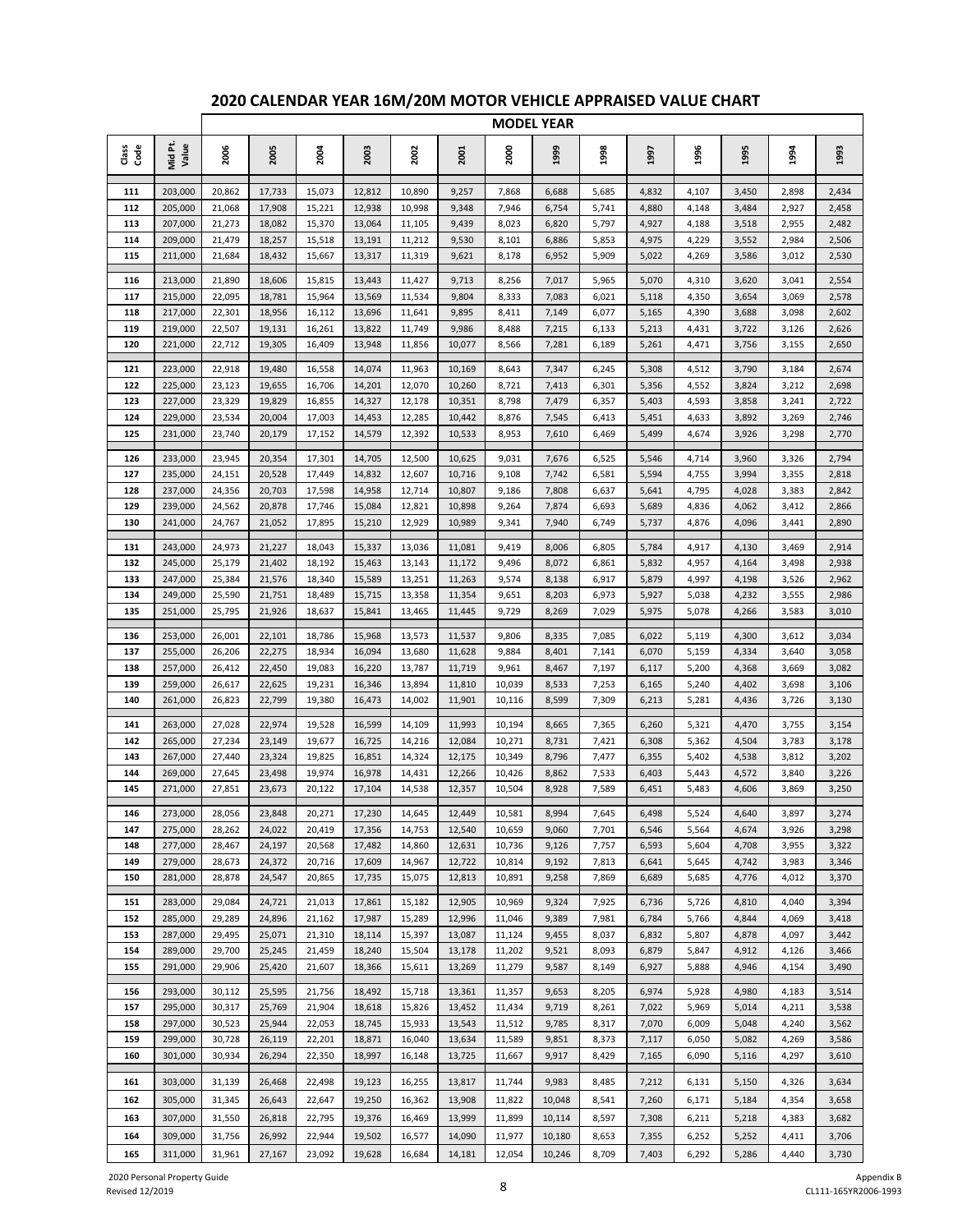|              |                    |                |                |                |                |                |                |                | <b>MODEL YEAR</b> |            |            |            |            |  |
|--------------|--------------------|----------------|----------------|----------------|----------------|----------------|----------------|----------------|-------------------|------------|------------|------------|------------|--|
| Cass<br>Code | Mid Pt.<br>Value   | 1992           | 1991           | 1990           | 1989           | 1988           | 1987           | 1986           | 1985              | 1984       | 1983       | 1982       | 1981       |  |
| 111          | 203,000            | 2,045          | 1,718          | 1,443          | 1,212          | 1,018          | 855            | 718            | 603               | 507        | 426        | 358        | 300        |  |
| 112          | 205,000            | 2,065          | 1,735          | 1,457          | 1,224          | 1,028          | 864            | 725            | 609               | 512        | 430        | 361        | 303        |  |
| 113          | 207,000            | 2,085          | 1,752          | 1,471          | 1,236          | 1,038          | 872            | 733            | 615               | 517        | 434        | 365        | 306        |  |
| 114          | 209,000            | 2,105          | 1,768          | 1,486          | 1,248          | 1,048          | 880            | 740            | 621               | 522        | 438        | 368        | 309        |  |
| 115          | 211,000            | 2,125          | 1,785          | 1,500          | 1,260          | 1,058          | 889            | 747            | 627               | 527        | 443        | 372        | 312        |  |
| 116          | 213,000            | 2,146          | 1,802          | 1,514          | 1,272          | 1,068          | 897            | 754            | 633               | 532        | 447        | 375        | 315        |  |
| 117          | 215,000            | 2,166          | 1,819          | 1,528          | 1,284          | 1,078          | 906            | 761            | 639               | 537        | 451        | 379        | 318        |  |
| 118          | 217,000            | 2,186          | 1,836          | 1,542          | 1,296          | 1,088          | 914            | 768            | 645               | 542        | 455        | 382        | 321        |  |
| 119          | 219,000            | 2,206          | 1,853          | 1,557          | 1,308          | 1,098          | 923            | 775            | 651               | 547        | 459        | 386        | 324        |  |
| 120          | 221,000            | 2,226          | 1,870          | 1,571          | 1,319          | 1,108          | 931            | 782            | 657               | 552        | 464        | 389        | 327        |  |
| 121          | 223,000            | 2,246          | 1,887          | 1,585          | 1,331          | 1,118          | 939            | 789            | 663               | 557        | 468        | 393        | 330        |  |
| 122          | 225,000            | 2,266          | 1,904          | 1,599          | 1,343          | 1,128          | 948            | 796            | 669               | 562        | 472        | 396        | 333        |  |
| 123          | 227,000            | 2,287          | 1,921          | 1,613          | 1,355          | 1,138          | 956            | 803            | 675               | 567        | 476        | 400        | 336        |  |
| 124          | 229,000            | 2,307          | 1,938          | 1,628          | 1,367          | 1,148          | 965            | 810            | 681               | 572        | 480        | 403        | 339        |  |
| 125          | 231,000            | 2,327          | 1,955          | 1,642          | 1,379          | 1,159          | 973            | 817            | 687               | 577        | 485        | 407        | 342        |  |
| 126          | 233,000            | 2,347          | 1,972          | 1,656          | 1,391          | 1,169          | 982            | 825            | 693               | 582        | 489        | 411        | 345        |  |
| 127          | 235,000            | 2,367          | 1,988          | 1,670          | 1,403          | 1,179          | 990            | 832            | 699               | 587        | 493        | 414        | 348        |  |
| 128          | 237,000            | 2,387          | 2,005          | 1,685          | 1,415          | 1,189          | 998            | 839            | 704               | 592        | 497        | 418        | 351        |  |
| 129          | 239,000            | 2,408          | 2,022          | 1,699          | 1,427          | 1,199          | 1,007          | 846            | 710               | 597        | 501        | 421        | 354        |  |
| 130          | 241,000            | 2,428          | 2,039          | 1,713          | 1,439          | 1,209          | 1,015          | 853            | 716               | 602        | 505        | 425        | 357        |  |
| 131          | 243,000            | 2,448          | 2,056          | 1,727          | 1,451          | 1,219          | 1,024          | 860            | 722               | 607        | 510        | 428        | 360        |  |
| 132          | 245,000            | 2,468          | 2,073          | 1,741          | 1,463          | 1,229          | 1,032          | 867            | 728               | 612        | 514        | 432        | 363        |  |
| 133          | 247,000            | 2,488          | 2,090          | 1,756          | 1,475          | 1,239          | 1,041          | 874            | 734               | 617        | 518        | 435        | 366        |  |
| 134          | 249,000            | 2,508          | 2,107          | 1,770          | 1,487          | 1,249          | 1,049          | 881            | 740               | 622        | 522        | 439        | 369        |  |
| 135          | 251,000            | 2,528          | 2,124          | 1,784          | 1,499          | 1,259          | 1,057          | 888            | 746               | 627        | 526        | 442        | 371        |  |
| 136          | 253,000            | 2,549          | 2,141          | 1,798          | 1,511          | 1,269          | 1,066          | 895            | 752               | 632        | 531        | 446        | 374        |  |
| 137          | 255,000            | 2,569          | 2,158          | 1,812          | 1,522          | 1,279          | 1,074          | 902            | 758               | 637        | 535        | 449        | 377        |  |
| 138          | 257,000            | 2,589          | 2,175          | 1,827          | 1,534          | 1,289          | 1,083          | 909            | 764               | 642        | 539        | 453        | 380        |  |
| 139          | 259,000            | 2,609          | 2,192          | 1,841          | 1,546          | 1,299          | 1,091          | 917            | 770               | 647        | 543        | 456        | 383        |  |
| 140          | 261,000            | 2,629          | 2,208          | 1,855          | 1,558          | 1,309          | 1,100          | 924            | 776               | 652        | 547        | 460        | 386        |  |
| 141          | 263,000            | 2,649          | 2,225          | 1,869          | 1,570          | 1,319          | 1,108          | 931            | 782               | 657        | 552        | 463        | 389        |  |
| 142          | 265,000            | 2,669          | 2,242          | 1,884          | 1,582          | 1,329          | 1,116          | 938            | 788               | 662        | 556        | 467        | 392        |  |
| 143          | 267,000            | 2,690          | 2,259          | 1,898          | 1,594          | 1,339          | 1,125          | 945            | 794               | 667        | 560        | 470        | 395        |  |
| 144          | 269,000            | 2,710          | 2,276          | 1,912          | 1,606          | 1,349          | 1,133          | 952            | 800               | 672        | 564        | 474        | 398        |  |
| 145          | 271,000            | 2,730          | 2,293          | 1,926          | 1,618          | 1,359          | 1,142          | 959            | 806               | 677        | 568        | 477        | 401        |  |
| 146          | 273,000            | 2,750          | 2,310          | 1,940          | 1,630          | 1,369          | 1,150          | 966            | 812               | 682        | 573        | 481        | 404        |  |
| 147          | 275,000            | 2,770          | 2,327          | 1,955          | 1,642          | 1,379          | 1,159          | 973            | 817               | 687        | 577        | 485        | 407        |  |
| 148          | 277,000            | 2,790          | 2,344          | 1,969          | 1,654          | 1,389          | 1,167          | 980            | 823               | 692        | 581        | 488        | 410        |  |
| 149<br>150   | 279,000<br>281,000 | 2,810<br>2,831 | 2,361          | 1,983<br>1,997 | 1,666<br>1,678 | 1,399<br>1,409 | 1,175<br>1,184 | 987<br>994     | 829<br>835        | 697<br>702 | 585<br>589 | 492<br>495 | 413<br>416 |  |
|              |                    |                | 2,378          |                |                |                |                |                |                   |            |            |            |            |  |
| 151          | 283,000            | 2,851          | 2,395          | 2,011          | 1,690          | 1,419          | 1,192          | 1,001          | 841               | 707        | 594        | 499        | 419        |  |
| 152          | 285,000            | 2,871          | 2,412          | 2,026          | 1,702          | 1,429          | 1,201          | 1,009          | 847               | 712        | 598        | 502        | 422        |  |
| 153          | 287,000            | 2,891          | 2,428          | 2,040          | 1,714          | 1,439          | 1,209          | 1,016          | 853               | 717        | 602        | 506        | 425        |  |
| 154<br>155   | 289,000<br>291,000 | 2,911<br>2,931 | 2,445<br>2,462 | 2,054<br>2,068 | 1,725<br>1,737 | 1,449<br>1,459 | 1,217<br>1,226 | 1,023<br>1,030 | 859<br>865        | 722<br>727 | 606<br>610 | 509<br>513 | 428<br>431 |  |
|              |                    |                |                |                |                |                |                |                |                   |            |            |            |            |  |
| 156          | 293,000            | 2,951          | 2,479          | 2,083          | 1,749          | 1,469          | 1,234          | 1,037          | 871               | 732        | 615        | 516        | 434        |  |
| 157          | 295,000            | 2,972          | 2,496          | 2,097          | 1,761          | 1,479          | 1,243          | 1,044          | 877               | 737        | 619        | 520        | 437        |  |
| 158          | 297,000            | 2,992          | 2,513          | 2,111          | 1,773          | 1,490          | 1,251          | 1,051          | 883               | 742        | 623        | 523        | 440        |  |
| 159<br>160   | 299,000<br>301,000 | 3,012<br>3,032 | 2,530<br>2,547 | 2,125<br>2,139 | 1,785<br>1,797 | 1,500<br>1,510 | 1,260<br>1,268 | 1,058<br>1,065 | 889<br>895        | 747<br>752 | 627<br>631 | 527<br>530 | 443<br>445 |  |
|              |                    |                |                |                |                |                |                |                |                   |            |            |            |            |  |
| 161          | 303,000            | 3,052          | 2,564          | 2,154          | 1,809          | 1,520          | 1,276          | 1,072          | 901               | 757        | 636        | 534        | 448        |  |
| 162          | 305,000            | 3,072          | 2,581          | 2,168          | 1,821          | 1,530          | 1,285          | 1,079          | 907               | 762        | 640        | 537        | 451        |  |
| 163          | 307,000            | 3,093          | 2,598          | 2,182          | 1,833          | 1,540          | 1,293          | 1,086          | 913               | 767        | 644        | 541        | 454        |  |
| 164          | 309,000            | 3,113          | 2,615          | 2,196          | 1,845          | 1,550          | 1,302          | 1,093          | 919               | 772        | 648        | 544        | 457        |  |
| 165          | 311,000            | 3,133          | 2,632          | 2,210          | 1,857          | 1,560          | 1,310          | 1,101          | 924               | 777        | 652        | 548        | 460        |  |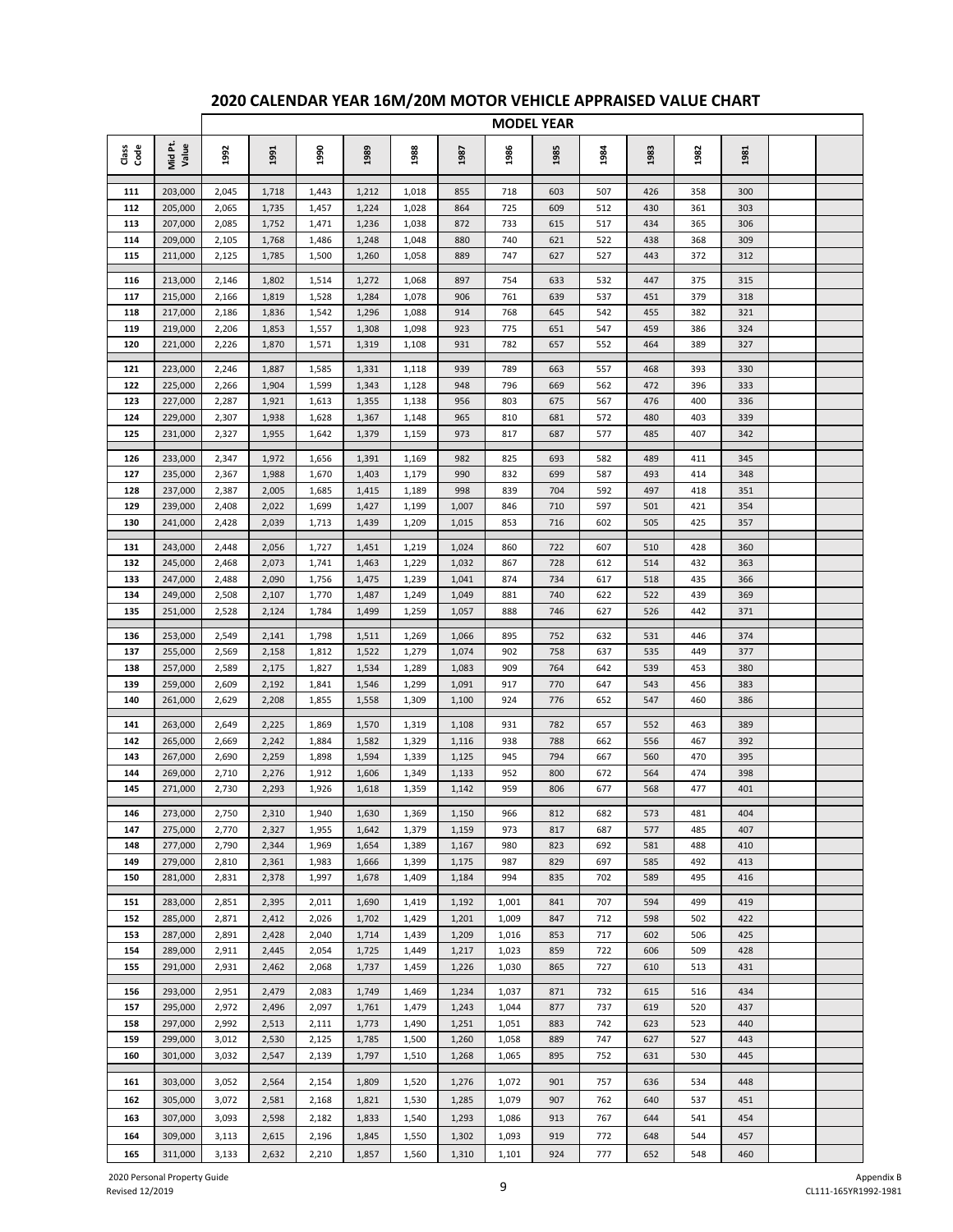| 2021&<br>Mid Pt.<br>Value<br>2020<br>2016<br>2013<br><b>2010</b><br>das<br>Code<br>2019<br>2018<br>2015<br>2014<br>2017<br>2012<br>2011<br>2009<br>2008<br>2007<br>313,000<br>313,000<br>266,050<br>226,143<br>192,221<br>163,388<br>138,880<br>118,048<br>100,341<br>85,290<br>72,496<br>52,378<br>44,522<br>37,843<br>166<br>61,622<br>167<br>315,000<br>315,000<br>267,750<br>227,588<br>193,449<br>139,767<br>118,802<br>100,982<br>85,835<br>72,959<br>62,015<br>52,713<br>44,806<br>38,085<br>164,432<br>168<br>317,000<br>317,000<br>269,450<br>229,033<br>194,678<br>140,655<br>119,556<br>101,623<br>86,379<br>73,423<br>53,048<br>45,091<br>38,327<br>165,476<br>62,409<br>319,000<br>319,000<br>271,150<br>230,478<br>195,906<br>141,542<br>120,311<br>102,264<br>86,924<br>73,886<br>53,382<br>45,375<br>38,569<br>169<br>166,520<br>62,803<br>170<br>321,000<br>321,000<br>272,850<br>231,923<br>197,134<br>167,564<br>142,429<br>121,065<br>102,905<br>87,469<br>74,349<br>63,197<br>53,717<br>45,660<br>38,811<br>171<br>323,000<br>323,000<br>274,550<br>233,368<br>198,362<br>168,608<br>143,317<br>121,819<br>103,546<br>88,014<br>74,812<br>63,590<br>54,052<br>45,944<br>39,052<br>172<br>325,000<br>325,000<br>276,250<br>234,813<br>199,591<br>169,652<br>144,204<br>122,574<br>104,188<br>88,559<br>75,276<br>63,984<br>54,387<br>46,229<br>39,294<br>173<br>327,000<br>327,000<br>277,950<br>236,258<br>200,819<br>170,696<br>145,092<br>123,328<br>104,829<br>89,104<br>75,739<br>64,378<br>54,721<br>46,513<br>39,536<br>174<br>329,000<br>329,000<br>279,650<br>237,703<br>202,047<br>171,740<br>145,979<br>124,082<br>105,470<br>89,649<br>76,202<br>64,772<br>55,056<br>46,798<br>39,778<br>175<br>331,000<br>203,275<br>55,391<br>40,020<br>331,000<br>281,350<br>239,148<br>172,784<br>146,866<br>124,836<br>106,111<br>90,194<br>76,665<br>65,165<br>47,082<br>176<br>333,000<br>333,000<br>283,050<br>240,593<br>204,504<br>173,828<br>147,754<br>125,591<br>106,752<br>90,739<br>77,128<br>65,559<br>55,725<br>47,367<br>40,262<br>177<br>335,000<br>335,000<br>284,750<br>242,038<br>205,732<br>174,872<br>148,641<br>126,345<br>107,393<br>91,284<br>77,592<br>65,953<br>56,060<br>47,651<br>40,503<br>178<br>337,000<br>337,000<br>286,450<br>243,483<br>206,960<br>175,916<br>149,529<br>127,099<br>108,034<br>91,829<br>78,055<br>66,347<br>56,395<br>47,935<br>40,745<br>179<br>339,000<br>339,000<br>288,150<br>244,928<br>208,188<br>176,960<br>150,416<br>127,854<br>108,676<br>92,374<br>78,518<br>66,740<br>56,729<br>48,220<br>40,987<br>92.919<br>41,229<br>180<br>341,000<br>341,000<br>289,850<br>246,373<br>209,417<br>178,004<br>151,304<br>128,608<br>109,317<br>78,981<br>67,134<br>57,064<br>48.504<br>343,000<br>343,000<br>291,550<br>247,818<br>210,645<br>179,048<br>152,191<br>129,362<br>109,958<br>93,464<br>79,445<br>67,528<br>57,399<br>48,789<br>41,471<br>181<br>182<br>345,000<br>345,000<br>293,250<br>249,263<br>211,873<br>180,092<br>153,078<br>130,117<br>110,599<br>94,009<br>79,908<br>67,922<br>57,733<br>49,073<br>41,712<br>183<br>347,000<br>347,000<br>294,950<br>250,708<br>213,101<br>181,136<br>153,966<br>130,871<br>111,240<br>94,554<br>80,371<br>68,315<br>58,068<br>49,358<br>41,954<br>184<br>349,000<br>349,000<br>296,650<br>252,153<br>214,330<br>182,180<br>154,853<br>131,625<br>95,099<br>80,834<br>68,709<br>58,403<br>49,642<br>42,196<br>111,881<br>185<br>351,000<br>351,000<br>298,350<br>253,598<br>215,558<br>183,224<br>155,741<br>132,379<br>112,523<br>95,644<br>81,298<br>69,103<br>58,737<br>49,927<br>42,438<br>186<br>353,000<br>353,000<br>300,050<br>255,043<br>216,786<br>156,628<br>133,134<br>96,189<br>81,761<br>59,072<br>50,211<br>42,680<br>184,268<br>113,164<br>69,497<br>355,000<br>157,515<br>42,921<br>187<br>355,000<br>301,750<br>256,488<br>218,014<br>185,312<br>133,888<br>113,805<br>96,734<br>82,224<br>69,890<br>59,407<br>50,496<br>188<br>357,000<br>357,000<br>303,450<br>257,933<br>219,243<br>158,403<br>97,279<br>70,284<br>59,742<br>50,780<br>43,163<br>186,356<br>134,642<br>114,446<br>82,687<br>189<br>359,000<br>359,000<br>305,150<br>259,378<br>220,471<br>187,400<br>159,290<br>135,397<br>115,087<br>97,824<br>83,150<br>70,678<br>60,076<br>51,065<br>43,405<br>190<br>361,000<br>361,000<br>306,850<br>260,823<br>221,699<br>160,178<br>136,151<br>115,728<br>98,369<br>83,614<br>71,072<br>60,411<br>51,349<br>43,647<br>188,444<br>262,268<br>222,927<br>161,065<br>136,905<br>98,914<br>60,746<br>43,889<br>191<br>363,000<br>363,000<br>308,550<br>189,488<br>116,369<br>84,077<br>71,465<br>51,634<br>192<br>365,000<br>263,713<br>190,532<br>161,952<br>71,859<br>51,918<br>365,000<br>310,250<br>224,156<br>137,660<br>117,011<br>99,459<br>84,540<br>61,080<br>44,131<br>193<br>311,950<br>72,253<br>52,203<br>44,372<br>367,000<br>367,000<br>265,158<br>225,384<br>191,576<br>162,840<br>138,414<br>117,652<br>100,004<br>85,003<br>61,415<br>194<br>369,000<br>369,000<br>226,612<br>139,168<br>100,549<br>72,647<br>52,487<br>313,650<br>266,603<br>192,620<br>163,727<br>118,293<br>85,467<br>61,750<br>44,614<br>195<br>371,000<br>371,000<br>315,350<br>268,048<br>227,840<br>193,664<br>164,615<br>139,922<br>118,934<br>101,094<br>85,930<br>73,040<br>62,084<br>52,772<br>44,856<br>373,000<br>373,000<br>269,493<br>229,069<br>194,708<br>165,502<br>119,575<br>62,419<br>53,056<br>45,098<br>196<br>317,050<br>140,677<br>101,639<br>86,393<br>73,434<br>197<br>375,000<br>375,000<br>270,938<br>230,297<br>62,754<br>53,341<br>45,340<br>318,750<br>195,752<br>166,389<br>141,431<br>120,216<br>102,184<br>86,856<br>73,828<br>198<br>377,000<br>377,000<br>320,450<br>272,383<br>231,525<br>196,796<br>167,277<br>142,185<br>120,858<br>102,729<br>87,320<br>74,222<br>63,088<br>53,625<br>45,581<br>199<br>379,000<br>379,000<br>322,150<br>273,828<br>232,753<br>197,840<br>168,164<br>142,940<br>121,499<br>103,274<br>87,783<br>74,615<br>63,423<br>53,910<br>45,823<br>200<br>381,000<br>381,000<br>323,850<br>275,273<br>233,982<br>198,884<br>169,052<br>143,694<br>122,140<br>103,819<br>88,246<br>75,009<br>63,758<br>54,194<br>46,065<br>276,718<br>201<br>383,000<br>383,000<br>325,550<br>235,210<br>199,928<br>169,939<br>144,448<br>122,781<br>104,364<br>88,709<br>75,403<br>64,092<br>54,479<br>46,307<br>46,549<br>202<br>385,000<br>385,000<br>327,250<br>278,163<br>236,438<br>200,972<br>170,827<br>145,203<br>123,422<br>104,909<br>89,173<br>75,797<br>64,427<br>54,763<br>387,000<br>328,950<br>105,454<br>46,790<br>203<br>387,000<br>279,608<br>237,666<br>202,016<br>171,714<br>145,957<br>124,063<br>89,636<br>76,190<br>64,762<br>55,048<br>204<br>389,000<br>389,000<br>330,650<br>281,053<br>238,895<br>203,060<br>172,601<br>146,711<br>124,704<br>105,999<br>90,099<br>76,584<br>65,097<br>55,332<br>47,032<br>205<br>391,000<br>391,000<br>332,350<br>282,498<br>240,123<br>204,104<br>173,489<br>147,465<br>125,346<br>106,544<br>90,562<br>76,978<br>65,431<br>55,617<br>47,274<br>47,516<br>206<br>393,000<br>393,000<br>334,050<br>283,943<br>241,351<br>205,148<br>174,376<br>148,220<br>125,987<br>107,089<br>91,025<br>77,372<br>65,766<br>55,901<br>395,000<br>395,000<br>335,750<br>285,388<br>242,579<br>206,192<br>175,264<br>148,974<br>126,628<br>107,634<br>91,489<br>77,765<br>56,185<br>47,758<br>207<br>66,101<br>208<br>397,000<br>397,000<br>337,450<br>286,833<br>243,808<br>207,236<br>176,151<br>149,728<br>127,269<br>108,179<br>91,952<br>78,159<br>56,470<br>47,999<br>66,435<br>399,000<br>339,150<br>288,278<br>208,280<br>177,038<br>127,910<br>78,553<br>66,770<br>48,241<br>209<br>399,000<br>245,036<br>150,483<br>108,724<br>92,415<br>56,754<br>210<br>401,000<br>401,000<br>340,850<br>289,723<br>246,264<br>209,325<br>177,926<br>151,237<br>128,551<br>109,269<br>92,878<br>78,947<br>67,105<br>57,039<br>48,483<br>211<br>403,000<br>403,000<br>342,550<br>291,168<br>247,492<br>210,369<br>178,813<br>151,991<br>129,193<br>109,814<br>93,342<br>79,340<br>67,439<br>57,323<br>48,725<br>212<br>405,000<br>405,000<br>344,250<br>292,613<br>248,721<br>211,413<br>179,701<br>152,746<br>129,834<br>110,359<br>93,805<br>79,734<br>67,774<br>57,608<br>48,967<br>345,950<br>49,209<br>213<br>407,000<br>407,000<br>294,058<br>249,949<br>212,457<br>180,588<br>153,500<br>130,475<br>110,904<br>94,268<br>80,128<br>68,109<br>57,892<br>214<br>409,000<br>347,650<br>213,501<br>49,450<br>409,000<br>295,503<br>251,177<br>181,475<br>154,254<br>131,116<br>111,449<br>94,731<br>80,522<br>68,443<br>58,177<br>215<br>296,948<br>214,545<br>80,915<br>49,692<br>411,000<br>411,000<br>349,350<br>252,405<br>182,363<br>155,008<br>131,757<br>111,994<br>95,195<br>68,778<br>58,461<br>216<br>413,000<br>413,000<br>351,050<br>298,393<br>253,634<br>215,589<br>183,250<br>155,763<br>132,398<br>112,539<br>95,658<br>81,309<br>58,746<br>49,934<br>69,113<br>217<br>415,000<br>415,000<br>352,750<br>299,838<br>254,862<br>216,633<br>184,138<br>156,517<br>133,039<br>113,084<br>96,121<br>81,703<br>59,030<br>50,176<br>69,447<br>417,000<br>354,450<br>217,677<br>185,025<br>133,681<br>82,097<br>50,418<br>218<br>417,000<br>301,283<br>256,090<br>157,271<br>113,629<br>96,584<br>69,782<br>59,315<br>419,000<br>219<br>419,000<br>356,150<br>302,728<br>257,318<br>218,721<br>185,913<br>158,026<br>134,322<br>114,174<br>97,048<br>82,490<br>70,117<br>59,599<br>50,659<br>304,173<br>186,800<br>114,719<br>82,884<br>70,452<br>50,901<br>220<br>421,000<br>421,000<br>357,850<br>258,547<br>219,765<br>158,780<br>134,963<br>97,511<br>59,884 |  |  |  |  | <b>MODEL YEAR</b> |  |  |  |  |
|-------------------------------------------------------------------------------------------------------------------------------------------------------------------------------------------------------------------------------------------------------------------------------------------------------------------------------------------------------------------------------------------------------------------------------------------------------------------------------------------------------------------------------------------------------------------------------------------------------------------------------------------------------------------------------------------------------------------------------------------------------------------------------------------------------------------------------------------------------------------------------------------------------------------------------------------------------------------------------------------------------------------------------------------------------------------------------------------------------------------------------------------------------------------------------------------------------------------------------------------------------------------------------------------------------------------------------------------------------------------------------------------------------------------------------------------------------------------------------------------------------------------------------------------------------------------------------------------------------------------------------------------------------------------------------------------------------------------------------------------------------------------------------------------------------------------------------------------------------------------------------------------------------------------------------------------------------------------------------------------------------------------------------------------------------------------------------------------------------------------------------------------------------------------------------------------------------------------------------------------------------------------------------------------------------------------------------------------------------------------------------------------------------------------------------------------------------------------------------------------------------------------------------------------------------------------------------------------------------------------------------------------------------------------------------------------------------------------------------------------------------------------------------------------------------------------------------------------------------------------------------------------------------------------------------------------------------------------------------------------------------------------------------------------------------------------------------------------------------------------------------------------------------------------------------------------------------------------------------------------------------------------------------------------------------------------------------------------------------------------------------------------------------------------------------------------------------------------------------------------------------------------------------------------------------------------------------------------------------------------------------------------------------------------------------------------------------------------------------------------------------------------------------------------------------------------------------------------------------------------------------------------------------------------------------------------------------------------------------------------------------------------------------------------------------------------------------------------------------------------------------------------------------------------------------------------------------------------------------------------------------------------------------------------------------------------------------------------------------------------------------------------------------------------------------------------------------------------------------------------------------------------------------------------------------------------------------------------------------------------------------------------------------------------------------------------------------------------------------------------------------------------------------------------------------------------------------------------------------------------------------------------------------------------------------------------------------------------------------------------------------------------------------------------------------------------------------------------------------------------------------------------------------------------------------------------------------------------------------------------------------------------------------------------------------------------------------------------------------------------------------------------------------------------------------------------------------------------------------------------------------------------------------------------------------------------------------------------------------------------------------------------------------------------------------------------------------------------------------------------------------------------------------------------------------------------------------------------------------------------------------------------------------------------------------------------------------------------------------------------------------------------------------------------------------------------------------------------------------------------------------------------------------------------------------------------------------------------------------------------------------------------------------------------------------------------------------------------------------------------------------------------------------------------------------------------------------------------------------------------------------------------------------------------------------------------------------------------------------------------------------------------------------------------------------------------------------------------------------------------------------------------------------------------------------------------------------------------------------------------------------------------------------------------------------------------------------------------------------------------------------------------------------------------------------------------------------------------------------------------------------------------------------------------------------------------------------------------------------------------------------------------------------------------------------------------------------------------------------------------------------------------------------------------------------------------------------------------------------------------------------------------------------------------------------------------------------------------------------------------------------------------------------------------------------------------------------------------------------------------------------------------------------------------------------------------------------------------------------------------------------------------------------------------------------------------------------------------------------------------------------------------------------------------------------------------------------------------------------------------------------------------------------------------------------------------------------------------------------------------------------------------------------------------------------------------------------------------------------------------------------------------------------------------------------------------------------------------------------------------------------------------------------------------------------------------------------------------------------------------------------------------------------------------------------------------------------------------------------------------------------------------------------------------------------------------------------------------------------------------------------------------------------------------------------------------------------------------------------------------------------------------------------------------------------------------------------------------------------------------------------------------------------------------------------------------------------------------------------------------------------------------------------------------------------------------------------------------------------------------------------------------------------------------------------------------------------------------------------------------------------------------------------------------------------------------------------------------------------------------------------------------------------------------------------------------------------|--|--|--|--|-------------------|--|--|--|--|
|                                                                                                                                                                                                                                                                                                                                                                                                                                                                                                                                                                                                                                                                                                                                                                                                                                                                                                                                                                                                                                                                                                                                                                                                                                                                                                                                                                                                                                                                                                                                                                                                                                                                                                                                                                                                                                                                                                                                                                                                                                                                                                                                                                                                                                                                                                                                                                                                                                                                                                                                                                                                                                                                                                                                                                                                                                                                                                                                                                                                                                                                                                                                                                                                                                                                                                                                                                                                                                                                                                                                                                                                                                                                                                                                                                                                                                                                                                                                                                                                                                                                                                                                                                                                                                                                                                                                                                                                                                                                                                                                                                                                                                                                                                                                                                                                                                                                                                                                                                                                                                                                                                                                                                                                                                                                                                                                                                                                                                                                                                                                                                                                                                                                                                                                                                                                                                                                                                                                                                                                                                                                                                                                                                                                                                                                                                                                                                                                                                                                                                                                                                                                                                                                                                                                                                                                                                                                                                                                                                                                                                                                                                                                                                                                                                                                                                                                                                                                                                                                                                                                                                                                                                                                                                                                                                                                                                                                                                                                                                                                                                                                                                                                                                                                                                                                                                                                                                                                                                                                                                                                                                                                                                                                                                                                                                                                                                                                                                                                                                                                                                                                                                                                                                                                                                                                                                                                                                                                                                                                                                                                                                                                                                                                                                       |  |  |  |  |                   |  |  |  |  |
|                                                                                                                                                                                                                                                                                                                                                                                                                                                                                                                                                                                                                                                                                                                                                                                                                                                                                                                                                                                                                                                                                                                                                                                                                                                                                                                                                                                                                                                                                                                                                                                                                                                                                                                                                                                                                                                                                                                                                                                                                                                                                                                                                                                                                                                                                                                                                                                                                                                                                                                                                                                                                                                                                                                                                                                                                                                                                                                                                                                                                                                                                                                                                                                                                                                                                                                                                                                                                                                                                                                                                                                                                                                                                                                                                                                                                                                                                                                                                                                                                                                                                                                                                                                                                                                                                                                                                                                                                                                                                                                                                                                                                                                                                                                                                                                                                                                                                                                                                                                                                                                                                                                                                                                                                                                                                                                                                                                                                                                                                                                                                                                                                                                                                                                                                                                                                                                                                                                                                                                                                                                                                                                                                                                                                                                                                                                                                                                                                                                                                                                                                                                                                                                                                                                                                                                                                                                                                                                                                                                                                                                                                                                                                                                                                                                                                                                                                                                                                                                                                                                                                                                                                                                                                                                                                                                                                                                                                                                                                                                                                                                                                                                                                                                                                                                                                                                                                                                                                                                                                                                                                                                                                                                                                                                                                                                                                                                                                                                                                                                                                                                                                                                                                                                                                                                                                                                                                                                                                                                                                                                                                                                                                                                                                                       |  |  |  |  |                   |  |  |  |  |
|                                                                                                                                                                                                                                                                                                                                                                                                                                                                                                                                                                                                                                                                                                                                                                                                                                                                                                                                                                                                                                                                                                                                                                                                                                                                                                                                                                                                                                                                                                                                                                                                                                                                                                                                                                                                                                                                                                                                                                                                                                                                                                                                                                                                                                                                                                                                                                                                                                                                                                                                                                                                                                                                                                                                                                                                                                                                                                                                                                                                                                                                                                                                                                                                                                                                                                                                                                                                                                                                                                                                                                                                                                                                                                                                                                                                                                                                                                                                                                                                                                                                                                                                                                                                                                                                                                                                                                                                                                                                                                                                                                                                                                                                                                                                                                                                                                                                                                                                                                                                                                                                                                                                                                                                                                                                                                                                                                                                                                                                                                                                                                                                                                                                                                                                                                                                                                                                                                                                                                                                                                                                                                                                                                                                                                                                                                                                                                                                                                                                                                                                                                                                                                                                                                                                                                                                                                                                                                                                                                                                                                                                                                                                                                                                                                                                                                                                                                                                                                                                                                                                                                                                                                                                                                                                                                                                                                                                                                                                                                                                                                                                                                                                                                                                                                                                                                                                                                                                                                                                                                                                                                                                                                                                                                                                                                                                                                                                                                                                                                                                                                                                                                                                                                                                                                                                                                                                                                                                                                                                                                                                                                                                                                                                                                       |  |  |  |  |                   |  |  |  |  |
|                                                                                                                                                                                                                                                                                                                                                                                                                                                                                                                                                                                                                                                                                                                                                                                                                                                                                                                                                                                                                                                                                                                                                                                                                                                                                                                                                                                                                                                                                                                                                                                                                                                                                                                                                                                                                                                                                                                                                                                                                                                                                                                                                                                                                                                                                                                                                                                                                                                                                                                                                                                                                                                                                                                                                                                                                                                                                                                                                                                                                                                                                                                                                                                                                                                                                                                                                                                                                                                                                                                                                                                                                                                                                                                                                                                                                                                                                                                                                                                                                                                                                                                                                                                                                                                                                                                                                                                                                                                                                                                                                                                                                                                                                                                                                                                                                                                                                                                                                                                                                                                                                                                                                                                                                                                                                                                                                                                                                                                                                                                                                                                                                                                                                                                                                                                                                                                                                                                                                                                                                                                                                                                                                                                                                                                                                                                                                                                                                                                                                                                                                                                                                                                                                                                                                                                                                                                                                                                                                                                                                                                                                                                                                                                                                                                                                                                                                                                                                                                                                                                                                                                                                                                                                                                                                                                                                                                                                                                                                                                                                                                                                                                                                                                                                                                                                                                                                                                                                                                                                                                                                                                                                                                                                                                                                                                                                                                                                                                                                                                                                                                                                                                                                                                                                                                                                                                                                                                                                                                                                                                                                                                                                                                                                                       |  |  |  |  |                   |  |  |  |  |
|                                                                                                                                                                                                                                                                                                                                                                                                                                                                                                                                                                                                                                                                                                                                                                                                                                                                                                                                                                                                                                                                                                                                                                                                                                                                                                                                                                                                                                                                                                                                                                                                                                                                                                                                                                                                                                                                                                                                                                                                                                                                                                                                                                                                                                                                                                                                                                                                                                                                                                                                                                                                                                                                                                                                                                                                                                                                                                                                                                                                                                                                                                                                                                                                                                                                                                                                                                                                                                                                                                                                                                                                                                                                                                                                                                                                                                                                                                                                                                                                                                                                                                                                                                                                                                                                                                                                                                                                                                                                                                                                                                                                                                                                                                                                                                                                                                                                                                                                                                                                                                                                                                                                                                                                                                                                                                                                                                                                                                                                                                                                                                                                                                                                                                                                                                                                                                                                                                                                                                                                                                                                                                                                                                                                                                                                                                                                                                                                                                                                                                                                                                                                                                                                                                                                                                                                                                                                                                                                                                                                                                                                                                                                                                                                                                                                                                                                                                                                                                                                                                                                                                                                                                                                                                                                                                                                                                                                                                                                                                                                                                                                                                                                                                                                                                                                                                                                                                                                                                                                                                                                                                                                                                                                                                                                                                                                                                                                                                                                                                                                                                                                                                                                                                                                                                                                                                                                                                                                                                                                                                                                                                                                                                                                                                       |  |  |  |  |                   |  |  |  |  |
|                                                                                                                                                                                                                                                                                                                                                                                                                                                                                                                                                                                                                                                                                                                                                                                                                                                                                                                                                                                                                                                                                                                                                                                                                                                                                                                                                                                                                                                                                                                                                                                                                                                                                                                                                                                                                                                                                                                                                                                                                                                                                                                                                                                                                                                                                                                                                                                                                                                                                                                                                                                                                                                                                                                                                                                                                                                                                                                                                                                                                                                                                                                                                                                                                                                                                                                                                                                                                                                                                                                                                                                                                                                                                                                                                                                                                                                                                                                                                                                                                                                                                                                                                                                                                                                                                                                                                                                                                                                                                                                                                                                                                                                                                                                                                                                                                                                                                                                                                                                                                                                                                                                                                                                                                                                                                                                                                                                                                                                                                                                                                                                                                                                                                                                                                                                                                                                                                                                                                                                                                                                                                                                                                                                                                                                                                                                                                                                                                                                                                                                                                                                                                                                                                                                                                                                                                                                                                                                                                                                                                                                                                                                                                                                                                                                                                                                                                                                                                                                                                                                                                                                                                                                                                                                                                                                                                                                                                                                                                                                                                                                                                                                                                                                                                                                                                                                                                                                                                                                                                                                                                                                                                                                                                                                                                                                                                                                                                                                                                                                                                                                                                                                                                                                                                                                                                                                                                                                                                                                                                                                                                                                                                                                                                                       |  |  |  |  |                   |  |  |  |  |
|                                                                                                                                                                                                                                                                                                                                                                                                                                                                                                                                                                                                                                                                                                                                                                                                                                                                                                                                                                                                                                                                                                                                                                                                                                                                                                                                                                                                                                                                                                                                                                                                                                                                                                                                                                                                                                                                                                                                                                                                                                                                                                                                                                                                                                                                                                                                                                                                                                                                                                                                                                                                                                                                                                                                                                                                                                                                                                                                                                                                                                                                                                                                                                                                                                                                                                                                                                                                                                                                                                                                                                                                                                                                                                                                                                                                                                                                                                                                                                                                                                                                                                                                                                                                                                                                                                                                                                                                                                                                                                                                                                                                                                                                                                                                                                                                                                                                                                                                                                                                                                                                                                                                                                                                                                                                                                                                                                                                                                                                                                                                                                                                                                                                                                                                                                                                                                                                                                                                                                                                                                                                                                                                                                                                                                                                                                                                                                                                                                                                                                                                                                                                                                                                                                                                                                                                                                                                                                                                                                                                                                                                                                                                                                                                                                                                                                                                                                                                                                                                                                                                                                                                                                                                                                                                                                                                                                                                                                                                                                                                                                                                                                                                                                                                                                                                                                                                                                                                                                                                                                                                                                                                                                                                                                                                                                                                                                                                                                                                                                                                                                                                                                                                                                                                                                                                                                                                                                                                                                                                                                                                                                                                                                                                                                       |  |  |  |  |                   |  |  |  |  |
|                                                                                                                                                                                                                                                                                                                                                                                                                                                                                                                                                                                                                                                                                                                                                                                                                                                                                                                                                                                                                                                                                                                                                                                                                                                                                                                                                                                                                                                                                                                                                                                                                                                                                                                                                                                                                                                                                                                                                                                                                                                                                                                                                                                                                                                                                                                                                                                                                                                                                                                                                                                                                                                                                                                                                                                                                                                                                                                                                                                                                                                                                                                                                                                                                                                                                                                                                                                                                                                                                                                                                                                                                                                                                                                                                                                                                                                                                                                                                                                                                                                                                                                                                                                                                                                                                                                                                                                                                                                                                                                                                                                                                                                                                                                                                                                                                                                                                                                                                                                                                                                                                                                                                                                                                                                                                                                                                                                                                                                                                                                                                                                                                                                                                                                                                                                                                                                                                                                                                                                                                                                                                                                                                                                                                                                                                                                                                                                                                                                                                                                                                                                                                                                                                                                                                                                                                                                                                                                                                                                                                                                                                                                                                                                                                                                                                                                                                                                                                                                                                                                                                                                                                                                                                                                                                                                                                                                                                                                                                                                                                                                                                                                                                                                                                                                                                                                                                                                                                                                                                                                                                                                                                                                                                                                                                                                                                                                                                                                                                                                                                                                                                                                                                                                                                                                                                                                                                                                                                                                                                                                                                                                                                                                                                                       |  |  |  |  |                   |  |  |  |  |
|                                                                                                                                                                                                                                                                                                                                                                                                                                                                                                                                                                                                                                                                                                                                                                                                                                                                                                                                                                                                                                                                                                                                                                                                                                                                                                                                                                                                                                                                                                                                                                                                                                                                                                                                                                                                                                                                                                                                                                                                                                                                                                                                                                                                                                                                                                                                                                                                                                                                                                                                                                                                                                                                                                                                                                                                                                                                                                                                                                                                                                                                                                                                                                                                                                                                                                                                                                                                                                                                                                                                                                                                                                                                                                                                                                                                                                                                                                                                                                                                                                                                                                                                                                                                                                                                                                                                                                                                                                                                                                                                                                                                                                                                                                                                                                                                                                                                                                                                                                                                                                                                                                                                                                                                                                                                                                                                                                                                                                                                                                                                                                                                                                                                                                                                                                                                                                                                                                                                                                                                                                                                                                                                                                                                                                                                                                                                                                                                                                                                                                                                                                                                                                                                                                                                                                                                                                                                                                                                                                                                                                                                                                                                                                                                                                                                                                                                                                                                                                                                                                                                                                                                                                                                                                                                                                                                                                                                                                                                                                                                                                                                                                                                                                                                                                                                                                                                                                                                                                                                                                                                                                                                                                                                                                                                                                                                                                                                                                                                                                                                                                                                                                                                                                                                                                                                                                                                                                                                                                                                                                                                                                                                                                                                                                       |  |  |  |  |                   |  |  |  |  |
|                                                                                                                                                                                                                                                                                                                                                                                                                                                                                                                                                                                                                                                                                                                                                                                                                                                                                                                                                                                                                                                                                                                                                                                                                                                                                                                                                                                                                                                                                                                                                                                                                                                                                                                                                                                                                                                                                                                                                                                                                                                                                                                                                                                                                                                                                                                                                                                                                                                                                                                                                                                                                                                                                                                                                                                                                                                                                                                                                                                                                                                                                                                                                                                                                                                                                                                                                                                                                                                                                                                                                                                                                                                                                                                                                                                                                                                                                                                                                                                                                                                                                                                                                                                                                                                                                                                                                                                                                                                                                                                                                                                                                                                                                                                                                                                                                                                                                                                                                                                                                                                                                                                                                                                                                                                                                                                                                                                                                                                                                                                                                                                                                                                                                                                                                                                                                                                                                                                                                                                                                                                                                                                                                                                                                                                                                                                                                                                                                                                                                                                                                                                                                                                                                                                                                                                                                                                                                                                                                                                                                                                                                                                                                                                                                                                                                                                                                                                                                                                                                                                                                                                                                                                                                                                                                                                                                                                                                                                                                                                                                                                                                                                                                                                                                                                                                                                                                                                                                                                                                                                                                                                                                                                                                                                                                                                                                                                                                                                                                                                                                                                                                                                                                                                                                                                                                                                                                                                                                                                                                                                                                                                                                                                                                                       |  |  |  |  |                   |  |  |  |  |
|                                                                                                                                                                                                                                                                                                                                                                                                                                                                                                                                                                                                                                                                                                                                                                                                                                                                                                                                                                                                                                                                                                                                                                                                                                                                                                                                                                                                                                                                                                                                                                                                                                                                                                                                                                                                                                                                                                                                                                                                                                                                                                                                                                                                                                                                                                                                                                                                                                                                                                                                                                                                                                                                                                                                                                                                                                                                                                                                                                                                                                                                                                                                                                                                                                                                                                                                                                                                                                                                                                                                                                                                                                                                                                                                                                                                                                                                                                                                                                                                                                                                                                                                                                                                                                                                                                                                                                                                                                                                                                                                                                                                                                                                                                                                                                                                                                                                                                                                                                                                                                                                                                                                                                                                                                                                                                                                                                                                                                                                                                                                                                                                                                                                                                                                                                                                                                                                                                                                                                                                                                                                                                                                                                                                                                                                                                                                                                                                                                                                                                                                                                                                                                                                                                                                                                                                                                                                                                                                                                                                                                                                                                                                                                                                                                                                                                                                                                                                                                                                                                                                                                                                                                                                                                                                                                                                                                                                                                                                                                                                                                                                                                                                                                                                                                                                                                                                                                                                                                                                                                                                                                                                                                                                                                                                                                                                                                                                                                                                                                                                                                                                                                                                                                                                                                                                                                                                                                                                                                                                                                                                                                                                                                                                                                       |  |  |  |  |                   |  |  |  |  |
|                                                                                                                                                                                                                                                                                                                                                                                                                                                                                                                                                                                                                                                                                                                                                                                                                                                                                                                                                                                                                                                                                                                                                                                                                                                                                                                                                                                                                                                                                                                                                                                                                                                                                                                                                                                                                                                                                                                                                                                                                                                                                                                                                                                                                                                                                                                                                                                                                                                                                                                                                                                                                                                                                                                                                                                                                                                                                                                                                                                                                                                                                                                                                                                                                                                                                                                                                                                                                                                                                                                                                                                                                                                                                                                                                                                                                                                                                                                                                                                                                                                                                                                                                                                                                                                                                                                                                                                                                                                                                                                                                                                                                                                                                                                                                                                                                                                                                                                                                                                                                                                                                                                                                                                                                                                                                                                                                                                                                                                                                                                                                                                                                                                                                                                                                                                                                                                                                                                                                                                                                                                                                                                                                                                                                                                                                                                                                                                                                                                                                                                                                                                                                                                                                                                                                                                                                                                                                                                                                                                                                                                                                                                                                                                                                                                                                                                                                                                                                                                                                                                                                                                                                                                                                                                                                                                                                                                                                                                                                                                                                                                                                                                                                                                                                                                                                                                                                                                                                                                                                                                                                                                                                                                                                                                                                                                                                                                                                                                                                                                                                                                                                                                                                                                                                                                                                                                                                                                                                                                                                                                                                                                                                                                                                                       |  |  |  |  |                   |  |  |  |  |
|                                                                                                                                                                                                                                                                                                                                                                                                                                                                                                                                                                                                                                                                                                                                                                                                                                                                                                                                                                                                                                                                                                                                                                                                                                                                                                                                                                                                                                                                                                                                                                                                                                                                                                                                                                                                                                                                                                                                                                                                                                                                                                                                                                                                                                                                                                                                                                                                                                                                                                                                                                                                                                                                                                                                                                                                                                                                                                                                                                                                                                                                                                                                                                                                                                                                                                                                                                                                                                                                                                                                                                                                                                                                                                                                                                                                                                                                                                                                                                                                                                                                                                                                                                                                                                                                                                                                                                                                                                                                                                                                                                                                                                                                                                                                                                                                                                                                                                                                                                                                                                                                                                                                                                                                                                                                                                                                                                                                                                                                                                                                                                                                                                                                                                                                                                                                                                                                                                                                                                                                                                                                                                                                                                                                                                                                                                                                                                                                                                                                                                                                                                                                                                                                                                                                                                                                                                                                                                                                                                                                                                                                                                                                                                                                                                                                                                                                                                                                                                                                                                                                                                                                                                                                                                                                                                                                                                                                                                                                                                                                                                                                                                                                                                                                                                                                                                                                                                                                                                                                                                                                                                                                                                                                                                                                                                                                                                                                                                                                                                                                                                                                                                                                                                                                                                                                                                                                                                                                                                                                                                                                                                                                                                                                                                       |  |  |  |  |                   |  |  |  |  |
|                                                                                                                                                                                                                                                                                                                                                                                                                                                                                                                                                                                                                                                                                                                                                                                                                                                                                                                                                                                                                                                                                                                                                                                                                                                                                                                                                                                                                                                                                                                                                                                                                                                                                                                                                                                                                                                                                                                                                                                                                                                                                                                                                                                                                                                                                                                                                                                                                                                                                                                                                                                                                                                                                                                                                                                                                                                                                                                                                                                                                                                                                                                                                                                                                                                                                                                                                                                                                                                                                                                                                                                                                                                                                                                                                                                                                                                                                                                                                                                                                                                                                                                                                                                                                                                                                                                                                                                                                                                                                                                                                                                                                                                                                                                                                                                                                                                                                                                                                                                                                                                                                                                                                                                                                                                                                                                                                                                                                                                                                                                                                                                                                                                                                                                                                                                                                                                                                                                                                                                                                                                                                                                                                                                                                                                                                                                                                                                                                                                                                                                                                                                                                                                                                                                                                                                                                                                                                                                                                                                                                                                                                                                                                                                                                                                                                                                                                                                                                                                                                                                                                                                                                                                                                                                                                                                                                                                                                                                                                                                                                                                                                                                                                                                                                                                                                                                                                                                                                                                                                                                                                                                                                                                                                                                                                                                                                                                                                                                                                                                                                                                                                                                                                                                                                                                                                                                                                                                                                                                                                                                                                                                                                                                                                                       |  |  |  |  |                   |  |  |  |  |
|                                                                                                                                                                                                                                                                                                                                                                                                                                                                                                                                                                                                                                                                                                                                                                                                                                                                                                                                                                                                                                                                                                                                                                                                                                                                                                                                                                                                                                                                                                                                                                                                                                                                                                                                                                                                                                                                                                                                                                                                                                                                                                                                                                                                                                                                                                                                                                                                                                                                                                                                                                                                                                                                                                                                                                                                                                                                                                                                                                                                                                                                                                                                                                                                                                                                                                                                                                                                                                                                                                                                                                                                                                                                                                                                                                                                                                                                                                                                                                                                                                                                                                                                                                                                                                                                                                                                                                                                                                                                                                                                                                                                                                                                                                                                                                                                                                                                                                                                                                                                                                                                                                                                                                                                                                                                                                                                                                                                                                                                                                                                                                                                                                                                                                                                                                                                                                                                                                                                                                                                                                                                                                                                                                                                                                                                                                                                                                                                                                                                                                                                                                                                                                                                                                                                                                                                                                                                                                                                                                                                                                                                                                                                                                                                                                                                                                                                                                                                                                                                                                                                                                                                                                                                                                                                                                                                                                                                                                                                                                                                                                                                                                                                                                                                                                                                                                                                                                                                                                                                                                                                                                                                                                                                                                                                                                                                                                                                                                                                                                                                                                                                                                                                                                                                                                                                                                                                                                                                                                                                                                                                                                                                                                                                                                       |  |  |  |  |                   |  |  |  |  |
|                                                                                                                                                                                                                                                                                                                                                                                                                                                                                                                                                                                                                                                                                                                                                                                                                                                                                                                                                                                                                                                                                                                                                                                                                                                                                                                                                                                                                                                                                                                                                                                                                                                                                                                                                                                                                                                                                                                                                                                                                                                                                                                                                                                                                                                                                                                                                                                                                                                                                                                                                                                                                                                                                                                                                                                                                                                                                                                                                                                                                                                                                                                                                                                                                                                                                                                                                                                                                                                                                                                                                                                                                                                                                                                                                                                                                                                                                                                                                                                                                                                                                                                                                                                                                                                                                                                                                                                                                                                                                                                                                                                                                                                                                                                                                                                                                                                                                                                                                                                                                                                                                                                                                                                                                                                                                                                                                                                                                                                                                                                                                                                                                                                                                                                                                                                                                                                                                                                                                                                                                                                                                                                                                                                                                                                                                                                                                                                                                                                                                                                                                                                                                                                                                                                                                                                                                                                                                                                                                                                                                                                                                                                                                                                                                                                                                                                                                                                                                                                                                                                                                                                                                                                                                                                                                                                                                                                                                                                                                                                                                                                                                                                                                                                                                                                                                                                                                                                                                                                                                                                                                                                                                                                                                                                                                                                                                                                                                                                                                                                                                                                                                                                                                                                                                                                                                                                                                                                                                                                                                                                                                                                                                                                                                                       |  |  |  |  |                   |  |  |  |  |
|                                                                                                                                                                                                                                                                                                                                                                                                                                                                                                                                                                                                                                                                                                                                                                                                                                                                                                                                                                                                                                                                                                                                                                                                                                                                                                                                                                                                                                                                                                                                                                                                                                                                                                                                                                                                                                                                                                                                                                                                                                                                                                                                                                                                                                                                                                                                                                                                                                                                                                                                                                                                                                                                                                                                                                                                                                                                                                                                                                                                                                                                                                                                                                                                                                                                                                                                                                                                                                                                                                                                                                                                                                                                                                                                                                                                                                                                                                                                                                                                                                                                                                                                                                                                                                                                                                                                                                                                                                                                                                                                                                                                                                                                                                                                                                                                                                                                                                                                                                                                                                                                                                                                                                                                                                                                                                                                                                                                                                                                                                                                                                                                                                                                                                                                                                                                                                                                                                                                                                                                                                                                                                                                                                                                                                                                                                                                                                                                                                                                                                                                                                                                                                                                                                                                                                                                                                                                                                                                                                                                                                                                                                                                                                                                                                                                                                                                                                                                                                                                                                                                                                                                                                                                                                                                                                                                                                                                                                                                                                                                                                                                                                                                                                                                                                                                                                                                                                                                                                                                                                                                                                                                                                                                                                                                                                                                                                                                                                                                                                                                                                                                                                                                                                                                                                                                                                                                                                                                                                                                                                                                                                                                                                                                                                       |  |  |  |  |                   |  |  |  |  |
|                                                                                                                                                                                                                                                                                                                                                                                                                                                                                                                                                                                                                                                                                                                                                                                                                                                                                                                                                                                                                                                                                                                                                                                                                                                                                                                                                                                                                                                                                                                                                                                                                                                                                                                                                                                                                                                                                                                                                                                                                                                                                                                                                                                                                                                                                                                                                                                                                                                                                                                                                                                                                                                                                                                                                                                                                                                                                                                                                                                                                                                                                                                                                                                                                                                                                                                                                                                                                                                                                                                                                                                                                                                                                                                                                                                                                                                                                                                                                                                                                                                                                                                                                                                                                                                                                                                                                                                                                                                                                                                                                                                                                                                                                                                                                                                                                                                                                                                                                                                                                                                                                                                                                                                                                                                                                                                                                                                                                                                                                                                                                                                                                                                                                                                                                                                                                                                                                                                                                                                                                                                                                                                                                                                                                                                                                                                                                                                                                                                                                                                                                                                                                                                                                                                                                                                                                                                                                                                                                                                                                                                                                                                                                                                                                                                                                                                                                                                                                                                                                                                                                                                                                                                                                                                                                                                                                                                                                                                                                                                                                                                                                                                                                                                                                                                                                                                                                                                                                                                                                                                                                                                                                                                                                                                                                                                                                                                                                                                                                                                                                                                                                                                                                                                                                                                                                                                                                                                                                                                                                                                                                                                                                                                                                                       |  |  |  |  |                   |  |  |  |  |
|                                                                                                                                                                                                                                                                                                                                                                                                                                                                                                                                                                                                                                                                                                                                                                                                                                                                                                                                                                                                                                                                                                                                                                                                                                                                                                                                                                                                                                                                                                                                                                                                                                                                                                                                                                                                                                                                                                                                                                                                                                                                                                                                                                                                                                                                                                                                                                                                                                                                                                                                                                                                                                                                                                                                                                                                                                                                                                                                                                                                                                                                                                                                                                                                                                                                                                                                                                                                                                                                                                                                                                                                                                                                                                                                                                                                                                                                                                                                                                                                                                                                                                                                                                                                                                                                                                                                                                                                                                                                                                                                                                                                                                                                                                                                                                                                                                                                                                                                                                                                                                                                                                                                                                                                                                                                                                                                                                                                                                                                                                                                                                                                                                                                                                                                                                                                                                                                                                                                                                                                                                                                                                                                                                                                                                                                                                                                                                                                                                                                                                                                                                                                                                                                                                                                                                                                                                                                                                                                                                                                                                                                                                                                                                                                                                                                                                                                                                                                                                                                                                                                                                                                                                                                                                                                                                                                                                                                                                                                                                                                                                                                                                                                                                                                                                                                                                                                                                                                                                                                                                                                                                                                                                                                                                                                                                                                                                                                                                                                                                                                                                                                                                                                                                                                                                                                                                                                                                                                                                                                                                                                                                                                                                                                                                       |  |  |  |  |                   |  |  |  |  |
|                                                                                                                                                                                                                                                                                                                                                                                                                                                                                                                                                                                                                                                                                                                                                                                                                                                                                                                                                                                                                                                                                                                                                                                                                                                                                                                                                                                                                                                                                                                                                                                                                                                                                                                                                                                                                                                                                                                                                                                                                                                                                                                                                                                                                                                                                                                                                                                                                                                                                                                                                                                                                                                                                                                                                                                                                                                                                                                                                                                                                                                                                                                                                                                                                                                                                                                                                                                                                                                                                                                                                                                                                                                                                                                                                                                                                                                                                                                                                                                                                                                                                                                                                                                                                                                                                                                                                                                                                                                                                                                                                                                                                                                                                                                                                                                                                                                                                                                                                                                                                                                                                                                                                                                                                                                                                                                                                                                                                                                                                                                                                                                                                                                                                                                                                                                                                                                                                                                                                                                                                                                                                                                                                                                                                                                                                                                                                                                                                                                                                                                                                                                                                                                                                                                                                                                                                                                                                                                                                                                                                                                                                                                                                                                                                                                                                                                                                                                                                                                                                                                                                                                                                                                                                                                                                                                                                                                                                                                                                                                                                                                                                                                                                                                                                                                                                                                                                                                                                                                                                                                                                                                                                                                                                                                                                                                                                                                                                                                                                                                                                                                                                                                                                                                                                                                                                                                                                                                                                                                                                                                                                                                                                                                                                                       |  |  |  |  |                   |  |  |  |  |
|                                                                                                                                                                                                                                                                                                                                                                                                                                                                                                                                                                                                                                                                                                                                                                                                                                                                                                                                                                                                                                                                                                                                                                                                                                                                                                                                                                                                                                                                                                                                                                                                                                                                                                                                                                                                                                                                                                                                                                                                                                                                                                                                                                                                                                                                                                                                                                                                                                                                                                                                                                                                                                                                                                                                                                                                                                                                                                                                                                                                                                                                                                                                                                                                                                                                                                                                                                                                                                                                                                                                                                                                                                                                                                                                                                                                                                                                                                                                                                                                                                                                                                                                                                                                                                                                                                                                                                                                                                                                                                                                                                                                                                                                                                                                                                                                                                                                                                                                                                                                                                                                                                                                                                                                                                                                                                                                                                                                                                                                                                                                                                                                                                                                                                                                                                                                                                                                                                                                                                                                                                                                                                                                                                                                                                                                                                                                                                                                                                                                                                                                                                                                                                                                                                                                                                                                                                                                                                                                                                                                                                                                                                                                                                                                                                                                                                                                                                                                                                                                                                                                                                                                                                                                                                                                                                                                                                                                                                                                                                                                                                                                                                                                                                                                                                                                                                                                                                                                                                                                                                                                                                                                                                                                                                                                                                                                                                                                                                                                                                                                                                                                                                                                                                                                                                                                                                                                                                                                                                                                                                                                                                                                                                                                                                       |  |  |  |  |                   |  |  |  |  |
|                                                                                                                                                                                                                                                                                                                                                                                                                                                                                                                                                                                                                                                                                                                                                                                                                                                                                                                                                                                                                                                                                                                                                                                                                                                                                                                                                                                                                                                                                                                                                                                                                                                                                                                                                                                                                                                                                                                                                                                                                                                                                                                                                                                                                                                                                                                                                                                                                                                                                                                                                                                                                                                                                                                                                                                                                                                                                                                                                                                                                                                                                                                                                                                                                                                                                                                                                                                                                                                                                                                                                                                                                                                                                                                                                                                                                                                                                                                                                                                                                                                                                                                                                                                                                                                                                                                                                                                                                                                                                                                                                                                                                                                                                                                                                                                                                                                                                                                                                                                                                                                                                                                                                                                                                                                                                                                                                                                                                                                                                                                                                                                                                                                                                                                                                                                                                                                                                                                                                                                                                                                                                                                                                                                                                                                                                                                                                                                                                                                                                                                                                                                                                                                                                                                                                                                                                                                                                                                                                                                                                                                                                                                                                                                                                                                                                                                                                                                                                                                                                                                                                                                                                                                                                                                                                                                                                                                                                                                                                                                                                                                                                                                                                                                                                                                                                                                                                                                                                                                                                                                                                                                                                                                                                                                                                                                                                                                                                                                                                                                                                                                                                                                                                                                                                                                                                                                                                                                                                                                                                                                                                                                                                                                                                                       |  |  |  |  |                   |  |  |  |  |
|                                                                                                                                                                                                                                                                                                                                                                                                                                                                                                                                                                                                                                                                                                                                                                                                                                                                                                                                                                                                                                                                                                                                                                                                                                                                                                                                                                                                                                                                                                                                                                                                                                                                                                                                                                                                                                                                                                                                                                                                                                                                                                                                                                                                                                                                                                                                                                                                                                                                                                                                                                                                                                                                                                                                                                                                                                                                                                                                                                                                                                                                                                                                                                                                                                                                                                                                                                                                                                                                                                                                                                                                                                                                                                                                                                                                                                                                                                                                                                                                                                                                                                                                                                                                                                                                                                                                                                                                                                                                                                                                                                                                                                                                                                                                                                                                                                                                                                                                                                                                                                                                                                                                                                                                                                                                                                                                                                                                                                                                                                                                                                                                                                                                                                                                                                                                                                                                                                                                                                                                                                                                                                                                                                                                                                                                                                                                                                                                                                                                                                                                                                                                                                                                                                                                                                                                                                                                                                                                                                                                                                                                                                                                                                                                                                                                                                                                                                                                                                                                                                                                                                                                                                                                                                                                                                                                                                                                                                                                                                                                                                                                                                                                                                                                                                                                                                                                                                                                                                                                                                                                                                                                                                                                                                                                                                                                                                                                                                                                                                                                                                                                                                                                                                                                                                                                                                                                                                                                                                                                                                                                                                                                                                                                                                       |  |  |  |  |                   |  |  |  |  |
|                                                                                                                                                                                                                                                                                                                                                                                                                                                                                                                                                                                                                                                                                                                                                                                                                                                                                                                                                                                                                                                                                                                                                                                                                                                                                                                                                                                                                                                                                                                                                                                                                                                                                                                                                                                                                                                                                                                                                                                                                                                                                                                                                                                                                                                                                                                                                                                                                                                                                                                                                                                                                                                                                                                                                                                                                                                                                                                                                                                                                                                                                                                                                                                                                                                                                                                                                                                                                                                                                                                                                                                                                                                                                                                                                                                                                                                                                                                                                                                                                                                                                                                                                                                                                                                                                                                                                                                                                                                                                                                                                                                                                                                                                                                                                                                                                                                                                                                                                                                                                                                                                                                                                                                                                                                                                                                                                                                                                                                                                                                                                                                                                                                                                                                                                                                                                                                                                                                                                                                                                                                                                                                                                                                                                                                                                                                                                                                                                                                                                                                                                                                                                                                                                                                                                                                                                                                                                                                                                                                                                                                                                                                                                                                                                                                                                                                                                                                                                                                                                                                                                                                                                                                                                                                                                                                                                                                                                                                                                                                                                                                                                                                                                                                                                                                                                                                                                                                                                                                                                                                                                                                                                                                                                                                                                                                                                                                                                                                                                                                                                                                                                                                                                                                                                                                                                                                                                                                                                                                                                                                                                                                                                                                                                                       |  |  |  |  |                   |  |  |  |  |
|                                                                                                                                                                                                                                                                                                                                                                                                                                                                                                                                                                                                                                                                                                                                                                                                                                                                                                                                                                                                                                                                                                                                                                                                                                                                                                                                                                                                                                                                                                                                                                                                                                                                                                                                                                                                                                                                                                                                                                                                                                                                                                                                                                                                                                                                                                                                                                                                                                                                                                                                                                                                                                                                                                                                                                                                                                                                                                                                                                                                                                                                                                                                                                                                                                                                                                                                                                                                                                                                                                                                                                                                                                                                                                                                                                                                                                                                                                                                                                                                                                                                                                                                                                                                                                                                                                                                                                                                                                                                                                                                                                                                                                                                                                                                                                                                                                                                                                                                                                                                                                                                                                                                                                                                                                                                                                                                                                                                                                                                                                                                                                                                                                                                                                                                                                                                                                                                                                                                                                                                                                                                                                                                                                                                                                                                                                                                                                                                                                                                                                                                                                                                                                                                                                                                                                                                                                                                                                                                                                                                                                                                                                                                                                                                                                                                                                                                                                                                                                                                                                                                                                                                                                                                                                                                                                                                                                                                                                                                                                                                                                                                                                                                                                                                                                                                                                                                                                                                                                                                                                                                                                                                                                                                                                                                                                                                                                                                                                                                                                                                                                                                                                                                                                                                                                                                                                                                                                                                                                                                                                                                                                                                                                                                                                       |  |  |  |  |                   |  |  |  |  |
|                                                                                                                                                                                                                                                                                                                                                                                                                                                                                                                                                                                                                                                                                                                                                                                                                                                                                                                                                                                                                                                                                                                                                                                                                                                                                                                                                                                                                                                                                                                                                                                                                                                                                                                                                                                                                                                                                                                                                                                                                                                                                                                                                                                                                                                                                                                                                                                                                                                                                                                                                                                                                                                                                                                                                                                                                                                                                                                                                                                                                                                                                                                                                                                                                                                                                                                                                                                                                                                                                                                                                                                                                                                                                                                                                                                                                                                                                                                                                                                                                                                                                                                                                                                                                                                                                                                                                                                                                                                                                                                                                                                                                                                                                                                                                                                                                                                                                                                                                                                                                                                                                                                                                                                                                                                                                                                                                                                                                                                                                                                                                                                                                                                                                                                                                                                                                                                                                                                                                                                                                                                                                                                                                                                                                                                                                                                                                                                                                                                                                                                                                                                                                                                                                                                                                                                                                                                                                                                                                                                                                                                                                                                                                                                                                                                                                                                                                                                                                                                                                                                                                                                                                                                                                                                                                                                                                                                                                                                                                                                                                                                                                                                                                                                                                                                                                                                                                                                                                                                                                                                                                                                                                                                                                                                                                                                                                                                                                                                                                                                                                                                                                                                                                                                                                                                                                                                                                                                                                                                                                                                                                                                                                                                                                                       |  |  |  |  |                   |  |  |  |  |
|                                                                                                                                                                                                                                                                                                                                                                                                                                                                                                                                                                                                                                                                                                                                                                                                                                                                                                                                                                                                                                                                                                                                                                                                                                                                                                                                                                                                                                                                                                                                                                                                                                                                                                                                                                                                                                                                                                                                                                                                                                                                                                                                                                                                                                                                                                                                                                                                                                                                                                                                                                                                                                                                                                                                                                                                                                                                                                                                                                                                                                                                                                                                                                                                                                                                                                                                                                                                                                                                                                                                                                                                                                                                                                                                                                                                                                                                                                                                                                                                                                                                                                                                                                                                                                                                                                                                                                                                                                                                                                                                                                                                                                                                                                                                                                                                                                                                                                                                                                                                                                                                                                                                                                                                                                                                                                                                                                                                                                                                                                                                                                                                                                                                                                                                                                                                                                                                                                                                                                                                                                                                                                                                                                                                                                                                                                                                                                                                                                                                                                                                                                                                                                                                                                                                                                                                                                                                                                                                                                                                                                                                                                                                                                                                                                                                                                                                                                                                                                                                                                                                                                                                                                                                                                                                                                                                                                                                                                                                                                                                                                                                                                                                                                                                                                                                                                                                                                                                                                                                                                                                                                                                                                                                                                                                                                                                                                                                                                                                                                                                                                                                                                                                                                                                                                                                                                                                                                                                                                                                                                                                                                                                                                                                                                       |  |  |  |  |                   |  |  |  |  |
|                                                                                                                                                                                                                                                                                                                                                                                                                                                                                                                                                                                                                                                                                                                                                                                                                                                                                                                                                                                                                                                                                                                                                                                                                                                                                                                                                                                                                                                                                                                                                                                                                                                                                                                                                                                                                                                                                                                                                                                                                                                                                                                                                                                                                                                                                                                                                                                                                                                                                                                                                                                                                                                                                                                                                                                                                                                                                                                                                                                                                                                                                                                                                                                                                                                                                                                                                                                                                                                                                                                                                                                                                                                                                                                                                                                                                                                                                                                                                                                                                                                                                                                                                                                                                                                                                                                                                                                                                                                                                                                                                                                                                                                                                                                                                                                                                                                                                                                                                                                                                                                                                                                                                                                                                                                                                                                                                                                                                                                                                                                                                                                                                                                                                                                                                                                                                                                                                                                                                                                                                                                                                                                                                                                                                                                                                                                                                                                                                                                                                                                                                                                                                                                                                                                                                                                                                                                                                                                                                                                                                                                                                                                                                                                                                                                                                                                                                                                                                                                                                                                                                                                                                                                                                                                                                                                                                                                                                                                                                                                                                                                                                                                                                                                                                                                                                                                                                                                                                                                                                                                                                                                                                                                                                                                                                                                                                                                                                                                                                                                                                                                                                                                                                                                                                                                                                                                                                                                                                                                                                                                                                                                                                                                                                                       |  |  |  |  |                   |  |  |  |  |
|                                                                                                                                                                                                                                                                                                                                                                                                                                                                                                                                                                                                                                                                                                                                                                                                                                                                                                                                                                                                                                                                                                                                                                                                                                                                                                                                                                                                                                                                                                                                                                                                                                                                                                                                                                                                                                                                                                                                                                                                                                                                                                                                                                                                                                                                                                                                                                                                                                                                                                                                                                                                                                                                                                                                                                                                                                                                                                                                                                                                                                                                                                                                                                                                                                                                                                                                                                                                                                                                                                                                                                                                                                                                                                                                                                                                                                                                                                                                                                                                                                                                                                                                                                                                                                                                                                                                                                                                                                                                                                                                                                                                                                                                                                                                                                                                                                                                                                                                                                                                                                                                                                                                                                                                                                                                                                                                                                                                                                                                                                                                                                                                                                                                                                                                                                                                                                                                                                                                                                                                                                                                                                                                                                                                                                                                                                                                                                                                                                                                                                                                                                                                                                                                                                                                                                                                                                                                                                                                                                                                                                                                                                                                                                                                                                                                                                                                                                                                                                                                                                                                                                                                                                                                                                                                                                                                                                                                                                                                                                                                                                                                                                                                                                                                                                                                                                                                                                                                                                                                                                                                                                                                                                                                                                                                                                                                                                                                                                                                                                                                                                                                                                                                                                                                                                                                                                                                                                                                                                                                                                                                                                                                                                                                                                       |  |  |  |  |                   |  |  |  |  |
|                                                                                                                                                                                                                                                                                                                                                                                                                                                                                                                                                                                                                                                                                                                                                                                                                                                                                                                                                                                                                                                                                                                                                                                                                                                                                                                                                                                                                                                                                                                                                                                                                                                                                                                                                                                                                                                                                                                                                                                                                                                                                                                                                                                                                                                                                                                                                                                                                                                                                                                                                                                                                                                                                                                                                                                                                                                                                                                                                                                                                                                                                                                                                                                                                                                                                                                                                                                                                                                                                                                                                                                                                                                                                                                                                                                                                                                                                                                                                                                                                                                                                                                                                                                                                                                                                                                                                                                                                                                                                                                                                                                                                                                                                                                                                                                                                                                                                                                                                                                                                                                                                                                                                                                                                                                                                                                                                                                                                                                                                                                                                                                                                                                                                                                                                                                                                                                                                                                                                                                                                                                                                                                                                                                                                                                                                                                                                                                                                                                                                                                                                                                                                                                                                                                                                                                                                                                                                                                                                                                                                                                                                                                                                                                                                                                                                                                                                                                                                                                                                                                                                                                                                                                                                                                                                                                                                                                                                                                                                                                                                                                                                                                                                                                                                                                                                                                                                                                                                                                                                                                                                                                                                                                                                                                                                                                                                                                                                                                                                                                                                                                                                                                                                                                                                                                                                                                                                                                                                                                                                                                                                                                                                                                                                                       |  |  |  |  |                   |  |  |  |  |
|                                                                                                                                                                                                                                                                                                                                                                                                                                                                                                                                                                                                                                                                                                                                                                                                                                                                                                                                                                                                                                                                                                                                                                                                                                                                                                                                                                                                                                                                                                                                                                                                                                                                                                                                                                                                                                                                                                                                                                                                                                                                                                                                                                                                                                                                                                                                                                                                                                                                                                                                                                                                                                                                                                                                                                                                                                                                                                                                                                                                                                                                                                                                                                                                                                                                                                                                                                                                                                                                                                                                                                                                                                                                                                                                                                                                                                                                                                                                                                                                                                                                                                                                                                                                                                                                                                                                                                                                                                                                                                                                                                                                                                                                                                                                                                                                                                                                                                                                                                                                                                                                                                                                                                                                                                                                                                                                                                                                                                                                                                                                                                                                                                                                                                                                                                                                                                                                                                                                                                                                                                                                                                                                                                                                                                                                                                                                                                                                                                                                                                                                                                                                                                                                                                                                                                                                                                                                                                                                                                                                                                                                                                                                                                                                                                                                                                                                                                                                                                                                                                                                                                                                                                                                                                                                                                                                                                                                                                                                                                                                                                                                                                                                                                                                                                                                                                                                                                                                                                                                                                                                                                                                                                                                                                                                                                                                                                                                                                                                                                                                                                                                                                                                                                                                                                                                                                                                                                                                                                                                                                                                                                                                                                                                                                       |  |  |  |  |                   |  |  |  |  |
|                                                                                                                                                                                                                                                                                                                                                                                                                                                                                                                                                                                                                                                                                                                                                                                                                                                                                                                                                                                                                                                                                                                                                                                                                                                                                                                                                                                                                                                                                                                                                                                                                                                                                                                                                                                                                                                                                                                                                                                                                                                                                                                                                                                                                                                                                                                                                                                                                                                                                                                                                                                                                                                                                                                                                                                                                                                                                                                                                                                                                                                                                                                                                                                                                                                                                                                                                                                                                                                                                                                                                                                                                                                                                                                                                                                                                                                                                                                                                                                                                                                                                                                                                                                                                                                                                                                                                                                                                                                                                                                                                                                                                                                                                                                                                                                                                                                                                                                                                                                                                                                                                                                                                                                                                                                                                                                                                                                                                                                                                                                                                                                                                                                                                                                                                                                                                                                                                                                                                                                                                                                                                                                                                                                                                                                                                                                                                                                                                                                                                                                                                                                                                                                                                                                                                                                                                                                                                                                                                                                                                                                                                                                                                                                                                                                                                                                                                                                                                                                                                                                                                                                                                                                                                                                                                                                                                                                                                                                                                                                                                                                                                                                                                                                                                                                                                                                                                                                                                                                                                                                                                                                                                                                                                                                                                                                                                                                                                                                                                                                                                                                                                                                                                                                                                                                                                                                                                                                                                                                                                                                                                                                                                                                                                                       |  |  |  |  |                   |  |  |  |  |
|                                                                                                                                                                                                                                                                                                                                                                                                                                                                                                                                                                                                                                                                                                                                                                                                                                                                                                                                                                                                                                                                                                                                                                                                                                                                                                                                                                                                                                                                                                                                                                                                                                                                                                                                                                                                                                                                                                                                                                                                                                                                                                                                                                                                                                                                                                                                                                                                                                                                                                                                                                                                                                                                                                                                                                                                                                                                                                                                                                                                                                                                                                                                                                                                                                                                                                                                                                                                                                                                                                                                                                                                                                                                                                                                                                                                                                                                                                                                                                                                                                                                                                                                                                                                                                                                                                                                                                                                                                                                                                                                                                                                                                                                                                                                                                                                                                                                                                                                                                                                                                                                                                                                                                                                                                                                                                                                                                                                                                                                                                                                                                                                                                                                                                                                                                                                                                                                                                                                                                                                                                                                                                                                                                                                                                                                                                                                                                                                                                                                                                                                                                                                                                                                                                                                                                                                                                                                                                                                                                                                                                                                                                                                                                                                                                                                                                                                                                                                                                                                                                                                                                                                                                                                                                                                                                                                                                                                                                                                                                                                                                                                                                                                                                                                                                                                                                                                                                                                                                                                                                                                                                                                                                                                                                                                                                                                                                                                                                                                                                                                                                                                                                                                                                                                                                                                                                                                                                                                                                                                                                                                                                                                                                                                                                       |  |  |  |  |                   |  |  |  |  |
|                                                                                                                                                                                                                                                                                                                                                                                                                                                                                                                                                                                                                                                                                                                                                                                                                                                                                                                                                                                                                                                                                                                                                                                                                                                                                                                                                                                                                                                                                                                                                                                                                                                                                                                                                                                                                                                                                                                                                                                                                                                                                                                                                                                                                                                                                                                                                                                                                                                                                                                                                                                                                                                                                                                                                                                                                                                                                                                                                                                                                                                                                                                                                                                                                                                                                                                                                                                                                                                                                                                                                                                                                                                                                                                                                                                                                                                                                                                                                                                                                                                                                                                                                                                                                                                                                                                                                                                                                                                                                                                                                                                                                                                                                                                                                                                                                                                                                                                                                                                                                                                                                                                                                                                                                                                                                                                                                                                                                                                                                                                                                                                                                                                                                                                                                                                                                                                                                                                                                                                                                                                                                                                                                                                                                                                                                                                                                                                                                                                                                                                                                                                                                                                                                                                                                                                                                                                                                                                                                                                                                                                                                                                                                                                                                                                                                                                                                                                                                                                                                                                                                                                                                                                                                                                                                                                                                                                                                                                                                                                                                                                                                                                                                                                                                                                                                                                                                                                                                                                                                                                                                                                                                                                                                                                                                                                                                                                                                                                                                                                                                                                                                                                                                                                                                                                                                                                                                                                                                                                                                                                                                                                                                                                                                                       |  |  |  |  |                   |  |  |  |  |
|                                                                                                                                                                                                                                                                                                                                                                                                                                                                                                                                                                                                                                                                                                                                                                                                                                                                                                                                                                                                                                                                                                                                                                                                                                                                                                                                                                                                                                                                                                                                                                                                                                                                                                                                                                                                                                                                                                                                                                                                                                                                                                                                                                                                                                                                                                                                                                                                                                                                                                                                                                                                                                                                                                                                                                                                                                                                                                                                                                                                                                                                                                                                                                                                                                                                                                                                                                                                                                                                                                                                                                                                                                                                                                                                                                                                                                                                                                                                                                                                                                                                                                                                                                                                                                                                                                                                                                                                                                                                                                                                                                                                                                                                                                                                                                                                                                                                                                                                                                                                                                                                                                                                                                                                                                                                                                                                                                                                                                                                                                                                                                                                                                                                                                                                                                                                                                                                                                                                                                                                                                                                                                                                                                                                                                                                                                                                                                                                                                                                                                                                                                                                                                                                                                                                                                                                                                                                                                                                                                                                                                                                                                                                                                                                                                                                                                                                                                                                                                                                                                                                                                                                                                                                                                                                                                                                                                                                                                                                                                                                                                                                                                                                                                                                                                                                                                                                                                                                                                                                                                                                                                                                                                                                                                                                                                                                                                                                                                                                                                                                                                                                                                                                                                                                                                                                                                                                                                                                                                                                                                                                                                                                                                                                                                       |  |  |  |  |                   |  |  |  |  |
|                                                                                                                                                                                                                                                                                                                                                                                                                                                                                                                                                                                                                                                                                                                                                                                                                                                                                                                                                                                                                                                                                                                                                                                                                                                                                                                                                                                                                                                                                                                                                                                                                                                                                                                                                                                                                                                                                                                                                                                                                                                                                                                                                                                                                                                                                                                                                                                                                                                                                                                                                                                                                                                                                                                                                                                                                                                                                                                                                                                                                                                                                                                                                                                                                                                                                                                                                                                                                                                                                                                                                                                                                                                                                                                                                                                                                                                                                                                                                                                                                                                                                                                                                                                                                                                                                                                                                                                                                                                                                                                                                                                                                                                                                                                                                                                                                                                                                                                                                                                                                                                                                                                                                                                                                                                                                                                                                                                                                                                                                                                                                                                                                                                                                                                                                                                                                                                                                                                                                                                                                                                                                                                                                                                                                                                                                                                                                                                                                                                                                                                                                                                                                                                                                                                                                                                                                                                                                                                                                                                                                                                                                                                                                                                                                                                                                                                                                                                                                                                                                                                                                                                                                                                                                                                                                                                                                                                                                                                                                                                                                                                                                                                                                                                                                                                                                                                                                                                                                                                                                                                                                                                                                                                                                                                                                                                                                                                                                                                                                                                                                                                                                                                                                                                                                                                                                                                                                                                                                                                                                                                                                                                                                                                                                                       |  |  |  |  |                   |  |  |  |  |
|                                                                                                                                                                                                                                                                                                                                                                                                                                                                                                                                                                                                                                                                                                                                                                                                                                                                                                                                                                                                                                                                                                                                                                                                                                                                                                                                                                                                                                                                                                                                                                                                                                                                                                                                                                                                                                                                                                                                                                                                                                                                                                                                                                                                                                                                                                                                                                                                                                                                                                                                                                                                                                                                                                                                                                                                                                                                                                                                                                                                                                                                                                                                                                                                                                                                                                                                                                                                                                                                                                                                                                                                                                                                                                                                                                                                                                                                                                                                                                                                                                                                                                                                                                                                                                                                                                                                                                                                                                                                                                                                                                                                                                                                                                                                                                                                                                                                                                                                                                                                                                                                                                                                                                                                                                                                                                                                                                                                                                                                                                                                                                                                                                                                                                                                                                                                                                                                                                                                                                                                                                                                                                                                                                                                                                                                                                                                                                                                                                                                                                                                                                                                                                                                                                                                                                                                                                                                                                                                                                                                                                                                                                                                                                                                                                                                                                                                                                                                                                                                                                                                                                                                                                                                                                                                                                                                                                                                                                                                                                                                                                                                                                                                                                                                                                                                                                                                                                                                                                                                                                                                                                                                                                                                                                                                                                                                                                                                                                                                                                                                                                                                                                                                                                                                                                                                                                                                                                                                                                                                                                                                                                                                                                                                                                       |  |  |  |  |                   |  |  |  |  |
|                                                                                                                                                                                                                                                                                                                                                                                                                                                                                                                                                                                                                                                                                                                                                                                                                                                                                                                                                                                                                                                                                                                                                                                                                                                                                                                                                                                                                                                                                                                                                                                                                                                                                                                                                                                                                                                                                                                                                                                                                                                                                                                                                                                                                                                                                                                                                                                                                                                                                                                                                                                                                                                                                                                                                                                                                                                                                                                                                                                                                                                                                                                                                                                                                                                                                                                                                                                                                                                                                                                                                                                                                                                                                                                                                                                                                                                                                                                                                                                                                                                                                                                                                                                                                                                                                                                                                                                                                                                                                                                                                                                                                                                                                                                                                                                                                                                                                                                                                                                                                                                                                                                                                                                                                                                                                                                                                                                                                                                                                                                                                                                                                                                                                                                                                                                                                                                                                                                                                                                                                                                                                                                                                                                                                                                                                                                                                                                                                                                                                                                                                                                                                                                                                                                                                                                                                                                                                                                                                                                                                                                                                                                                                                                                                                                                                                                                                                                                                                                                                                                                                                                                                                                                                                                                                                                                                                                                                                                                                                                                                                                                                                                                                                                                                                                                                                                                                                                                                                                                                                                                                                                                                                                                                                                                                                                                                                                                                                                                                                                                                                                                                                                                                                                                                                                                                                                                                                                                                                                                                                                                                                                                                                                                                                       |  |  |  |  |                   |  |  |  |  |
|                                                                                                                                                                                                                                                                                                                                                                                                                                                                                                                                                                                                                                                                                                                                                                                                                                                                                                                                                                                                                                                                                                                                                                                                                                                                                                                                                                                                                                                                                                                                                                                                                                                                                                                                                                                                                                                                                                                                                                                                                                                                                                                                                                                                                                                                                                                                                                                                                                                                                                                                                                                                                                                                                                                                                                                                                                                                                                                                                                                                                                                                                                                                                                                                                                                                                                                                                                                                                                                                                                                                                                                                                                                                                                                                                                                                                                                                                                                                                                                                                                                                                                                                                                                                                                                                                                                                                                                                                                                                                                                                                                                                                                                                                                                                                                                                                                                                                                                                                                                                                                                                                                                                                                                                                                                                                                                                                                                                                                                                                                                                                                                                                                                                                                                                                                                                                                                                                                                                                                                                                                                                                                                                                                                                                                                                                                                                                                                                                                                                                                                                                                                                                                                                                                                                                                                                                                                                                                                                                                                                                                                                                                                                                                                                                                                                                                                                                                                                                                                                                                                                                                                                                                                                                                                                                                                                                                                                                                                                                                                                                                                                                                                                                                                                                                                                                                                                                                                                                                                                                                                                                                                                                                                                                                                                                                                                                                                                                                                                                                                                                                                                                                                                                                                                                                                                                                                                                                                                                                                                                                                                                                                                                                                                                                       |  |  |  |  |                   |  |  |  |  |
|                                                                                                                                                                                                                                                                                                                                                                                                                                                                                                                                                                                                                                                                                                                                                                                                                                                                                                                                                                                                                                                                                                                                                                                                                                                                                                                                                                                                                                                                                                                                                                                                                                                                                                                                                                                                                                                                                                                                                                                                                                                                                                                                                                                                                                                                                                                                                                                                                                                                                                                                                                                                                                                                                                                                                                                                                                                                                                                                                                                                                                                                                                                                                                                                                                                                                                                                                                                                                                                                                                                                                                                                                                                                                                                                                                                                                                                                                                                                                                                                                                                                                                                                                                                                                                                                                                                                                                                                                                                                                                                                                                                                                                                                                                                                                                                                                                                                                                                                                                                                                                                                                                                                                                                                                                                                                                                                                                                                                                                                                                                                                                                                                                                                                                                                                                                                                                                                                                                                                                                                                                                                                                                                                                                                                                                                                                                                                                                                                                                                                                                                                                                                                                                                                                                                                                                                                                                                                                                                                                                                                                                                                                                                                                                                                                                                                                                                                                                                                                                                                                                                                                                                                                                                                                                                                                                                                                                                                                                                                                                                                                                                                                                                                                                                                                                                                                                                                                                                                                                                                                                                                                                                                                                                                                                                                                                                                                                                                                                                                                                                                                                                                                                                                                                                                                                                                                                                                                                                                                                                                                                                                                                                                                                                                                       |  |  |  |  |                   |  |  |  |  |
|                                                                                                                                                                                                                                                                                                                                                                                                                                                                                                                                                                                                                                                                                                                                                                                                                                                                                                                                                                                                                                                                                                                                                                                                                                                                                                                                                                                                                                                                                                                                                                                                                                                                                                                                                                                                                                                                                                                                                                                                                                                                                                                                                                                                                                                                                                                                                                                                                                                                                                                                                                                                                                                                                                                                                                                                                                                                                                                                                                                                                                                                                                                                                                                                                                                                                                                                                                                                                                                                                                                                                                                                                                                                                                                                                                                                                                                                                                                                                                                                                                                                                                                                                                                                                                                                                                                                                                                                                                                                                                                                                                                                                                                                                                                                                                                                                                                                                                                                                                                                                                                                                                                                                                                                                                                                                                                                                                                                                                                                                                                                                                                                                                                                                                                                                                                                                                                                                                                                                                                                                                                                                                                                                                                                                                                                                                                                                                                                                                                                                                                                                                                                                                                                                                                                                                                                                                                                                                                                                                                                                                                                                                                                                                                                                                                                                                                                                                                                                                                                                                                                                                                                                                                                                                                                                                                                                                                                                                                                                                                                                                                                                                                                                                                                                                                                                                                                                                                                                                                                                                                                                                                                                                                                                                                                                                                                                                                                                                                                                                                                                                                                                                                                                                                                                                                                                                                                                                                                                                                                                                                                                                                                                                                                                                       |  |  |  |  |                   |  |  |  |  |
|                                                                                                                                                                                                                                                                                                                                                                                                                                                                                                                                                                                                                                                                                                                                                                                                                                                                                                                                                                                                                                                                                                                                                                                                                                                                                                                                                                                                                                                                                                                                                                                                                                                                                                                                                                                                                                                                                                                                                                                                                                                                                                                                                                                                                                                                                                                                                                                                                                                                                                                                                                                                                                                                                                                                                                                                                                                                                                                                                                                                                                                                                                                                                                                                                                                                                                                                                                                                                                                                                                                                                                                                                                                                                                                                                                                                                                                                                                                                                                                                                                                                                                                                                                                                                                                                                                                                                                                                                                                                                                                                                                                                                                                                                                                                                                                                                                                                                                                                                                                                                                                                                                                                                                                                                                                                                                                                                                                                                                                                                                                                                                                                                                                                                                                                                                                                                                                                                                                                                                                                                                                                                                                                                                                                                                                                                                                                                                                                                                                                                                                                                                                                                                                                                                                                                                                                                                                                                                                                                                                                                                                                                                                                                                                                                                                                                                                                                                                                                                                                                                                                                                                                                                                                                                                                                                                                                                                                                                                                                                                                                                                                                                                                                                                                                                                                                                                                                                                                                                                                                                                                                                                                                                                                                                                                                                                                                                                                                                                                                                                                                                                                                                                                                                                                                                                                                                                                                                                                                                                                                                                                                                                                                                                                                                       |  |  |  |  |                   |  |  |  |  |
|                                                                                                                                                                                                                                                                                                                                                                                                                                                                                                                                                                                                                                                                                                                                                                                                                                                                                                                                                                                                                                                                                                                                                                                                                                                                                                                                                                                                                                                                                                                                                                                                                                                                                                                                                                                                                                                                                                                                                                                                                                                                                                                                                                                                                                                                                                                                                                                                                                                                                                                                                                                                                                                                                                                                                                                                                                                                                                                                                                                                                                                                                                                                                                                                                                                                                                                                                                                                                                                                                                                                                                                                                                                                                                                                                                                                                                                                                                                                                                                                                                                                                                                                                                                                                                                                                                                                                                                                                                                                                                                                                                                                                                                                                                                                                                                                                                                                                                                                                                                                                                                                                                                                                                                                                                                                                                                                                                                                                                                                                                                                                                                                                                                                                                                                                                                                                                                                                                                                                                                                                                                                                                                                                                                                                                                                                                                                                                                                                                                                                                                                                                                                                                                                                                                                                                                                                                                                                                                                                                                                                                                                                                                                                                                                                                                                                                                                                                                                                                                                                                                                                                                                                                                                                                                                                                                                                                                                                                                                                                                                                                                                                                                                                                                                                                                                                                                                                                                                                                                                                                                                                                                                                                                                                                                                                                                                                                                                                                                                                                                                                                                                                                                                                                                                                                                                                                                                                                                                                                                                                                                                                                                                                                                                                                       |  |  |  |  |                   |  |  |  |  |
|                                                                                                                                                                                                                                                                                                                                                                                                                                                                                                                                                                                                                                                                                                                                                                                                                                                                                                                                                                                                                                                                                                                                                                                                                                                                                                                                                                                                                                                                                                                                                                                                                                                                                                                                                                                                                                                                                                                                                                                                                                                                                                                                                                                                                                                                                                                                                                                                                                                                                                                                                                                                                                                                                                                                                                                                                                                                                                                                                                                                                                                                                                                                                                                                                                                                                                                                                                                                                                                                                                                                                                                                                                                                                                                                                                                                                                                                                                                                                                                                                                                                                                                                                                                                                                                                                                                                                                                                                                                                                                                                                                                                                                                                                                                                                                                                                                                                                                                                                                                                                                                                                                                                                                                                                                                                                                                                                                                                                                                                                                                                                                                                                                                                                                                                                                                                                                                                                                                                                                                                                                                                                                                                                                                                                                                                                                                                                                                                                                                                                                                                                                                                                                                                                                                                                                                                                                                                                                                                                                                                                                                                                                                                                                                                                                                                                                                                                                                                                                                                                                                                                                                                                                                                                                                                                                                                                                                                                                                                                                                                                                                                                                                                                                                                                                                                                                                                                                                                                                                                                                                                                                                                                                                                                                                                                                                                                                                                                                                                                                                                                                                                                                                                                                                                                                                                                                                                                                                                                                                                                                                                                                                                                                                                                                       |  |  |  |  |                   |  |  |  |  |
|                                                                                                                                                                                                                                                                                                                                                                                                                                                                                                                                                                                                                                                                                                                                                                                                                                                                                                                                                                                                                                                                                                                                                                                                                                                                                                                                                                                                                                                                                                                                                                                                                                                                                                                                                                                                                                                                                                                                                                                                                                                                                                                                                                                                                                                                                                                                                                                                                                                                                                                                                                                                                                                                                                                                                                                                                                                                                                                                                                                                                                                                                                                                                                                                                                                                                                                                                                                                                                                                                                                                                                                                                                                                                                                                                                                                                                                                                                                                                                                                                                                                                                                                                                                                                                                                                                                                                                                                                                                                                                                                                                                                                                                                                                                                                                                                                                                                                                                                                                                                                                                                                                                                                                                                                                                                                                                                                                                                                                                                                                                                                                                                                                                                                                                                                                                                                                                                                                                                                                                                                                                                                                                                                                                                                                                                                                                                                                                                                                                                                                                                                                                                                                                                                                                                                                                                                                                                                                                                                                                                                                                                                                                                                                                                                                                                                                                                                                                                                                                                                                                                                                                                                                                                                                                                                                                                                                                                                                                                                                                                                                                                                                                                                                                                                                                                                                                                                                                                                                                                                                                                                                                                                                                                                                                                                                                                                                                                                                                                                                                                                                                                                                                                                                                                                                                                                                                                                                                                                                                                                                                                                                                                                                                                                                       |  |  |  |  |                   |  |  |  |  |
|                                                                                                                                                                                                                                                                                                                                                                                                                                                                                                                                                                                                                                                                                                                                                                                                                                                                                                                                                                                                                                                                                                                                                                                                                                                                                                                                                                                                                                                                                                                                                                                                                                                                                                                                                                                                                                                                                                                                                                                                                                                                                                                                                                                                                                                                                                                                                                                                                                                                                                                                                                                                                                                                                                                                                                                                                                                                                                                                                                                                                                                                                                                                                                                                                                                                                                                                                                                                                                                                                                                                                                                                                                                                                                                                                                                                                                                                                                                                                                                                                                                                                                                                                                                                                                                                                                                                                                                                                                                                                                                                                                                                                                                                                                                                                                                                                                                                                                                                                                                                                                                                                                                                                                                                                                                                                                                                                                                                                                                                                                                                                                                                                                                                                                                                                                                                                                                                                                                                                                                                                                                                                                                                                                                                                                                                                                                                                                                                                                                                                                                                                                                                                                                                                                                                                                                                                                                                                                                                                                                                                                                                                                                                                                                                                                                                                                                                                                                                                                                                                                                                                                                                                                                                                                                                                                                                                                                                                                                                                                                                                                                                                                                                                                                                                                                                                                                                                                                                                                                                                                                                                                                                                                                                                                                                                                                                                                                                                                                                                                                                                                                                                                                                                                                                                                                                                                                                                                                                                                                                                                                                                                                                                                                                                                       |  |  |  |  |                   |  |  |  |  |
|                                                                                                                                                                                                                                                                                                                                                                                                                                                                                                                                                                                                                                                                                                                                                                                                                                                                                                                                                                                                                                                                                                                                                                                                                                                                                                                                                                                                                                                                                                                                                                                                                                                                                                                                                                                                                                                                                                                                                                                                                                                                                                                                                                                                                                                                                                                                                                                                                                                                                                                                                                                                                                                                                                                                                                                                                                                                                                                                                                                                                                                                                                                                                                                                                                                                                                                                                                                                                                                                                                                                                                                                                                                                                                                                                                                                                                                                                                                                                                                                                                                                                                                                                                                                                                                                                                                                                                                                                                                                                                                                                                                                                                                                                                                                                                                                                                                                                                                                                                                                                                                                                                                                                                                                                                                                                                                                                                                                                                                                                                                                                                                                                                                                                                                                                                                                                                                                                                                                                                                                                                                                                                                                                                                                                                                                                                                                                                                                                                                                                                                                                                                                                                                                                                                                                                                                                                                                                                                                                                                                                                                                                                                                                                                                                                                                                                                                                                                                                                                                                                                                                                                                                                                                                                                                                                                                                                                                                                                                                                                                                                                                                                                                                                                                                                                                                                                                                                                                                                                                                                                                                                                                                                                                                                                                                                                                                                                                                                                                                                                                                                                                                                                                                                                                                                                                                                                                                                                                                                                                                                                                                                                                                                                                                                       |  |  |  |  |                   |  |  |  |  |
|                                                                                                                                                                                                                                                                                                                                                                                                                                                                                                                                                                                                                                                                                                                                                                                                                                                                                                                                                                                                                                                                                                                                                                                                                                                                                                                                                                                                                                                                                                                                                                                                                                                                                                                                                                                                                                                                                                                                                                                                                                                                                                                                                                                                                                                                                                                                                                                                                                                                                                                                                                                                                                                                                                                                                                                                                                                                                                                                                                                                                                                                                                                                                                                                                                                                                                                                                                                                                                                                                                                                                                                                                                                                                                                                                                                                                                                                                                                                                                                                                                                                                                                                                                                                                                                                                                                                                                                                                                                                                                                                                                                                                                                                                                                                                                                                                                                                                                                                                                                                                                                                                                                                                                                                                                                                                                                                                                                                                                                                                                                                                                                                                                                                                                                                                                                                                                                                                                                                                                                                                                                                                                                                                                                                                                                                                                                                                                                                                                                                                                                                                                                                                                                                                                                                                                                                                                                                                                                                                                                                                                                                                                                                                                                                                                                                                                                                                                                                                                                                                                                                                                                                                                                                                                                                                                                                                                                                                                                                                                                                                                                                                                                                                                                                                                                                                                                                                                                                                                                                                                                                                                                                                                                                                                                                                                                                                                                                                                                                                                                                                                                                                                                                                                                                                                                                                                                                                                                                                                                                                                                                                                                                                                                                                                       |  |  |  |  |                   |  |  |  |  |
|                                                                                                                                                                                                                                                                                                                                                                                                                                                                                                                                                                                                                                                                                                                                                                                                                                                                                                                                                                                                                                                                                                                                                                                                                                                                                                                                                                                                                                                                                                                                                                                                                                                                                                                                                                                                                                                                                                                                                                                                                                                                                                                                                                                                                                                                                                                                                                                                                                                                                                                                                                                                                                                                                                                                                                                                                                                                                                                                                                                                                                                                                                                                                                                                                                                                                                                                                                                                                                                                                                                                                                                                                                                                                                                                                                                                                                                                                                                                                                                                                                                                                                                                                                                                                                                                                                                                                                                                                                                                                                                                                                                                                                                                                                                                                                                                                                                                                                                                                                                                                                                                                                                                                                                                                                                                                                                                                                                                                                                                                                                                                                                                                                                                                                                                                                                                                                                                                                                                                                                                                                                                                                                                                                                                                                                                                                                                                                                                                                                                                                                                                                                                                                                                                                                                                                                                                                                                                                                                                                                                                                                                                                                                                                                                                                                                                                                                                                                                                                                                                                                                                                                                                                                                                                                                                                                                                                                                                                                                                                                                                                                                                                                                                                                                                                                                                                                                                                                                                                                                                                                                                                                                                                                                                                                                                                                                                                                                                                                                                                                                                                                                                                                                                                                                                                                                                                                                                                                                                                                                                                                                                                                                                                                                                                       |  |  |  |  |                   |  |  |  |  |
|                                                                                                                                                                                                                                                                                                                                                                                                                                                                                                                                                                                                                                                                                                                                                                                                                                                                                                                                                                                                                                                                                                                                                                                                                                                                                                                                                                                                                                                                                                                                                                                                                                                                                                                                                                                                                                                                                                                                                                                                                                                                                                                                                                                                                                                                                                                                                                                                                                                                                                                                                                                                                                                                                                                                                                                                                                                                                                                                                                                                                                                                                                                                                                                                                                                                                                                                                                                                                                                                                                                                                                                                                                                                                                                                                                                                                                                                                                                                                                                                                                                                                                                                                                                                                                                                                                                                                                                                                                                                                                                                                                                                                                                                                                                                                                                                                                                                                                                                                                                                                                                                                                                                                                                                                                                                                                                                                                                                                                                                                                                                                                                                                                                                                                                                                                                                                                                                                                                                                                                                                                                                                                                                                                                                                                                                                                                                                                                                                                                                                                                                                                                                                                                                                                                                                                                                                                                                                                                                                                                                                                                                                                                                                                                                                                                                                                                                                                                                                                                                                                                                                                                                                                                                                                                                                                                                                                                                                                                                                                                                                                                                                                                                                                                                                                                                                                                                                                                                                                                                                                                                                                                                                                                                                                                                                                                                                                                                                                                                                                                                                                                                                                                                                                                                                                                                                                                                                                                                                                                                                                                                                                                                                                                                                                       |  |  |  |  |                   |  |  |  |  |
|                                                                                                                                                                                                                                                                                                                                                                                                                                                                                                                                                                                                                                                                                                                                                                                                                                                                                                                                                                                                                                                                                                                                                                                                                                                                                                                                                                                                                                                                                                                                                                                                                                                                                                                                                                                                                                                                                                                                                                                                                                                                                                                                                                                                                                                                                                                                                                                                                                                                                                                                                                                                                                                                                                                                                                                                                                                                                                                                                                                                                                                                                                                                                                                                                                                                                                                                                                                                                                                                                                                                                                                                                                                                                                                                                                                                                                                                                                                                                                                                                                                                                                                                                                                                                                                                                                                                                                                                                                                                                                                                                                                                                                                                                                                                                                                                                                                                                                                                                                                                                                                                                                                                                                                                                                                                                                                                                                                                                                                                                                                                                                                                                                                                                                                                                                                                                                                                                                                                                                                                                                                                                                                                                                                                                                                                                                                                                                                                                                                                                                                                                                                                                                                                                                                                                                                                                                                                                                                                                                                                                                                                                                                                                                                                                                                                                                                                                                                                                                                                                                                                                                                                                                                                                                                                                                                                                                                                                                                                                                                                                                                                                                                                                                                                                                                                                                                                                                                                                                                                                                                                                                                                                                                                                                                                                                                                                                                                                                                                                                                                                                                                                                                                                                                                                                                                                                                                                                                                                                                                                                                                                                                                                                                                                                       |  |  |  |  |                   |  |  |  |  |
|                                                                                                                                                                                                                                                                                                                                                                                                                                                                                                                                                                                                                                                                                                                                                                                                                                                                                                                                                                                                                                                                                                                                                                                                                                                                                                                                                                                                                                                                                                                                                                                                                                                                                                                                                                                                                                                                                                                                                                                                                                                                                                                                                                                                                                                                                                                                                                                                                                                                                                                                                                                                                                                                                                                                                                                                                                                                                                                                                                                                                                                                                                                                                                                                                                                                                                                                                                                                                                                                                                                                                                                                                                                                                                                                                                                                                                                                                                                                                                                                                                                                                                                                                                                                                                                                                                                                                                                                                                                                                                                                                                                                                                                                                                                                                                                                                                                                                                                                                                                                                                                                                                                                                                                                                                                                                                                                                                                                                                                                                                                                                                                                                                                                                                                                                                                                                                                                                                                                                                                                                                                                                                                                                                                                                                                                                                                                                                                                                                                                                                                                                                                                                                                                                                                                                                                                                                                                                                                                                                                                                                                                                                                                                                                                                                                                                                                                                                                                                                                                                                                                                                                                                                                                                                                                                                                                                                                                                                                                                                                                                                                                                                                                                                                                                                                                                                                                                                                                                                                                                                                                                                                                                                                                                                                                                                                                                                                                                                                                                                                                                                                                                                                                                                                                                                                                                                                                                                                                                                                                                                                                                                                                                                                                                                       |  |  |  |  |                   |  |  |  |  |
|                                                                                                                                                                                                                                                                                                                                                                                                                                                                                                                                                                                                                                                                                                                                                                                                                                                                                                                                                                                                                                                                                                                                                                                                                                                                                                                                                                                                                                                                                                                                                                                                                                                                                                                                                                                                                                                                                                                                                                                                                                                                                                                                                                                                                                                                                                                                                                                                                                                                                                                                                                                                                                                                                                                                                                                                                                                                                                                                                                                                                                                                                                                                                                                                                                                                                                                                                                                                                                                                                                                                                                                                                                                                                                                                                                                                                                                                                                                                                                                                                                                                                                                                                                                                                                                                                                                                                                                                                                                                                                                                                                                                                                                                                                                                                                                                                                                                                                                                                                                                                                                                                                                                                                                                                                                                                                                                                                                                                                                                                                                                                                                                                                                                                                                                                                                                                                                                                                                                                                                                                                                                                                                                                                                                                                                                                                                                                                                                                                                                                                                                                                                                                                                                                                                                                                                                                                                                                                                                                                                                                                                                                                                                                                                                                                                                                                                                                                                                                                                                                                                                                                                                                                                                                                                                                                                                                                                                                                                                                                                                                                                                                                                                                                                                                                                                                                                                                                                                                                                                                                                                                                                                                                                                                                                                                                                                                                                                                                                                                                                                                                                                                                                                                                                                                                                                                                                                                                                                                                                                                                                                                                                                                                                                                                       |  |  |  |  |                   |  |  |  |  |
|                                                                                                                                                                                                                                                                                                                                                                                                                                                                                                                                                                                                                                                                                                                                                                                                                                                                                                                                                                                                                                                                                                                                                                                                                                                                                                                                                                                                                                                                                                                                                                                                                                                                                                                                                                                                                                                                                                                                                                                                                                                                                                                                                                                                                                                                                                                                                                                                                                                                                                                                                                                                                                                                                                                                                                                                                                                                                                                                                                                                                                                                                                                                                                                                                                                                                                                                                                                                                                                                                                                                                                                                                                                                                                                                                                                                                                                                                                                                                                                                                                                                                                                                                                                                                                                                                                                                                                                                                                                                                                                                                                                                                                                                                                                                                                                                                                                                                                                                                                                                                                                                                                                                                                                                                                                                                                                                                                                                                                                                                                                                                                                                                                                                                                                                                                                                                                                                                                                                                                                                                                                                                                                                                                                                                                                                                                                                                                                                                                                                                                                                                                                                                                                                                                                                                                                                                                                                                                                                                                                                                                                                                                                                                                                                                                                                                                                                                                                                                                                                                                                                                                                                                                                                                                                                                                                                                                                                                                                                                                                                                                                                                                                                                                                                                                                                                                                                                                                                                                                                                                                                                                                                                                                                                                                                                                                                                                                                                                                                                                                                                                                                                                                                                                                                                                                                                                                                                                                                                                                                                                                                                                                                                                                                                                       |  |  |  |  |                   |  |  |  |  |
|                                                                                                                                                                                                                                                                                                                                                                                                                                                                                                                                                                                                                                                                                                                                                                                                                                                                                                                                                                                                                                                                                                                                                                                                                                                                                                                                                                                                                                                                                                                                                                                                                                                                                                                                                                                                                                                                                                                                                                                                                                                                                                                                                                                                                                                                                                                                                                                                                                                                                                                                                                                                                                                                                                                                                                                                                                                                                                                                                                                                                                                                                                                                                                                                                                                                                                                                                                                                                                                                                                                                                                                                                                                                                                                                                                                                                                                                                                                                                                                                                                                                                                                                                                                                                                                                                                                                                                                                                                                                                                                                                                                                                                                                                                                                                                                                                                                                                                                                                                                                                                                                                                                                                                                                                                                                                                                                                                                                                                                                                                                                                                                                                                                                                                                                                                                                                                                                                                                                                                                                                                                                                                                                                                                                                                                                                                                                                                                                                                                                                                                                                                                                                                                                                                                                                                                                                                                                                                                                                                                                                                                                                                                                                                                                                                                                                                                                                                                                                                                                                                                                                                                                                                                                                                                                                                                                                                                                                                                                                                                                                                                                                                                                                                                                                                                                                                                                                                                                                                                                                                                                                                                                                                                                                                                                                                                                                                                                                                                                                                                                                                                                                                                                                                                                                                                                                                                                                                                                                                                                                                                                                                                                                                                                                                       |  |  |  |  |                   |  |  |  |  |
|                                                                                                                                                                                                                                                                                                                                                                                                                                                                                                                                                                                                                                                                                                                                                                                                                                                                                                                                                                                                                                                                                                                                                                                                                                                                                                                                                                                                                                                                                                                                                                                                                                                                                                                                                                                                                                                                                                                                                                                                                                                                                                                                                                                                                                                                                                                                                                                                                                                                                                                                                                                                                                                                                                                                                                                                                                                                                                                                                                                                                                                                                                                                                                                                                                                                                                                                                                                                                                                                                                                                                                                                                                                                                                                                                                                                                                                                                                                                                                                                                                                                                                                                                                                                                                                                                                                                                                                                                                                                                                                                                                                                                                                                                                                                                                                                                                                                                                                                                                                                                                                                                                                                                                                                                                                                                                                                                                                                                                                                                                                                                                                                                                                                                                                                                                                                                                                                                                                                                                                                                                                                                                                                                                                                                                                                                                                                                                                                                                                                                                                                                                                                                                                                                                                                                                                                                                                                                                                                                                                                                                                                                                                                                                                                                                                                                                                                                                                                                                                                                                                                                                                                                                                                                                                                                                                                                                                                                                                                                                                                                                                                                                                                                                                                                                                                                                                                                                                                                                                                                                                                                                                                                                                                                                                                                                                                                                                                                                                                                                                                                                                                                                                                                                                                                                                                                                                                                                                                                                                                                                                                                                                                                                                                                                       |  |  |  |  |                   |  |  |  |  |
|                                                                                                                                                                                                                                                                                                                                                                                                                                                                                                                                                                                                                                                                                                                                                                                                                                                                                                                                                                                                                                                                                                                                                                                                                                                                                                                                                                                                                                                                                                                                                                                                                                                                                                                                                                                                                                                                                                                                                                                                                                                                                                                                                                                                                                                                                                                                                                                                                                                                                                                                                                                                                                                                                                                                                                                                                                                                                                                                                                                                                                                                                                                                                                                                                                                                                                                                                                                                                                                                                                                                                                                                                                                                                                                                                                                                                                                                                                                                                                                                                                                                                                                                                                                                                                                                                                                                                                                                                                                                                                                                                                                                                                                                                                                                                                                                                                                                                                                                                                                                                                                                                                                                                                                                                                                                                                                                                                                                                                                                                                                                                                                                                                                                                                                                                                                                                                                                                                                                                                                                                                                                                                                                                                                                                                                                                                                                                                                                                                                                                                                                                                                                                                                                                                                                                                                                                                                                                                                                                                                                                                                                                                                                                                                                                                                                                                                                                                                                                                                                                                                                                                                                                                                                                                                                                                                                                                                                                                                                                                                                                                                                                                                                                                                                                                                                                                                                                                                                                                                                                                                                                                                                                                                                                                                                                                                                                                                                                                                                                                                                                                                                                                                                                                                                                                                                                                                                                                                                                                                                                                                                                                                                                                                                                                       |  |  |  |  |                   |  |  |  |  |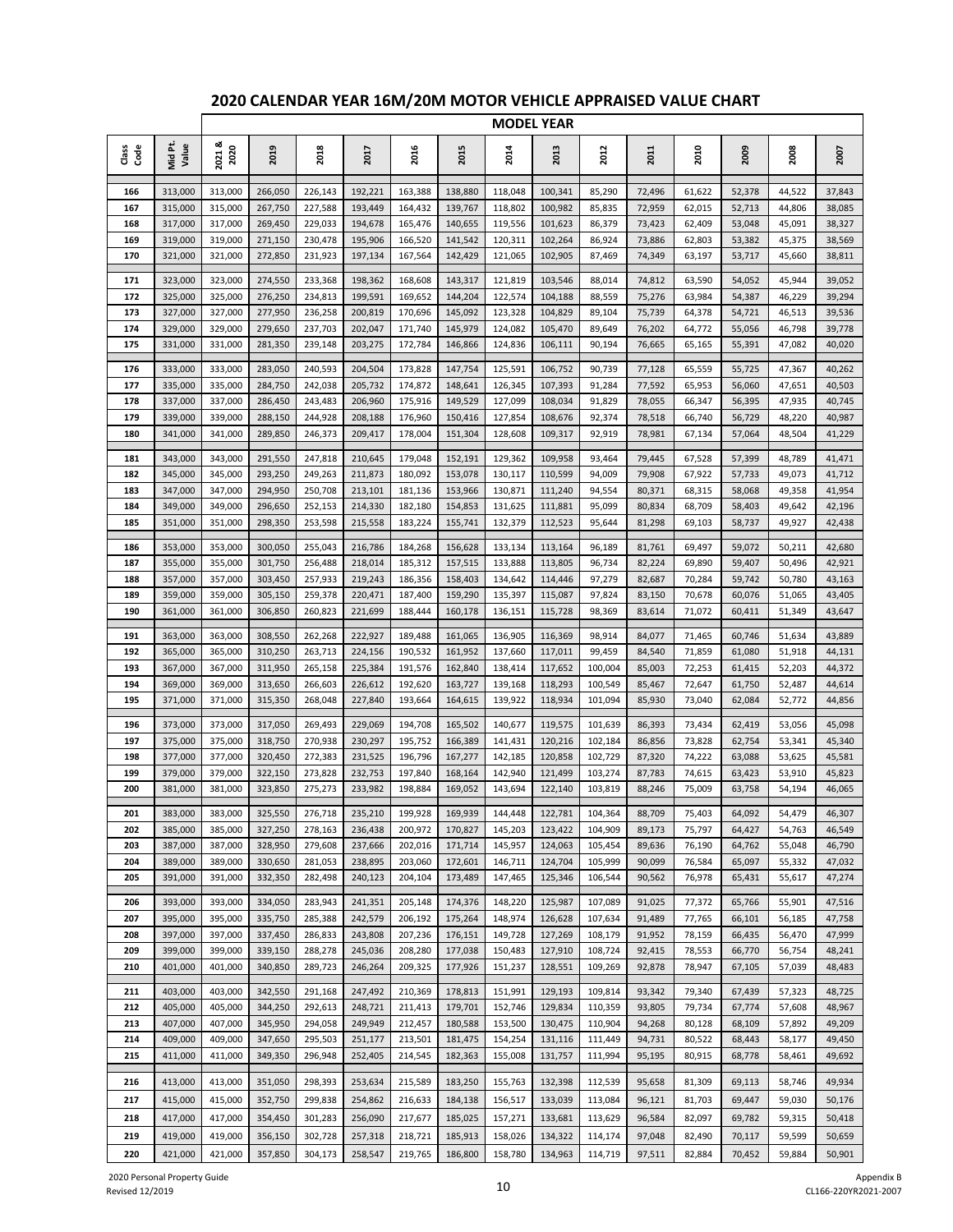|               |                    |                  |                  |                  |                  |                  |                  |                  | <b>MODEL YEAR</b> |                  |                |                |                |                |                |
|---------------|--------------------|------------------|------------------|------------------|------------------|------------------|------------------|------------------|-------------------|------------------|----------------|----------------|----------------|----------------|----------------|
| Class<br>Code | Mid Pt.<br>Value   | 2006             | 2005             | 2004             | 2003             | 2002             | 2001             | 2000             | 1999              | 1998             | 1997           | 1996           | 1995           | 1994           | 1993           |
| 166           | 313,000            | 32,167           | 27,342           | 23,241           | 19,755           | 16,791           | 14,273           | 12,132           | 10,312            | 8,765            | 7,450          | 6,333          | 5,320          | 4,468          | 3,753          |
| 167           | 315,000            | 32,372           | 27,517           | 23,389           | 19,881           | 16,899           | 14,364           | 12,209           | 10,378            | 8,821            | 7,498          | 6,373          | 5,354          | 4,497          | 3,777          |
| 168           | 317,000            | 32,578           | 27,691           | 23,538           | 20,007           | 17,006           | 14,455           | 12,287           | 10,444            | 8,877            | 7,546          | 6,414          | 5,388          | 4,526          | 3,801          |
| 169           | 319,000            | 32,784           | 27,866           | 23,686           | 20,133           | 17,113           | 14,546           | 12,364           | 10,510            | 8,933            | 7,593          | 6,454          | 5,422          | 4,554          | 3,825          |
| 170           | 321,000            | 32,989           | 28,041           | 23,835           | 20,259           | 17,220           | 14,637           | 12,442           | 10,576            | 8,989            | 7,641          | 6,495          | 5,456          | 4,583          | 3,849          |
| 171           | 323,000            | 33,195           | 28,215           | 23,983           | 20,386           | 17,328           | 14,729           | 12,519           | 10,641            | 9,045            | 7,688          | 6,535          | 5,490          | 4,611          | 3,873          |
| 172           | 325,000            | 33,400           | 28,390           | 24,132           | 20,512           | 17,435           | 14,820           | 12,597           | 10,707            | 9,101            | 7,736          | 6,576          | 5,524          | 4,640          | 3,897          |
| 173           | 327,000            | 33,606           | 28,565           | 24,280           | 20,638           | 17,542           | 14,911           | 12,674           | 10,773            | 9,157            | 7,784          | 6,616          | 5,558          | 4,668          | 3,921          |
| 174<br>175    | 329,000<br>331,000 | 33,811<br>34,017 | 28,740<br>28,914 | 24,429<br>24,577 | 20,764<br>20,891 | 17,650<br>17,757 | 15,002<br>15,093 | 12,752<br>12,829 | 10,839<br>10,905  | 9,213<br>9,269   | 7,831<br>7,879 | 6,657<br>6,697 | 5,592<br>5,626 | 4,697<br>4,725 | 3,945<br>3,969 |
|               |                    |                  |                  |                  |                  |                  |                  |                  |                   |                  |                |                |                |                |                |
| 176           | 333,000            | 34,222           | 29,089           | 24,726           | 21,017           | 17,864           | 15,185           | 12,907           | 10,971            | 9,325            | 7,926          | 6,737          | 5,659          | 4,754          | 3,993          |
| 177           | 335,000            | 34,428           | 29,264           | 24,874           | 21,143           | 17,972           | 15,276           | 12,984           | 11,037            | 9,381            | 7,974          | 6,778          | 5,693          | 4,783          | 4,017          |
| 178<br>179    | 337,000<br>339,000 | 34,633<br>34,839 | 29,438<br>29,613 | 25,023<br>25,171 | 21,269<br>21,395 | 18,079<br>18,186 | 15,367<br>15,458 | 13,062<br>13,139 | 11,103<br>11,169  | 9,437<br>9,493   | 8,022<br>8,069 | 6,818<br>6,859 | 5,727<br>5,761 | 4,811<br>4,840 | 4,041<br>4,065 |
| 180           | 341,000            | 35,044           | 29,788           | 25,320           | 21,522           | 18,293           | 15,549           | 13,217           | 11,234            | 9,549            | 8,117          | 6,899          | 5,795          | 4,868          | 4,089          |
|               |                    |                  |                  |                  |                  |                  |                  |                  |                   |                  |                |                |                |                |                |
| 181           | 343,000            | 35,250           | 29,962           | 25,468           | 21,648           | 18,401           | 15,641           | 13,295           | 11,300            | 9,605            | 8,164          | 6,940          | 5,829          | 4,897          | 4,113          |
| 182<br>183    | 345,000<br>347,000 | 35,456<br>35,661 | 30,137<br>30,312 | 25,617<br>25,765 | 21,774<br>21,900 | 18,508<br>18,615 | 15,732<br>15,823 | 13,372<br>13,450 | 11,366<br>11,432  | 9,661<br>9,717   | 8,212<br>8,260 | 6,980<br>7,021 | 5,863<br>5,897 | 4,925<br>4,954 | 4,137<br>4,161 |
| 184           | 349,000            | 35,867           | 30,487           | 25,914           | 22,027           | 18,723           | 15,914           | 13,527           | 11,498            | 9,773            | 8,307          | 7,061          | 5,931          | 4,982          | 4,185          |
| 185           | 351,000            | 36,072           | 30,661           | 26.062           | 22,153           | 18,830           | 16,005           | 13,605           | 11,564            | 9,829            | 8,355          | 7,102          | 5,965          | 5,011          | 4,209          |
|               | 353,000            | 36,278           | 30,836           | 26,211           | 22,279           | 18,937           | 16,097           | 13,682           | 11,630            |                  |                |                |                | 5,040          | 4,233          |
| 186<br>187    | 355,000            | 36,483           | 31,011           | 26,359           | 22,405           | 19,044           | 16,188           | 13,760           | 11,696            | 9,885<br>9,941   | 8,403<br>8,450 | 7,142<br>7,183 | 5,999<br>6,033 | 5,068          | 4,257          |
| 188           | 357,000            | 36,689           | 31,185           | 26,508           | 22,531           | 19,152           | 16,279           | 13,837           | 11,762            | 9,997            | 8,498          | 7,223          | 6,067          | 5,097          | 4,281          |
| 189           | 359,000            | 36,894           | 31,360           | 26,656           | 22,658           | 19,259           | 16,370           | 13,915           | 11,827            | 10,053           | 8,545          | 7,264          | 6,101          | 5,125          | 4,305          |
| 190           | 361,000            | 37,100           | 31,535           | 26,805           | 22,784           | 19,366           | 16,461           | 13,992           | 11,893            | 10,109           | 8,593          | 7,304          | 6,135          | 5,154          | 4,329          |
| 191           | 363,000            | 37,305           | 31,710           | 26,953           | 22,910           | 19,474           | 16,553           | 14,070           | 11,959            | 10,165           | 8,641          | 7,344          | 6,169          | 5,182          | 4,353          |
| 192           | 365,000            | 37,511           | 31,884           | 27,102           | 23,036           | 19,581           | 16,644           | 14,147           | 12,025            | 10,221           | 8,688          | 7,385          | 6,203          | 5,211          | 4,377          |
| 193           | 367,000            | 37,716           | 32,059           | 27,250           | 23,163           | 19,688           | 16,735           | 14,225           | 12,091            | 10,277           | 8,736          | 7,425          | 6,237          | 5,239          | 4,401          |
| 194           | 369,000            | 37,922           | 32,234           | 27,399           | 23,289           | 19,796           | 16,826           | 14,302           | 12,157            | 10,333           | 8,783          | 7,466          | 6,271          | 5,268          | 4,425          |
| 195           | 371,000            | 38,128           | 32,408           | 27,547           | 23,415           | 19,903           | 16,917           | 14,380           | 12,223            | 10,389           | 8,831          | 7,506          | 6,305          | 5,296          | 4,449          |
| 196           | 373,000            | 38,333           | 32,583           | 27,696           | 23,541           | 20,010           | 17,009           | 14,457           | 12,289            | 10,445           | 8,879          | 7,547          | 6,339          | 5,325          | 4,473          |
| 197           | 375,000            | 38,539           | 32,758           | 27,844           | 23,668           | 20,117           | 17,100           | 14,535           | 12,355            | 10,501           | 8,926          | 7,587          | 6,373          | 5,354          | 4,497          |
| 198           | 377,000            | 38,744           | 32,933           | 27,993           | 23,794           | 20,225           | 17,191           | 14,612           | 12,420            | 10,557           | 8,974          | 7,628          | 6,407          | 5,382          | 4,521          |
| 199           | 379,000            | 38,950           | 33,107           | 28,141           | 23,920           | 20,332           | 17,282           | 14,690           | 12,486            | 10,613           | 9,021          | 7,668          | 6,441          | 5,411          | 4,545          |
| 200           | 381,000            | 39,155           | 33,282           | 28,290           | 24,046           | 20,439           | 17,373           | 14,767           | 12,552            | 10,669           | 9,069          | 7,709          | 6,475          | 5,439          | 4,569          |
| 201           | 383,000            | 39,361           | 33,457           | 28,438           | 24,172           | 20,547           | 17,465           | 14,845           | 12,618            | 10,725           | 9,117          | 7,749          | 6,509          | 5,468          | 4,593          |
| 202           | 385,000            | 39,566           | 33,631           | 28,587           | 24,299           | 20,654           | 17,556           | 14,922           | 12,684            | 10,781           | 9,164          | 7,790          | 6,543          | 5,496          | 4,617          |
| 203           | 387,000<br>389,000 | 39,772           | 33,806           | 28,735           | 24,425           | 20,761           | 17,647           | 15,000           | 12,750            | 10,837           | 9,212          | 7,830          | 6,577          | 5,525          | 4,641          |
| 204<br>205    | 391,000            | 39,977<br>40,183 | 33,981<br>34,155 | 28,884<br>29,032 | 24,551<br>24,677 | 20,868<br>20,976 | 17,738<br>17,829 | 15,077<br>15,155 | 12,816<br>12,882  | 10,893<br>10,949 | 9,259<br>9,307 | 7,871<br>7,911 | 6,611<br>6,645 | 5,553<br>5,582 | 4,665<br>4,689 |
|               |                    |                  |                  |                  |                  |                  |                  |                  |                   |                  |                |                |                |                |                |
| 206           | 393,000            | 40,388           | 34,330           | 29,181           | 24,804           | 21,083           | 17,921           | 15,232           | 12,948            | 11,005           | 9,355          | 7,951          | 6,679          | 5,611          | 4,713          |
| 207<br>208    | 395,000<br>397,000 | 40,594<br>40,800 | 34,505           | 29,329<br>29,478 | 24,930<br>25,056 | 21,190           | 18,012           | 15,310<br>15,388 | 13,014            | 11,061           | 9,402<br>9,450 | 7,992          | 6,713<br>6,747 | 5,639<br>5,668 | 4,737<br>4,761 |
| 209           | 399,000            | 41,005           | 34,680<br>34,854 | 29,626           | 25,182           | 21,298<br>21,405 | 18,103<br>18,194 | 15,465           | 13,079<br>13,145  | 11,117<br>11,174 | 9,497          | 8,032<br>8,073 | 6,781          | 5,696          | 4,785          |
| 210           | 401,000            | 41,211           | 35,029           | 29,775           | 25,308           | 21,512           | 18,285           | 15,543           | 13,211            | 11,230           | 9,545          | 8,113          | 6,815          | 5,725          | 4,809          |
|               |                    |                  |                  |                  |                  |                  |                  |                  |                   |                  |                |                |                |                |                |
| 211<br>212    | 403,000<br>405,000 | 41,416<br>41,622 | 35,204<br>35,378 | 29,923<br>30,072 | 25,435<br>25,561 | 21,620<br>21,727 | 18,377<br>18,468 | 15,620<br>15,698 | 13,277<br>13,343  | 11,286<br>11,342 | 9,593<br>9,640 | 8,154<br>8,194 | 6,849<br>6,883 | 5,753<br>5,782 | 4,833<br>4,857 |
| 213           | 407,000            | 41,827           | 35,553           | 30,220           | 25,687           | 21,834           | 18,559           | 15,775           | 13,409            | 11,398           | 9,688          | 8,235          | 6,917          | 5,810          | 4,881          |
| 214           | 409,000            | 42,033           | 35,728           | 30,369           | 25,813           | 21,941           | 18,650           | 15,853           | 13,475            | 11,454           | 9,736          | 8,275          | 6,951          | 5,839          | 4,905          |
| 215           | 411,000            | 42,238           | 35,903           | 30,517           | 25,940           | 22,049           | 18,741           | 15,930           | 13,541            | 11,510           | 9,783          | 8,316          | 6,985          | 5,868          | 4,929          |
| 216           | 413,000            | 42,444           |                  | 30,666           | 26,066           | 22,156           | 18,833           | 16,008           | 13,607            |                  | 9,831          |                | 7,019          | 5,896          |                |
| 217           | 415,000            | 42,649           | 36,077           | 30,814           | 26,192           | 22,263           |                  | 16,085           | 13,672            | 11,566<br>11,622 | 9,878          | 8,356<br>8,397 |                |                | 4,953<br>4,977 |
| 218           | 417,000            |                  | 36,252           | 30,963           | 26,318           | 22,371           | 18,924<br>19,015 |                  |                   |                  | 9,926          | 8,437          | 7,053<br>7,087 | 5,925          | 5,001          |
| 219           | 419,000            | 42,855<br>43,060 | 36,427<br>36,601 | 31,111           | 26,445           | 22,478           | 19,106           | 16,163<br>16,240 | 13,738<br>13,804  | 11,678<br>11,734 | 9,974          | 8,478          | 7,121          | 5,953<br>5,982 | 5,025          |
| 220           | 421,000            | 43,266           | 36,776           | 31,260           | 26,571           | 22,585           | 19,197           | 16,318           | 13,870            | 11,790           | 10,021         | 8,518          | 7,155          | 6,010          | 5,049          |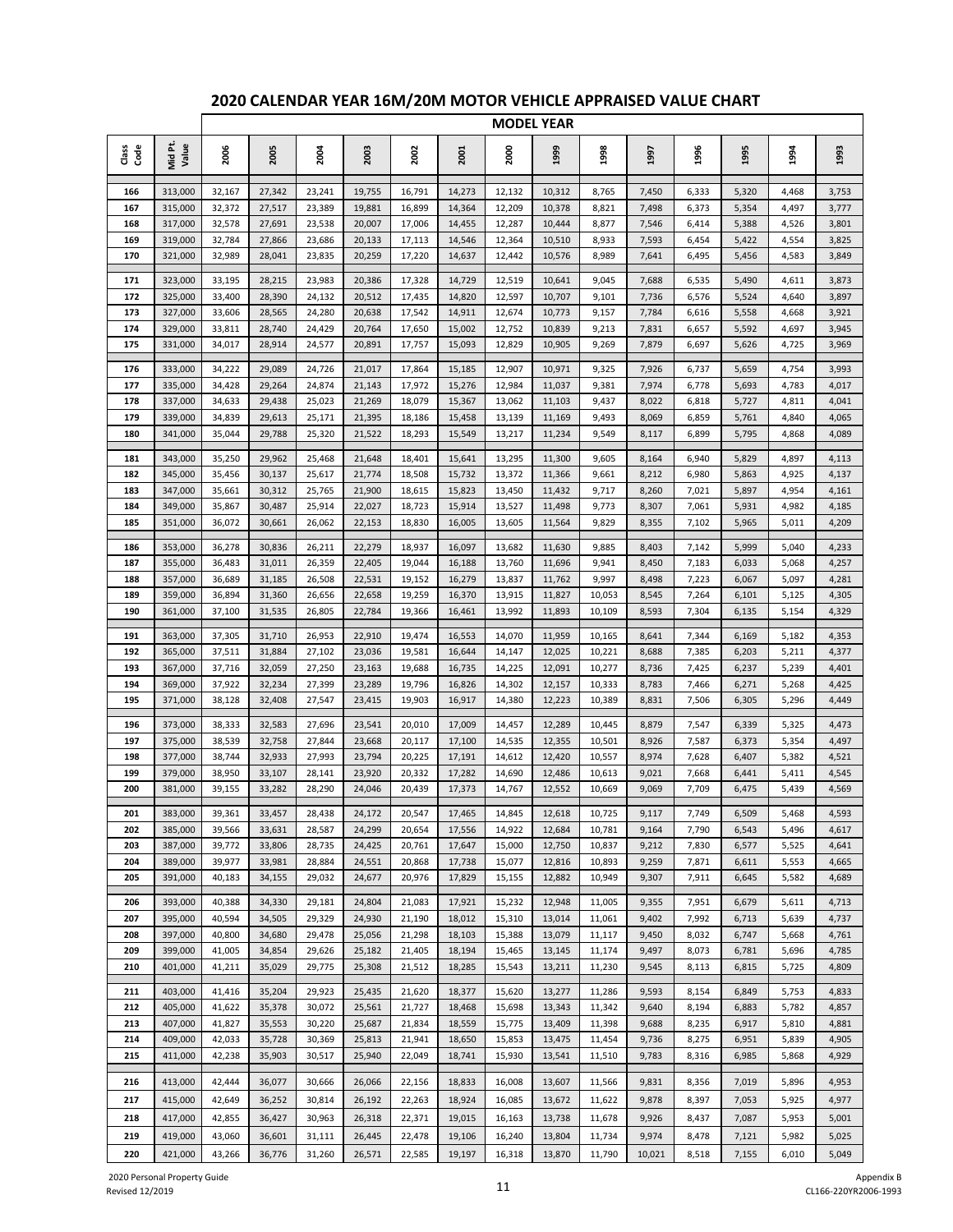|              |                  |       |       |       |       |       |       |       | <b>MODEL YEAR</b> |       |      |      |      |  |
|--------------|------------------|-------|-------|-------|-------|-------|-------|-------|-------------------|-------|------|------|------|--|
| Cass<br>Code | Mid Pt.<br>Value | 1992  | 1991  | 1990  | 1989  | 1988  | 1987  | 1986  | 1985              | 1984  | 1983 | 1982 | 1981 |  |
| 166          | 313,000          | 3,153 | 2,648 | 2,225 | 1,869 | 1,570 | 1,319 | 1,108 | 930               | 782   | 656  | 551  | 463  |  |
| 167          | 315,000          | 3,173 | 2,665 | 2,239 | 1,881 | 1,580 | 1,327 | 1,115 | 936               | 787   | 661  | 555  | 466  |  |
| 168          | 317,000          | 3,193 | 2,682 | 2,253 | 1,893 | 1,590 | 1,335 | 1,122 | 942               | 792   | 665  | 559  | 469  |  |
| 169          | 319,000          | 3,213 | 2,699 | 2,267 | 1,905 | 1,600 | 1,344 | 1,129 | 948               | 797   | 669  | 562  | 472  |  |
| 170          | 321,000          | 3,234 | 2,716 | 2,282 | 1,917 | 1,610 | 1,352 | 1,136 | 954               | 802   | 673  | 566  | 475  |  |
| 171          | 323,000          | 3,254 | 2,733 | 2,296 | 1,928 | 1,620 | 1,361 | 1,143 | 960               | 807   | 677  | 569  | 478  |  |
| 172          | 325,000          | 3,274 | 2,750 | 2,310 | 1,940 | 1,630 | 1,369 | 1,150 | 966               | 812   | 682  | 573  | 481  |  |
| 173          | 327,000          | 3,294 | 2,767 | 2,324 | 1,952 | 1,640 | 1,378 | 1,157 | 972               | 816   | 686  | 576  | 484  |  |
| 174          | 329,000          | 3,314 | 2,784 | 2,338 | 1,964 | 1,650 | 1,386 | 1,164 | 978               | 821   | 690  | 580  | 487  |  |
| 175          | 331,000          | 3,334 | 2,801 | 2,353 | 1,976 | 1,660 | 1,394 | 1,171 | 984               | 826   | 694  | 583  | 490  |  |
| 176          | 333,000          | 3,354 | 2,818 | 2,367 | 1,988 | 1,670 | 1,403 | 1,178 | 990               | 831   | 698  | 587  | 493  |  |
| 177          | 335,000          | 3,375 | 2,835 | 2,381 | 2,000 | 1,680 | 1,411 | 1,185 | 996               | 836   | 703  | 590  | 496  |  |
| 178          | 337,000          | 3,395 | 2,852 | 2,395 | 2,012 | 1,690 | 1,420 | 1,193 | 1,002             | 841   | 707  | 594  | 499  |  |
| 179          | 339,000          | 3,415 | 2,868 | 2,410 | 2,024 | 1,700 | 1,428 | 1,200 | 1,008             | 846   | 711  | 597  | 502  |  |
| 180          | 341,000          | 3,435 | 2,885 | 2,424 | 2,036 | 1,710 | 1,437 | 1,207 | 1,014             | 851   | 715  | 601  | 505  |  |
| 181          | 343,000          | 3,455 | 2,902 | 2,438 | 2,048 | 1,720 | 1,445 | 1,214 | 1,020             | 856   | 719  | 604  | 508  |  |
| 182          | 345,000          | 3,475 | 2,919 | 2,452 | 2,060 | 1,730 | 1,453 | 1,221 | 1,026             | 861   | 724  | 608  | 511  |  |
| 183          | 347,000          | 3,495 | 2,936 | 2,466 | 2,072 | 1,740 | 1,462 | 1,228 | 1,031             | 866   | 728  | 611  | 514  |  |
| 184          | 349,000          | 3,516 | 2,953 | 2,481 | 2,084 | 1,750 | 1,470 | 1,235 | 1,037             | 871   | 732  | 615  | 516  |  |
| 185          | 351,000          | 3,536 | 2,970 | 2,495 | 2,096 | 1,760 | 1,479 | 1,242 | 1,043             | 876   | 736  | 618  | 519  |  |
| 186          | 353,000          | 3,556 | 2,987 | 2,509 | 2,108 | 1,770 | 1,487 | 1,249 | 1,049             | 881   | 740  | 622  | 522  |  |
| 187          | 355,000          | 3,576 | 3,004 | 2,523 | 2,120 | 1,780 | 1,496 | 1,256 | 1,055             | 886   | 745  | 625  | 525  |  |
| 188          | 357,000          | 3,596 | 3,021 | 2,537 | 2,131 | 1,790 | 1,504 | 1,263 | 1,061             | 891   | 749  | 629  | 528  |  |
| 189          | 359,000          | 3,616 | 3,038 | 2,552 | 2,143 | 1,800 | 1,512 | 1,270 | 1,067             | 896   | 753  | 632  | 531  |  |
| 190          | 361,000          | 3,636 | 3,055 | 2,566 | 2,155 | 1,810 | 1,521 | 1,277 | 1,073             | 901   | 757  | 636  | 534  |  |
| 191          | 363,000          | 3,657 | 3,072 | 2,580 | 2,167 | 1,821 | 1,529 | 1,285 | 1,079             | 906   | 761  | 640  | 537  |  |
| 192          | 365,000          | 3,677 | 3,088 | 2,594 | 2,179 | 1,831 | 1,538 | 1,292 | 1,085             | 911   | 766  | 643  | 540  |  |
| 193          | 367,000          | 3,697 | 3,105 | 2,609 | 2,191 | 1,841 | 1,546 | 1,299 | 1,091             | 916   | 770  | 647  | 543  |  |
| 194          | 369,000          | 3,717 | 3,122 | 2,623 | 2,203 | 1,851 | 1,555 | 1,306 | 1,097             | 921   | 774  | 650  | 546  |  |
| 195          | 371,000          | 3,737 | 3,139 | 2,637 | 2,215 | 1,861 | 1,563 | 1,313 | 1,103             | 926   | 778  | 654  | 549  |  |
| 196          | 373,000          | 3,757 | 3,156 | 2,651 | 2,227 | 1,871 | 1,571 | 1,320 | 1,109             | 931   | 782  | 657  | 552  |  |
| 197          | 375,000          | 3,777 | 3,173 | 2,665 | 2,239 | 1,881 | 1,580 | 1,327 | 1,115             | 936   | 787  | 661  | 555  |  |
| 198          | 377,000          | 3,798 | 3,190 | 2,680 | 2,251 | 1,891 | 1,588 | 1,334 | 1,121             | 941   | 791  | 664  | 558  |  |
| 199          | 379,000          | 3,818 | 3,207 | 2,694 | 2,263 | 1,901 | 1,597 | 1,341 | 1,127             | 946   | 795  | 668  | 561  |  |
| 200          | 381,000          | 3,838 | 3,224 | 2,708 | 2,275 | 1,911 | 1,605 | 1,348 | 1,133             | 951   | 799  | 671  | 564  |  |
| 201          | 383,000          | 3,858 | 3,241 | 2,722 | 2,287 | 1,921 | 1,613 | 1,355 | 1,138             | 956   | 803  | 675  | 567  |  |
| 202          | 385,000          | 3,878 | 3,258 | 2,736 | 2,299 | 1,931 | 1,622 | 1,362 | 1,144             | 961   | 808  | 678  | 570  |  |
| 203          | 387,000          | 3,898 | 3,275 | 2,751 | 2,311 | 1,941 | 1,630 | 1,369 | 1,150             | 966   | 812  | 682  | 573  |  |
| 204          | 389,000          | 3,919 | 3,292 | 2,765 | 2,323 | 1,951 | 1,639 | 1,377 | 1,156             | 971   | 816  | 685  | 576  |  |
| 205          | 391,000          | 3,939 | 3,308 | 2,779 | 2,334 | 1,961 | 1,647 | 1,384 | 1,162             | 976   | 820  | 689  | 579  |  |
| 206          | 393,000          | 3,959 | 3,325 | 2,793 | 2,346 | 1,971 | 1,656 | 1,391 | 1,168             | 981   | 824  | 692  | 582  |  |
| 207          | 395,000          | 3,979 | 3,342 | 2,808 | 2,358 | 1,981 | 1,664 | 1,398 | 1,174             | 986   | 828  | 696  | 585  |  |
| 208          | 397,000          | 3,999 | 3,359 | 2,822 | 2,370 | 1,991 | 1,672 | 1,405 | 1,180             | 991   | 833  | 699  | 588  |  |
| 209          | 399,000          | 4,019 | 3,376 | 2,836 | 2,382 | 2,001 | 1,681 | 1,412 | 1,186             | 996   | 837  | 703  | 590  |  |
| 210          | 401,000          | 4,039 | 3,393 | 2,850 | 2,394 | 2,011 | 1,689 | 1,419 | 1,192             | 1,001 | 841  | 706  | 593  |  |
| 211          | 403,000          | 4,060 | 3,410 | 2,864 | 2,406 | 2,021 | 1,698 | 1,426 | 1,198             | 1,006 | 845  | 710  | 596  |  |
| 212          | 405,000          | 4,080 | 3,427 | 2,879 | 2,418 | 2,031 | 1,706 | 1,433 | 1,204             | 1,011 | 849  | 714  | 599  |  |
| 213          | 407,000          | 4,100 | 3,444 | 2,893 | 2,430 | 2,041 | 1,715 | 1,440 | 1,210             | 1,016 | 854  | 717  | 602  |  |
| 214          | 409,000          | 4,120 | 3,461 | 2,907 | 2,442 | 2,051 | 1,723 | 1,447 | 1,216             | 1,021 | 858  | 721  | 605  |  |
| 215          | 411,000          | 4,140 | 3,478 | 2,921 | 2,454 | 2,061 | 1,731 | 1,454 | 1,222             | 1,026 | 862  | 724  | 608  |  |
| 216          | 413,000          | 4,160 | 3,495 | 2,935 | 2,466 | 2,071 | 1,740 | 1,461 | 1,228             | 1,031 | 866  | 728  | 611  |  |
| 217          | 415,000          | 4,180 | 3,512 | 2,950 | 2,478 | 2,081 | 1,748 | 1,469 | 1,234             | 1,036 | 870  | 731  | 614  |  |
| 218          | 417,000          | 4,201 | 3,528 | 2,964 | 2,490 | 2,091 | 1,757 | 1,476 | 1,240             | 1,041 | 875  | 735  | 617  |  |
| 219          | 419,000          | 4,221 | 3,545 | 2,978 | 2,502 | 2,101 | 1,765 | 1,483 | 1,245             | 1,046 | 879  | 738  | 620  |  |
| 220          | 421,000          | 4,241 | 3,562 | 2,992 | 2,514 | 2,111 | 1,774 | 1,490 | 1,251             | 1,051 | 883  | 742  | 623  |  |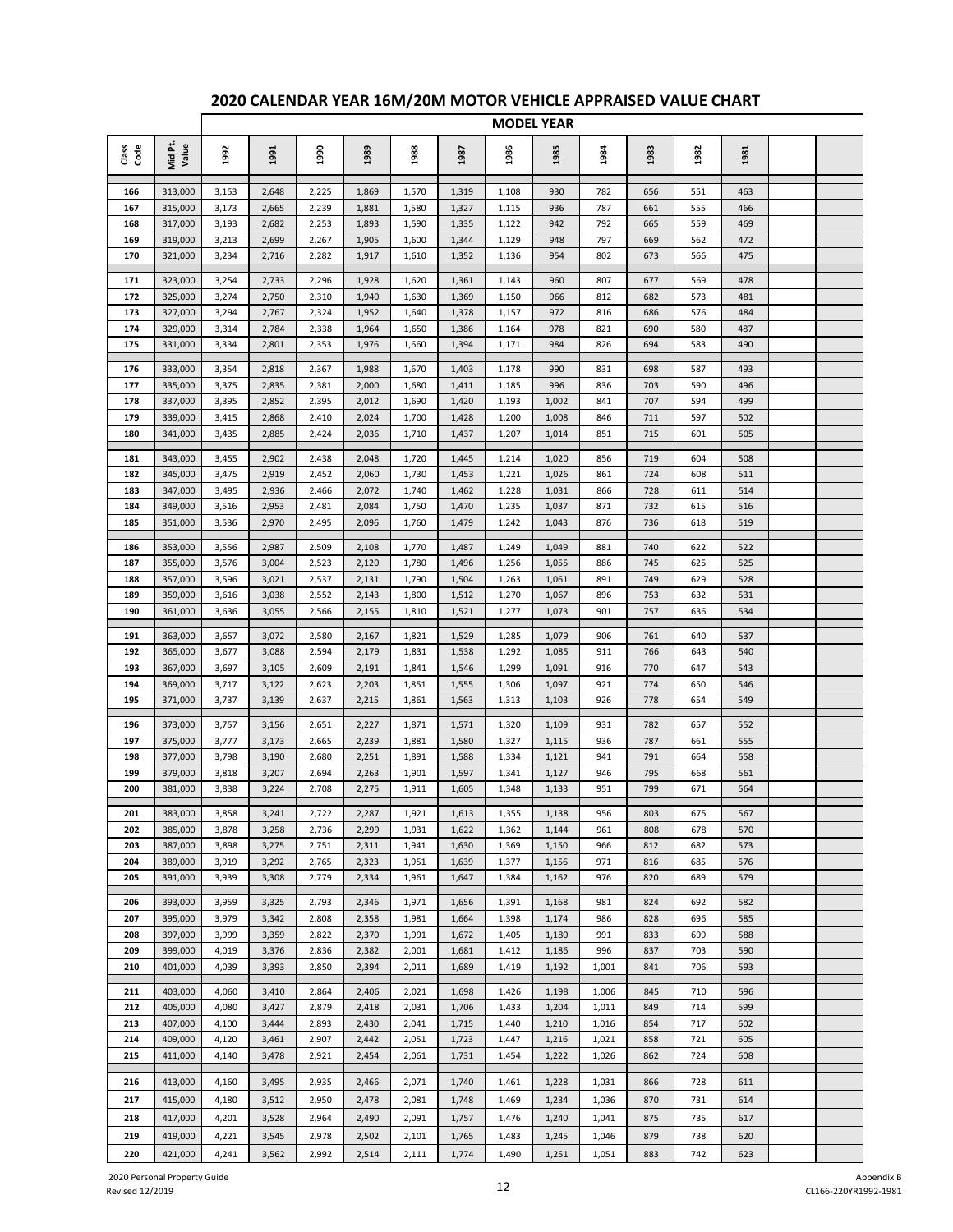|              |                    | <b>MODEL YEAR</b>  |                    |                    |                    |                    |                    |                    |                    |                    |                    |                  |                  |                  |                  |
|--------------|--------------------|--------------------|--------------------|--------------------|--------------------|--------------------|--------------------|--------------------|--------------------|--------------------|--------------------|------------------|------------------|------------------|------------------|
| Cass<br>Code | Mid Pt.<br>Value   | 2021&<br>2020      | 2019               | 2018               | 2017               | 2016               | 2015               | 2014               | 2013               | 2012               | 2011               | 2010             | 2009             | 2008             | 2007             |
| 221          | 423,000            | 423,000            | 359,550            | 305,618            | 259,775            | 220,809            | 187,687            | 159,534            | 135,604            | 115,263            | 97,974             | 83,278           | 70,786           | 60,168           | 51,143           |
| 222          | 425,000            | 425,000            | 361,250            | 307,063            | 261,003            | 221,853            | 188,575            | 160,289            | 136,245            | 115,808            | 98,437             | 83,672           | 71,121           | 60,453           | 51,385           |
| 223          | 427,000            | 427,000            | 362,950            | 308,508            | 262,231            | 222,897            | 189,462            | 161,043            | 136,886            | 116,353            | 98,900             | 84,065           | 71,456           | 60,737           | 51,627           |
| 224          | 429,000            | 429,000            | 364,650            | 309,953            | 263,460            | 223,941            | 190,350            | 161,797            | 137,528            | 116,898            | 99,364             | 84,459           | 71,790           | 61,022           | 51,868           |
| 225          | 431,000            | 431,000            | 366,350            | 311,398            | 264,688            | 224,985            | 191,237            | 162,551            | 138,169            | 117,443            | 99,827             | 84,853           | 72,125           | 61,306           | 52,110           |
| 226          | 433,000            | 433,000            | 368,050            | 312,843            | 265,916            | 226,029            | 192,124            | 163,306            | 138,810            | 117,988            | 100,290            | 85,247           | 72,460           | 61,591           | 52,352           |
| 227          | 435,000            | 435,000            | 369,750            | 314,288            | 267,144            | 227,073            | 193,012            | 164,060            | 139,451            | 118,533            | 100,753            | 85,640           | 72,794           | 61,875           | 52,594           |
| 228          | 437,000            | 437,000            | 371,450            | 315,733            | 268,373            | 228,117            | 193,899            | 164,814            | 140,092            | 119,078            | 101,217            | 86,034           | 73,129           | 62,160           | 52,836           |
| 229<br>230   | 439,000<br>441,000 | 439,000<br>441,000 | 373,150<br>374,850 | 317,178<br>318,623 | 269,601<br>270,829 | 229,161<br>230,205 | 194,787<br>195,674 | 165,569<br>166,323 | 140,733<br>141,374 | 119,623<br>120,168 | 101,680<br>102,143 | 86,428<br>86,822 | 73,464<br>73,798 | 62,444<br>62,729 | 53,078<br>53,319 |
|              |                    |                    |                    |                    |                    |                    |                    |                    |                    |                    |                    |                  |                  |                  |                  |
| 231          | 443,000            | 443,000            | 376,550            | 320,068            | 272,057            | 231,249            | 196,561            | 167,077            | 142,016            | 120,713            | 102,606            | 87,215           | 74,133           | 63,013           | 53,561           |
| 232          | 445,000            | 445,000            | 378,250            | 321,513            | 273,286            | 232,293            | 197,449            | 167,832            | 142,657            | 121,258            | 103,070            | 87,609           | 74,468           | 63,298           | 53,803           |
| 233<br>234   | 447,000<br>449,000 | 447,000<br>449,000 | 379,950<br>381,650 | 322,958<br>324,403 | 274,514<br>275,742 | 233,337<br>234,381 | 198,336<br>199,224 | 168,586<br>169,340 | 143,298<br>143,939 | 121,803<br>122,348 | 103,533<br>103,996 | 88,003<br>88,397 | 74,802<br>75,137 | 63,582<br>63,867 | 54,045<br>54,287 |
| 235          | 451,000            | 451,000            | 383,350            | 325,848            | 276,970            | 235,425            | 200,111            | 170,094            | 144,580            | 122,893            | 104,459            | 88,790           | 75,472           | 64,151           | 54,528           |
|              |                    |                    |                    |                    |                    |                    |                    |                    |                    |                    |                    |                  |                  |                  |                  |
| 236          | 453,000<br>455,000 | 453,000            | 385,050            | 327,293            | 278,199            | 236,469            | 200,999<br>201,886 | 170,849            | 145,221            | 123,438            | 104,922            | 89,184           | 75,806           | 64,436           | 54,770           |
| 237<br>238   | 457,000            | 455,000<br>457,000 | 386,750<br>388,450 | 328,738<br>330,183 | 279,427<br>280,655 | 237,513<br>238,557 | 202,773            | 171,603<br>172,357 | 145,863<br>146,504 | 123,983<br>124,528 | 105,386<br>105,849 | 89,578<br>89,972 | 76,141<br>76,476 | 64,720<br>65,004 | 55,012<br>55,254 |
| 239          | 459,000            | 459,000            | 390,150            | 331,628            | 281,883            | 239,601            | 203,661            | 173,112            | 147,145            | 125,073            | 106,312            | 90,365           | 76,811           | 65,289           | 55,496           |
| 240          | 461,000            | 461,000            | 391,850            | 333,073            | 283,112            | 240,645            | 204,548            | 173,866            | 147,786            | 125,618            | 106,775            | 90,759           | 77,145           | 65,573           | 55,737           |
| 241          | 463,000            | 463,000            | 393,550            | 334,518            | 284,340            | 241,689            | 205,436            | 174,620            | 148,427            | 126,163            | 107,239            | 91,153           | 77,480           | 65,858           | 55,979           |
| 242          | 465,000            | 465,000            | 395,250            | 335,963            | 285,568            | 242,733            | 206,323            | 175,375            | 149,068            | 126,708            | 107,702            | 91,547           | 77,815           | 66,142           | 56,221           |
| 243          | 467,000            | 467,000            | 396,950            | 337,408            | 286,796            | 243,777            | 207,210            | 176,129            | 149,710            | 127,253            | 108,165            | 91,940           | 78,149           | 66,427           | 56,463           |
| 244          | 469,000            | 469,000            | 398,650            | 338,853            | 288,025            | 244,821            | 208,098            | 176,883            | 150,351            | 127,798            | 108,628            | 92,334           | 78,484           | 66,711           | 56,705           |
| 245          | 471,000            | 471,000            | 400,350            | 340,298            | 289,253            | 245,865            | 208,985            | 177,637            | 150,992            | 128,343            | 109,092            | 92,728           | 78,819           | 66,996           | 56,946           |
| 246          | 473,000            | 473,000            | 402,050            | 341,743            | 290,481            | 246,909            | 209,873            | 178,392            | 151,633            | 128,888            | 109,555            | 93,122           | 79,153           | 67,280           | 57,188           |
| 247          | 475,000            | 475,000            | 403,750            | 343,188            | 291,709            | 247,953            | 210,760            | 179,146            | 152,274            | 129,433            | 110,018            | 93,515           | 79,488           | 67,565           | 57,430           |
| 248          | 477,000            | 477,000            | 405,450            | 344,633            | 292,938            | 248,997            | 211,647            | 179,900            | 152,915            | 129,978            | 110,481            | 93,909           | 79,823           | 67,849           | 57,672           |
| 249          | 479,000            | 479,000            | 407,150            | 346,078            | 294,166            | 250,041            | 212,535            | 180,655            | 153,556            | 130,523            | 110,945            | 94,303           | 80,157           | 68,134           | 57,914           |
| 250          | 481,000            | 481,000            | 408,850            | 347,523            | 295,394            | 251,085            | 213,422            | 181,409            | 154,198            | 131,068            | 111,408            | 94,697           | 80,492           | 68,418           | 58,156           |
| 251          | 483,000            | 483,000            | 410,550            | 348,968            | 296,622            | 252,129            | 214,310            | 182,163            | 154,839            | 131,613            | 111,871            | 95,090           | 80,827           | 68,703           | 58,397           |
| 252          | 485,000            | 485,000            | 412,250            | 350,413            | 297,851            | 253,173            | 215,197            | 182,918            | 155,480            | 132,158            | 112,334            | 95,484           | 81,161           | 68,987           | 58,639           |
| 253<br>254   | 487,000<br>489,000 | 487,000<br>489,000 | 413,950<br>415,650 | 351,858<br>353,303 | 299,079<br>300,307 | 254,217<br>255,261 | 216,084<br>216,972 | 183,672<br>184,426 | 156,121<br>156,762 | 132,703<br>133,248 | 112,797<br>113,261 | 95,878<br>96,272 | 81,496<br>81,831 | 69,272<br>69,556 | 58,881<br>59,123 |
| 255          | 491.000            | 491,000            | 417,350            | 354,748            | 301,535            | 256,305            | 217,859            | 185,180            | 157,403            | 133,793            | 113,724            | 96,665           | 82,166           | 69,841           | 59,365           |
|              |                    |                    |                    |                    |                    |                    |                    |                    |                    |                    |                    |                  |                  |                  |                  |
| 256          | 493,000<br>495,000 | 493,000            | 419,050            | 356,193            | 302,764            | 257,349<br>258,393 | 218,747            | 185,935            | 158,045            | 134,338            | 114,187            | 97,059           | 82,500           | 70,125           | 59,606           |
| 257<br>258   | 497,000            | 495,000<br>497,000 | 420,750<br>422,450 | 357,638<br>359,083 | 303,992<br>305,220 | 259,437            | 219,634<br>220,522 | 186,689<br>187,443 | 158,686<br>159,327 | 134,883<br>135,428 | 114,650<br>115,114 | 97,453<br>97,847 | 82,835<br>83,170 | 70,410<br>70,694 | 59,848<br>60,090 |
| 259          | 499,000            | 499,000            | 424,150            | 360,528            | 306,448            | 260,481            | 221,409            | 188,198            | 159,968            | 135,973            | 115,577            | 98,240           | 83,504           | 70,979           | 60,332           |
| 260          | 501,000            | 501,000            | 425,850            | 361,973            | 307,677            | 261,525            | 222,296            | 188,952            | 160,609            | 136,518            | 116,040            | 98,634           | 83,839           | 71,263           | 60,574           |
|              |                    |                    |                    |                    |                    |                    |                    |                    |                    |                    |                    |                  |                  |                  |                  |
|              |                    |                    |                    |                    |                    |                    |                    |                    |                    |                    |                    |                  |                  |                  |                  |
|              |                    |                    |                    |                    |                    |                    |                    |                    |                    |                    |                    |                  |                  |                  |                  |
|              |                    |                    |                    |                    |                    |                    |                    |                    |                    |                    |                    |                  |                  |                  |                  |
|              |                    |                    |                    |                    |                    |                    |                    |                    |                    |                    |                    |                  |                  |                  |                  |
|              |                    |                    |                    |                    |                    |                    |                    |                    |                    |                    |                    |                  |                  |                  |                  |
|              |                    |                    |                    |                    |                    |                    |                    |                    |                    |                    |                    |                  |                  |                  |                  |
|              |                    |                    |                    |                    |                    |                    |                    |                    |                    |                    |                    |                  |                  |                  |                  |
|              |                    |                    |                    |                    |                    |                    |                    |                    |                    |                    |                    |                  |                  |                  |                  |
|              |                    |                    |                    |                    |                    |                    |                    |                    |                    |                    |                    |                  |                  |                  |                  |
|              |                    |                    |                    |                    |                    |                    |                    |                    |                    |                    |                    |                  |                  |                  |                  |
|              |                    |                    |                    |                    |                    |                    |                    |                    |                    |                    |                    |                  |                  |                  |                  |
|              |                    |                    |                    |                    |                    |                    |                    |                    |                    |                    |                    |                  |                  |                  |                  |
|              |                    |                    |                    |                    |                    |                    |                    |                    |                    |                    |                    |                  |                  |                  |                  |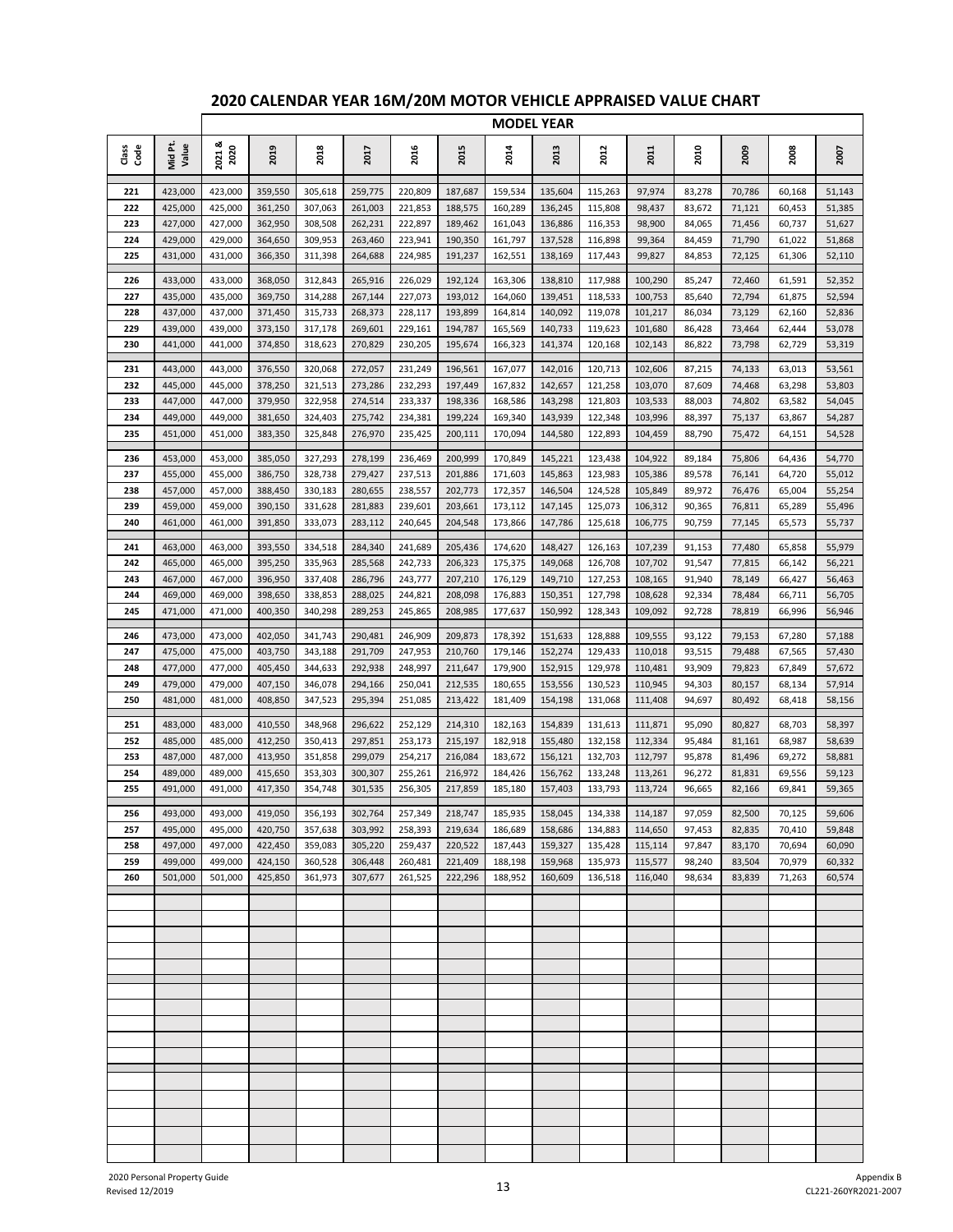|             |                    | <b>MODEL YEAR</b> |                  |                  |                  |                  |                  |                  |                  |                  |                  |                |                |                |                |
|-------------|--------------------|-------------------|------------------|------------------|------------------|------------------|------------------|------------------|------------------|------------------|------------------|----------------|----------------|----------------|----------------|
| das<br>Code | Mid Pt.<br>Value   | 2006              | 2005             | 2004             | 2003             | 2002             | 2001             | 2000             | 1999             | 1998             | 1997             | 1996           | 1995           | 1994           | 1993           |
| 221         | 423,000            | 43,472            | 36,951           | 31,408           | 26,697           | 22,692           | 19,289           | 16,395           | 13,936           | 11,846           | 10,069           | 8,558          | 7,189          | 6,039          | 5,073          |
| 222         | 425,000            | 43,677            | 37,126           | 31,557           | 26,823           | 22,800           | 19,380           | 16,473           | 14,002           | 11,902           | 10,116           | 8,599          | 7,223          | 6,067          | 5,097          |
| 223         | 427,000            | 43,883            | 37,300           | 31,705           | 26,949           | 22,907           | 19,471           | 16,550           | 14,068           | 11,958           | 10,164           | 8,639          | 7,257          | 6,096          | 5,121          |
| 224         | 429,000            | 44,088            | 37,475           | 31,854           | 27,076           | 23,014           | 19,562           | 16,628           | 14,134           | 12,014           | 10,212           | 8,680          | 7,291          | 6,124          | 5,145          |
| 225         | 431,000            | 44,294            | 37,650           | 32,002           | 27,202           | 23,122           | 19,653           | 16,705           | 14,200           | 12,070           | 10,259           | 8,720          | 7,325          | 6,153          | 5,169          |
| 226         | 433,000            | 44,499            | 37,824           | 32,151           | 27,328           | 23,229           | 19,745           | 16,783           | 14,265           | 12,126           | 10,307           | 8,761          | 7,359          | 6,182          | 5,193          |
| 227         | 435,000            | 44,705            | 37,999           | 32,299           | 27,454           | 23,336           | 19,836           | 16,860           | 14,331           | 12,182           | 10,354           | 8,801          | 7,393          | 6,210          | 5,217          |
| 228         | 437,000            | 44,910            | 38,174           | 32,448           | 27,581           | 23,443           | 19,927           | 16,938           | 14,397           | 12,238           | 10,402           | 8,842          | 7,427          | 6,239          | 5,241          |
| 229<br>230  | 439,000<br>441,000 | 45,116<br>45,321  | 38,349<br>38,523 | 32,596<br>32,745 | 27,707<br>27,833 | 23,551<br>23,658 | 20,018<br>20,109 | 17,015<br>17,093 | 14,463<br>14,529 | 12,294<br>12,350 | 10,450<br>10,497 | 8,882<br>8,923 | 7,461<br>7,495 | 6,267<br>6,296 | 5,264<br>5,288 |
|             |                    |                   |                  |                  |                  |                  |                  |                  |                  |                  |                  |                |                |                |                |
| 231         | 443,000            | 45,527            | 38,698           | 32,893           | 27,959           | 23,765           | 20,201           | 17,170           | 14,595           | 12,406           | 10,545           | 8,963          | 7,529          | 6,324          | 5,312          |
| 232         | 445,000            | 45,733            | 38,873           | 33,042           | 28,085           | 23,873           | 20,292           | 17,248           | 14,661           | 12,462           | 10,592           | 9,004          | 7,563          | 6,353          | 5,336          |
| 233<br>234  | 447,000<br>449,000 | 45,938            | 39,047<br>39,222 | 33,190<br>33,339 | 28,212<br>28,338 | 23,980<br>24,087 | 20,383<br>20,474 | 17,326<br>17,403 | 14,727           | 12,518           | 10,640<br>10,688 | 9,044<br>9,084 | 7,597<br>7,631 | 6,381          | 5,360          |
| 235         | 451,000            | 46,144<br>46,349  | 39,397           | 33,487           | 28,464           | 24,195           | 20,565           | 17,481           | 14,793<br>14,858 | 12,574<br>12,630 | 10,735           | 9,125          | 7,665          | 6,410<br>6,439 | 5,384<br>5,408 |
|             |                    |                   |                  |                  |                  |                  |                  |                  |                  |                  |                  |                |                |                |                |
| 236         | 453,000            | 46,555            | 39,571           | 33,636           | 28,590           | 24,302           | 20,657           | 17,558           | 14,924           | 12,686           | 10,783           | 9,165          | 7,699          | 6,467          | 5,432          |
| 237<br>238  | 455,000<br>457,000 | 46,760<br>46,966  | 39,746<br>39,921 | 33,784<br>33,933 | 28,717<br>28,843 | 24,409<br>24,516 | 20,748<br>20,839 | 17,636<br>17,713 | 14,990<br>15,056 | 12,742<br>12,798 | 10,830<br>10,878 | 9,206<br>9,246 | 7,733<br>7,767 | 6,496<br>6,524 | 5,456<br>5,480 |
| 239         | 459,000            | 47,171            | 40,096           | 34,081           | 28,969           | 24,624           | 20,930           | 17,791           | 15,122           | 12,854           | 10,926           | 9,287          | 7,801          | 6,553          | 5,504          |
| 240         | 461.000            | 47,377            | 40,270           | 34,230           | 29,095           | 24,731           | 21,021           | 17,868           | 15,188           | 12,910           | 10,973           | 9,327          | 7,835          | 6,581          | 5,528          |
|             |                    |                   |                  |                  |                  |                  |                  |                  |                  |                  |                  |                |                |                |                |
| 241<br>242  | 463,000<br>465,000 | 47,582<br>47,788  | 40,445<br>40,620 | 34,378<br>34,527 | 29,222<br>29,348 | 24,838<br>24,946 | 21,113<br>21,204 | 17,946<br>18,023 | 15,254<br>15,320 | 12,966<br>13,022 | 11,021<br>11,068 | 9,368<br>9,408 | 7,869<br>7,903 | 6,610<br>6,638 | 5,552<br>5,576 |
| 243         | 467,000            | 47,993            | 40,794           | 34,675           | 29,474           | 25,053           | 21,295           | 18,101           | 15,386           | 13,078           | 11,116           | 9,449          | 7,937          | 6,667          | 5,600          |
| 244         | 469,000            | 48,199            | 40,969           | 34,824           | 29,600           | 25,160           | 21,386           | 18,178           | 15,451           | 13,134           | 11,164           | 9,489          | 7,971          | 6,696          | 5,624          |
| 245         | 471,000            | 48,405            | 41,144           | 34,972           | 29,726           | 25,267           | 21,477           | 18,256           | 15,517           | 13,190           | 11,211           | 9,530          | 8,005          | 6,724          | 5,648          |
| 246         | 473,000            | 48,610            | 41,319           | 35,121           | 29,853           | 25,375           | 21,569           | 18,333           | 15,583           | 13,246           | 11,259           | 9,570          | 8,039          | 6,753          | 5,672          |
| 247         | 475,000            | 48,816            | 41,493           | 35,269           | 29,979           | 25,482           | 21,660           | 18,411           | 15,649           | 13,302           | 11,307           | 9,611          | 8,073          | 6,781          | 5,696          |
| 248         | 477,000            | 49,021            | 41,668           | 35,418           | 30,105           | 25,589           | 21,751           | 18,488           | 15,715           | 13,358           | 11,354           | 9,651          | 8,107          | 6,810          | 5,720          |
| 249         | 479,000            | 49,227            | 41,843           | 35,566           | 30,231           | 25,697           | 21,842           | 18,566           | 15,781           | 13,414           | 11,402           | 9,691          | 8,141          | 6,838          | 5,744          |
| 250         | 481,000            | 49,432            | 42,017           | 35,715           | 30,358           | 25,804           | 21,933           | 18,643           | 15,847           | 13,470           | 11,449           | 9,732          | 8,175          | 6,867          | 5,768          |
| 251         | 483,000            | 49,638            | 42,192           | 35,863           | 30,484           | 25,911           | 22,025           | 18,721           | 15,913           | 13,526           | 11,497           | 9,772          | 8,209          | 6,895          | 5,792          |
| 252         | 485,000            | 49,843            | 42,367           | 36,012           | 30,610           | 26,019           | 22,116           | 18,798           | 15,979           | 13,582           | 11,545           | 9,813          | 8,243          | 6,924          | 5,816          |
| 253         | 487,000            | 50,049            | 42,542           | 36,160           | 30,736           | 26,126           | 22,207           | 18,876           | 16,045           | 13,638           | 11,592           | 9,853          | 8,277          | 6,953          | 5,840          |
| 254         | 489,000            | 50,254            | 42,716           | 36,309           | 30,862           | 26,233           | 22,298           | 18,953           | 16,110           | 13,694           | 11,640           | 9,894          | 8,311          | 6,981          | 5,864          |
| 255         | 491,000            | 50,460            | 42,891           | 36,457           | 30,989           | 26,340           | 22,389           | 19,031           | 16,176           | 13,750           | 11,687           | 9,934          | 8,345          | 7,010          | 5,888          |
| 256         | 493,000            | 50,665            | 43,066           | 36,606           | 31,115           | 26,448           | 22,481           | 19,108           | 16,242           | 13,806           | 11,735           | 9,975          | 8,379          | 7,038          | 5,912          |
| 257         | 495,000            | 50,871            | 43,240           | 36,754           | 31,241           | 26,555           | 22,572           | 19,186           | 16,308           | 13,862           | 11,783           | 10,015         | 8,413          | 7,067          | 5,936          |
| 258         | 497,000            | 51,077            | 43,415           | 36,903           | 31,367           | 26,662           | 22,663           | 19,263           | 16,374           | 13,918           | 11,830           | 10,056         | 8,447          | 7,095          | 5,960          |
| 259         | 499,000<br>501,000 | 51,282            | 43,590           | 37,051<br>37,200 | 31,494           | 26,770           | 22,754<br>22,845 | 19,341           | 16,440           | 13,974           | 11,878           | 10,096         | 8,481          | 7,124          | 5,984          |
| 260         |                    | 51,488            | 43,764           |                  | 31,620           | 26,877           |                  | 19,419           | 16,506           | 14,030           | 11,925           | 10,137         | 8,515          | 7,152          | 6,008          |
|             |                    |                   |                  |                  |                  |                  |                  |                  |                  |                  |                  |                |                |                |                |
|             |                    |                   |                  |                  |                  |                  |                  |                  |                  |                  |                  |                |                |                |                |
|             |                    |                   |                  |                  |                  |                  |                  |                  |                  |                  |                  |                |                |                |                |
|             |                    |                   |                  |                  |                  |                  |                  |                  |                  |                  |                  |                |                |                |                |
|             |                    |                   |                  |                  |                  |                  |                  |                  |                  |                  |                  |                |                |                |                |
|             |                    |                   |                  |                  |                  |                  |                  |                  |                  |                  |                  |                |                |                |                |
|             |                    |                   |                  |                  |                  |                  |                  |                  |                  |                  |                  |                |                |                |                |
|             |                    |                   |                  |                  |                  |                  |                  |                  |                  |                  |                  |                |                |                |                |
|             |                    |                   |                  |                  |                  |                  |                  |                  |                  |                  |                  |                |                |                |                |
|             |                    |                   |                  |                  |                  |                  |                  |                  |                  |                  |                  |                |                |                |                |
|             |                    |                   |                  |                  |                  |                  |                  |                  |                  |                  |                  |                |                |                |                |
|             |                    |                   |                  |                  |                  |                  |                  |                  |                  |                  |                  |                |                |                |                |
|             |                    |                   |                  |                  |                  |                  |                  |                  |                  |                  |                  |                |                |                |                |
|             |                    |                   |                  |                  |                  |                  |                  |                  |                  |                  |                  |                |                |                |                |